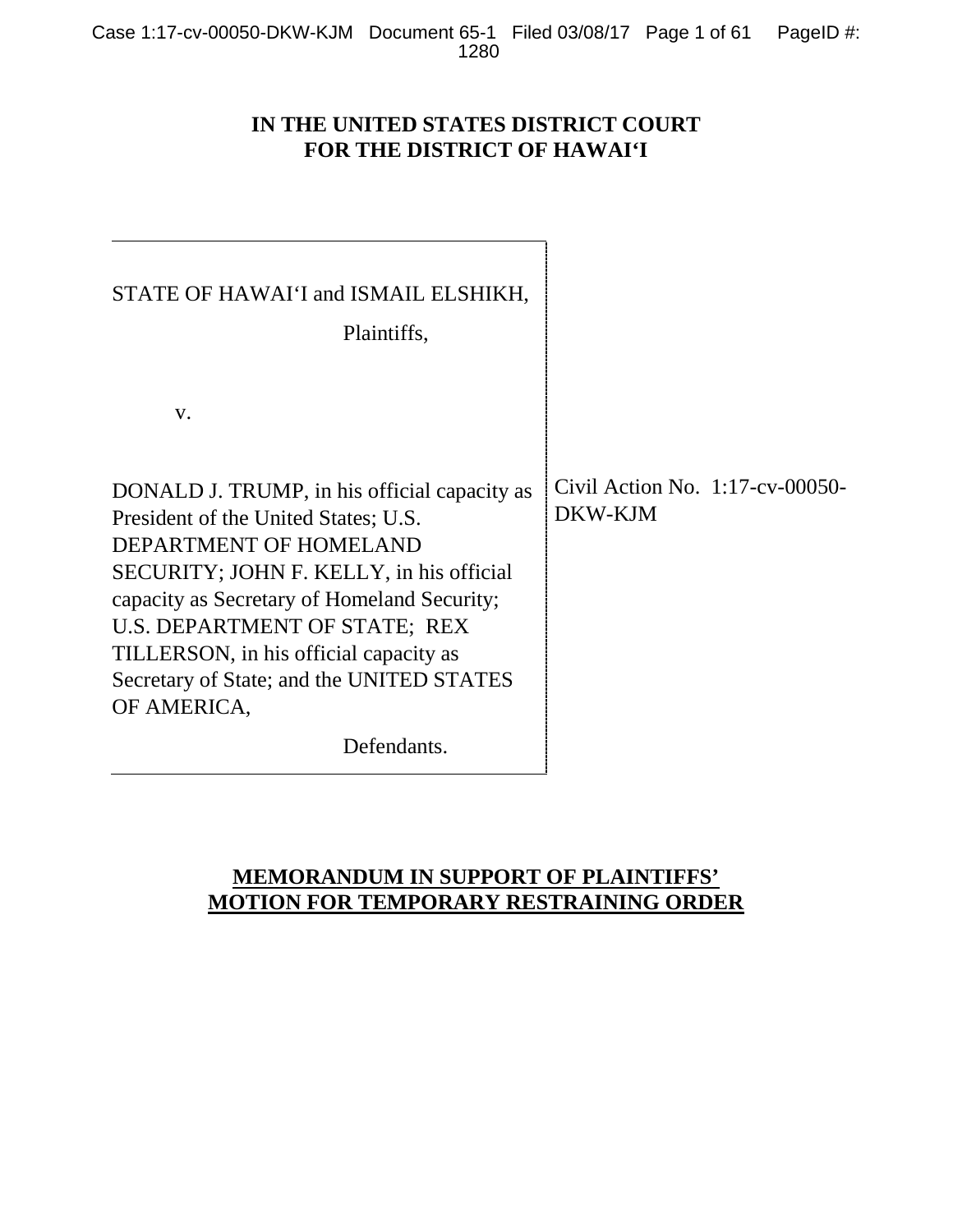# **TABLE OF CONTENTS**

| A.        |    |               |                                                                                                     |
|-----------|----|---------------|-----------------------------------------------------------------------------------------------------|
| <b>B.</b> |    |               |                                                                                                     |
| $C$ .     |    |               |                                                                                                     |
| D.        |    |               |                                                                                                     |
| E.        |    |               |                                                                                                     |
| F.        |    |               |                                                                                                     |
|           |    |               |                                                                                                     |
|           |    |               |                                                                                                     |
| A.        |    |               | Hawai'i Is Likely To Succeed On The Merits Of Its Claims23                                          |
|           | 1. |               | The Revised Order Violates The Immigration And                                                      |
|           |    | a.            | The revised Executive Order violates the INA's<br>prohibition on nationality-based discrimination25 |
|           |    | b.            | The revised Executive Order exceeds the<br>President's authority under 8 U.S.C. § 1182(f)<br>.29    |
|           | 2. |               |                                                                                                     |
|           |    | a.            | The revised Executive Order violates Due                                                            |
|           |    | $\mathbf b$ . | The revised Executive Order violates the<br>Constitution's protections against religious<br>.40     |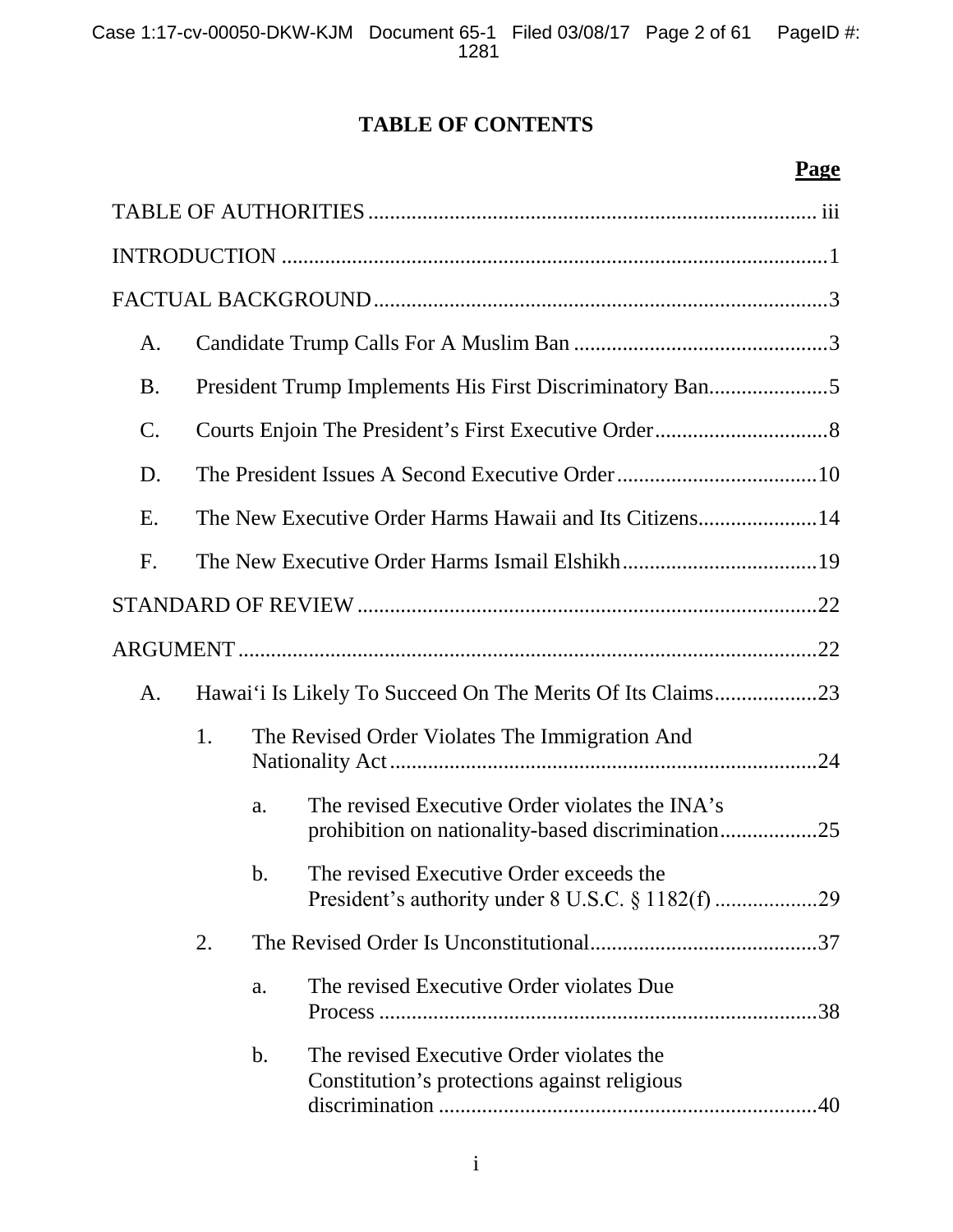# **TABLE OF CONTENTS—Continued**

## **Page**

| <b>B.</b> | The Plaintiffs Will Suffer Irreparable Harm If Relief Is Not |  |
|-----------|--------------------------------------------------------------|--|
| C.        | The Balance Of The Equities And Public Interest Favor        |  |
| D.        |                                                              |  |
|           |                                                              |  |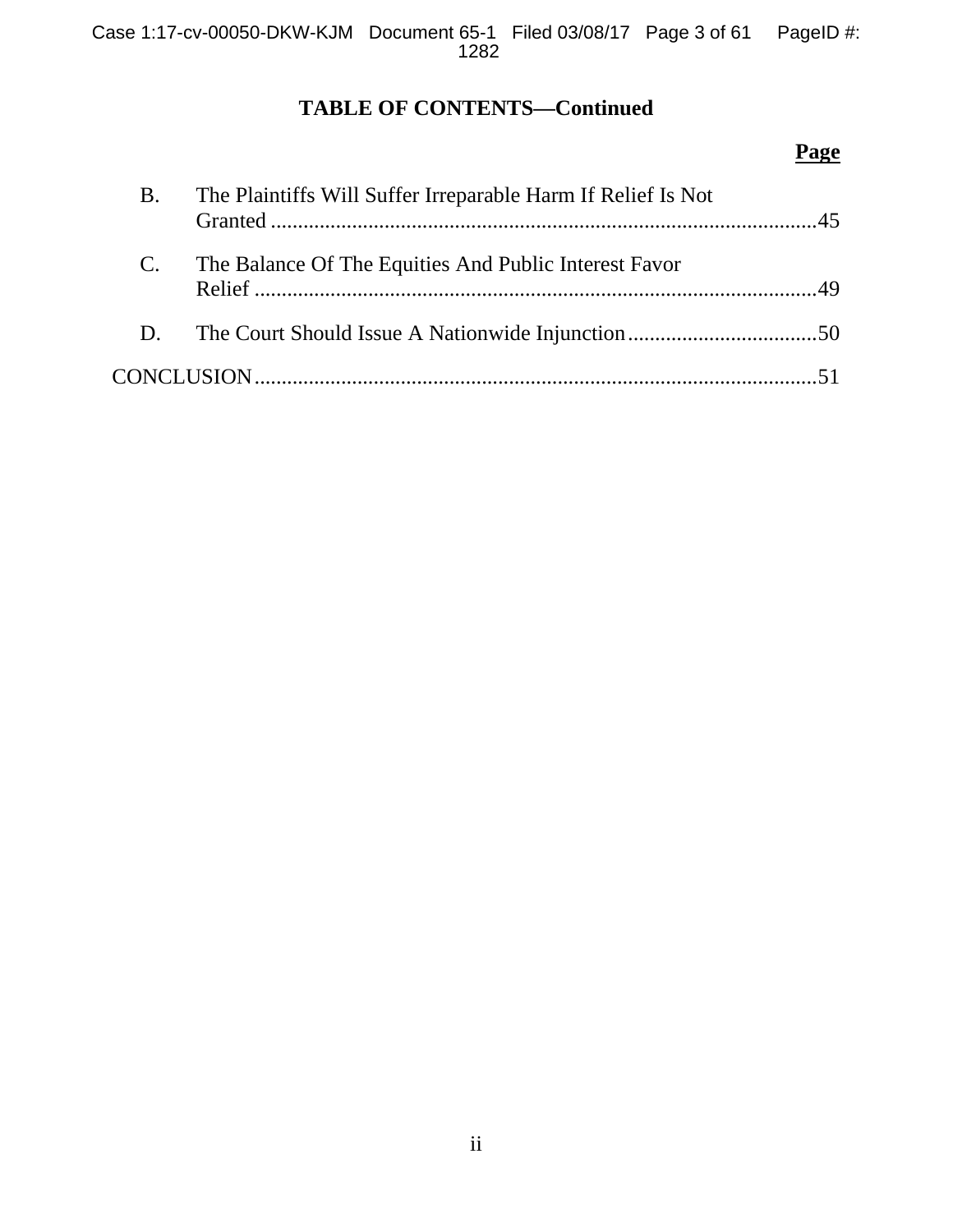## **TABLE OF AUTHORITIES**

**Page(s)**

| <b>CASES:</b>                                                                                  |
|------------------------------------------------------------------------------------------------|
| Abdullah v. I.N.S.,                                                                            |
| Abourezk v. Reagen,<br>785 F.2d 1043 (D.C. Cir. 1986), aff'd mem., 484 U.S. 1 (1987)32, 33, 35 |
| Access Fund v. U.S. Dep't of Agriculture,                                                      |
| Alfred L. Snapp & Son v. Puerto Rico,                                                          |
| Ali v. Fed. Bureau of Prisons,                                                                 |
| Allende v. Shultz,                                                                             |
| Am. Foreign Serv. Ass'n v. Garfinkel,                                                          |
| Arizona v. United States,                                                                      |
| Aziz v. Trump,                                                                                 |
| Bertrand v. Sava,                                                                              |
| <b>Bond v. United States,</b>                                                                  |
| Chaplaincy of Full Gospel Churches v. England,                                                 |
| Circuit City Stores, Inc. v. Adams,                                                            |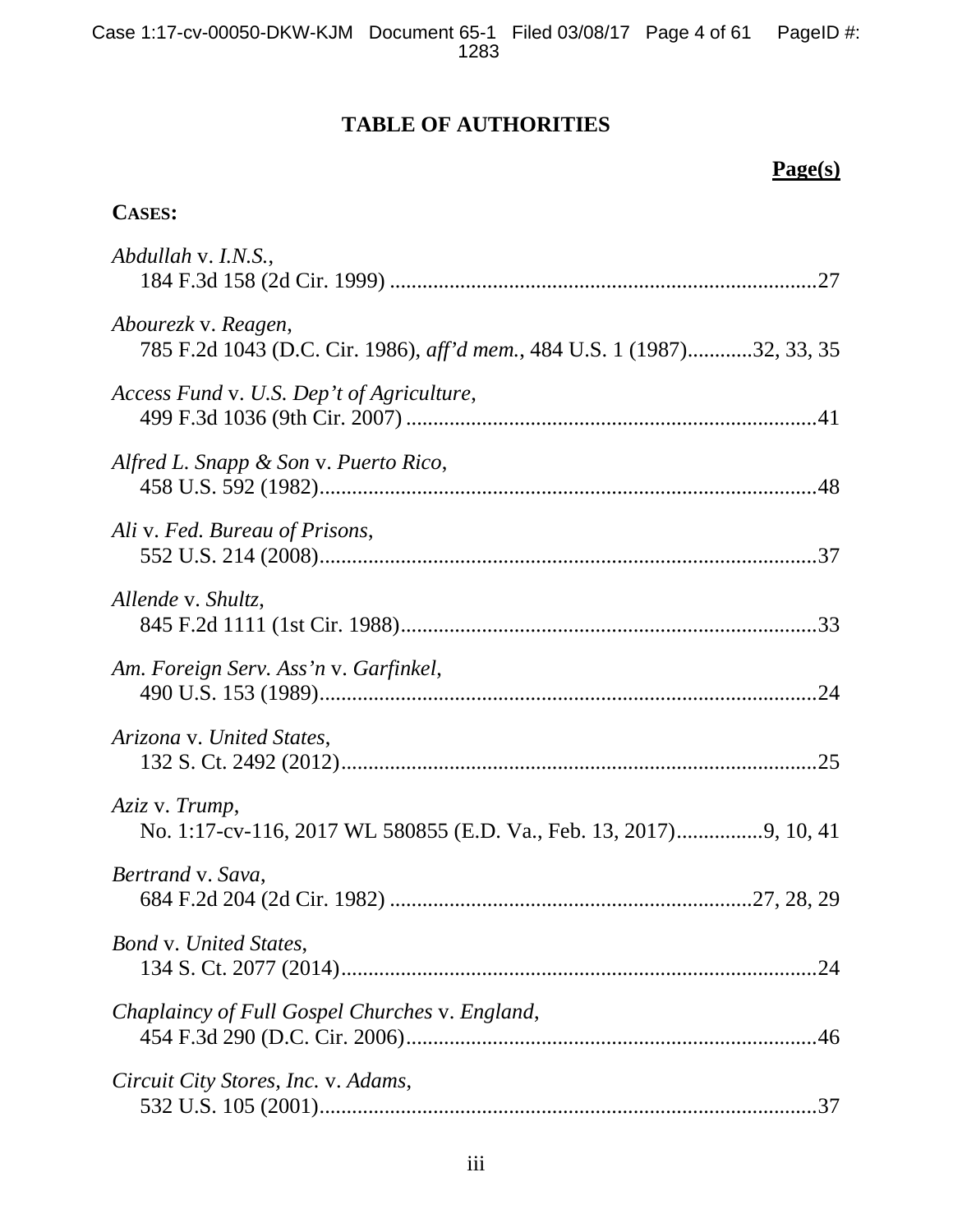|                                                                                                    | Page(s) |
|----------------------------------------------------------------------------------------------------|---------|
| Clinton v. City of New York,                                                                       |         |
| Earth Island Inst. v. Ruthenbeck,<br>490 F.3d 687 (9th Cir. 2006), rev'd in part on other grounds, |         |
| Edwards v. Aguillard,                                                                              |         |
| Elk Grove Unified School Dist. v. Newdow,                                                          |         |
| <i>Farris v. Seabrook,</i>                                                                         |         |
| FDA v. Brown & Williamson Tobacco Corp.,                                                           |         |
| Freytag v. Commissioner,                                                                           |         |
| Galvan v. Press,                                                                                   |         |
| Judulang v. Holder,                                                                                |         |
| Kent v. Dulles,                                                                                    |         |
| Kerry v. Din,                                                                                      |         |
| Kim Ho Ma v. Ashcroft,                                                                             |         |
| Kleindienst v. Mandel,                                                                             |         |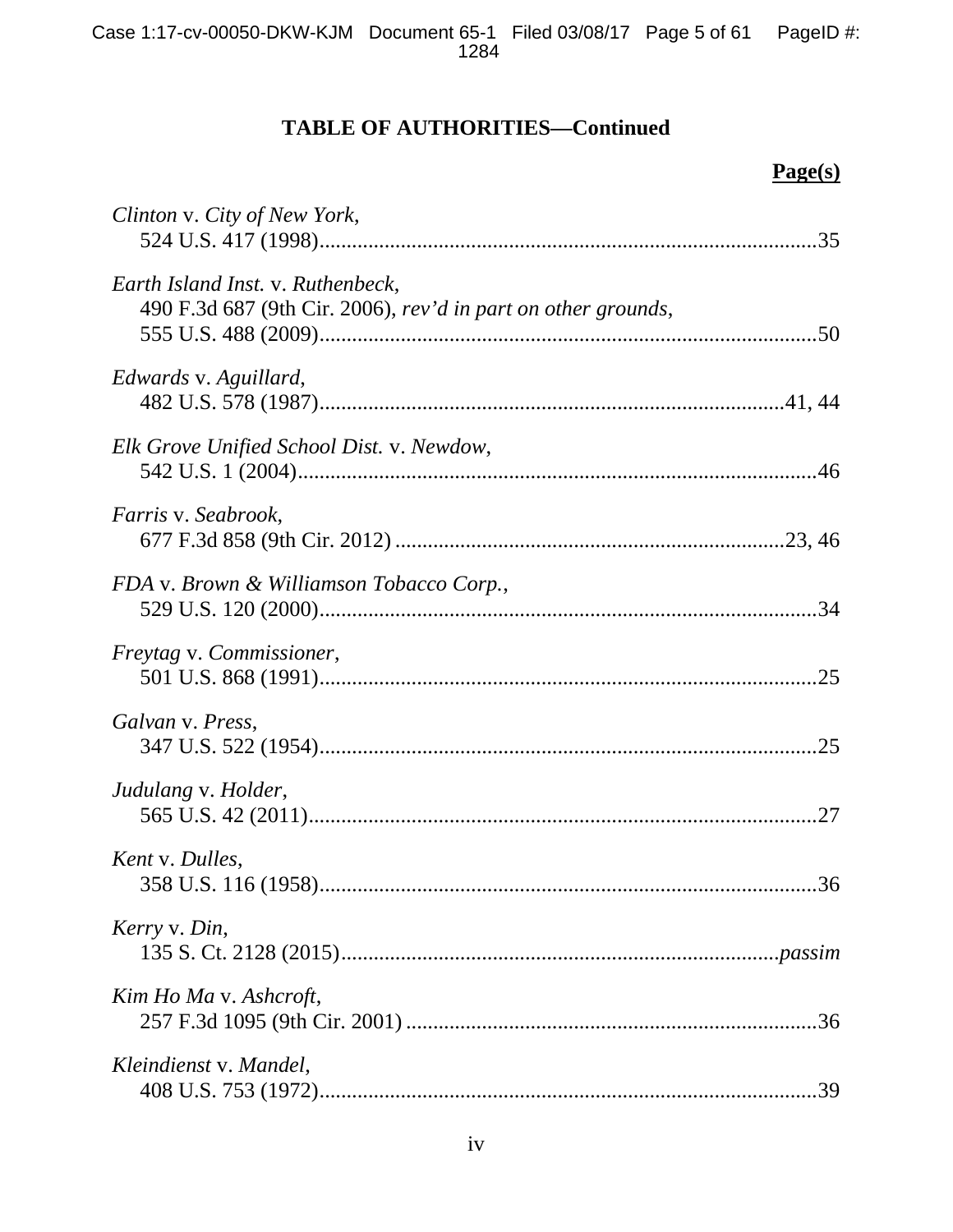|  | ч | eel. | S. |
|--|---|------|----|
|  |   |      |    |

| Kwai Fun Wong v. United States,                                                                                              |
|------------------------------------------------------------------------------------------------------------------------------|
| Legal Assistance for Vietnamese Asylum Seekers v. Dep't of State,<br>45 F.3d 469 (D.C. Cir. 1995), vacated on other grounds, |
| Loughrin v. United States,                                                                                                   |
| Marbury v. Madison,                                                                                                          |
| McCreary County v. Am. Civil Liberties Union,                                                                                |
| Medellín v. Texas,                                                                                                           |
| Morrison v. Olson,                                                                                                           |
| New Motor Vehicle Bd. v. Orrin W. Fox Co.,                                                                                   |
| Olsen v. Albright,                                                                                                           |
| Oracle USA, Inc. v. Rimini St., Inc.,                                                                                        |
| Romero v. I.N.S.,                                                                                                            |
| Tashima v. Admin. Office of U.S. Courts,                                                                                     |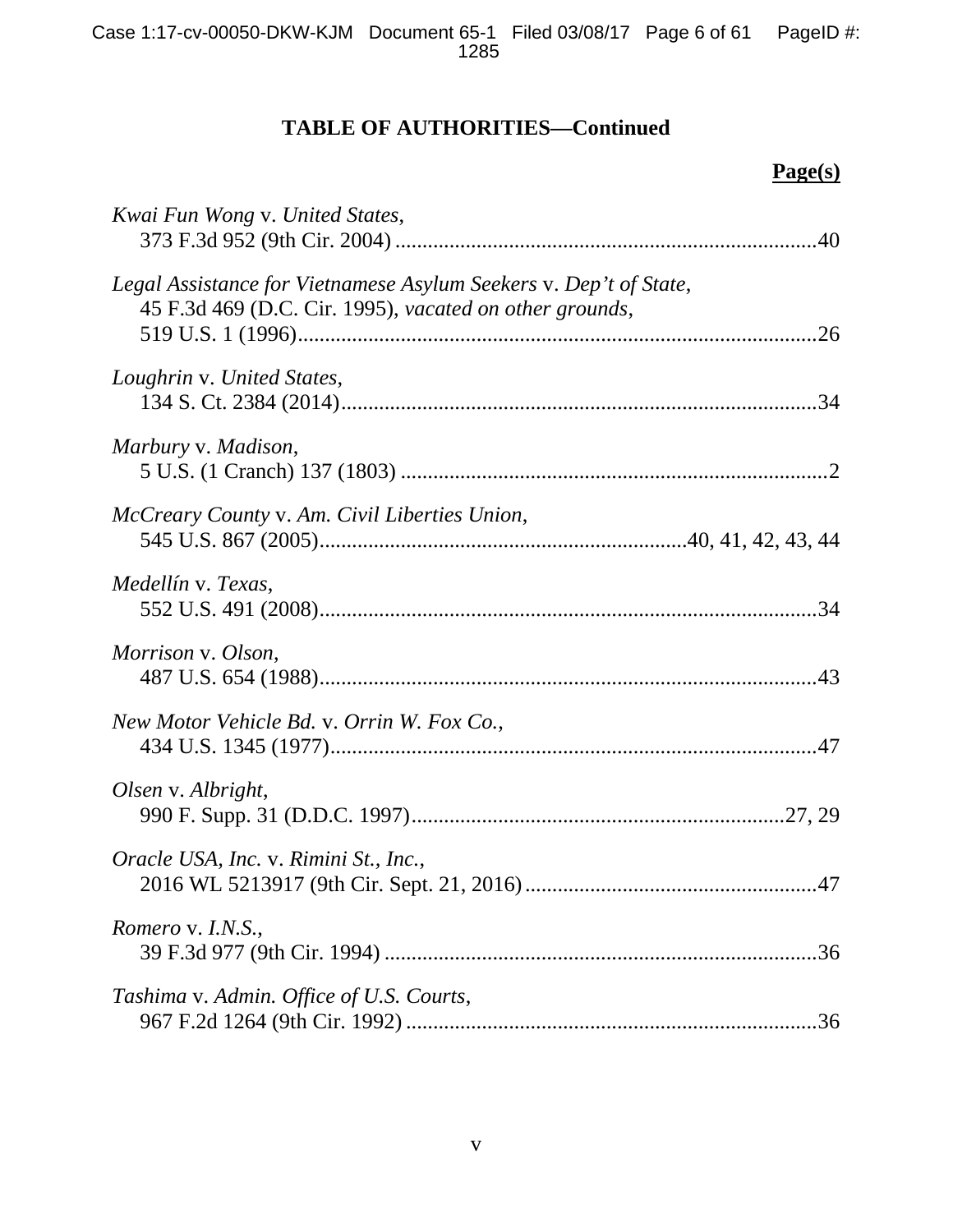|                                                                                             | Page(s) |
|---------------------------------------------------------------------------------------------|---------|
| Texas v. United States.<br>809 F.3d 134 (5th Cir. 2015), aff'd by an equally divided Court, |         |
| United Dominion Indus. v. United States,                                                    |         |
| United States v. Juvenile Male,                                                             |         |
| United States v. Windsor,                                                                   |         |
| United States v. Witkovich,                                                                 |         |
| Village of Arlington Heights v. Metro. Housing Dev. Corp.,                                  |         |
| Washington v. Trump,                                                                        |         |
| Washington v. Trump,                                                                        |         |
| Whitman v. Am. Trucking Ass'ns,                                                             |         |
| Winter v. Nat. Res. Def. Council,                                                           |         |
| Wong Wing Hang v. Immigration & Naturalization Serv.,                                       |         |
| Wyoming v. Oklahoma,                                                                        |         |
| Youngstown Sheet & Tube Co. v. Sawyer,                                                      |         |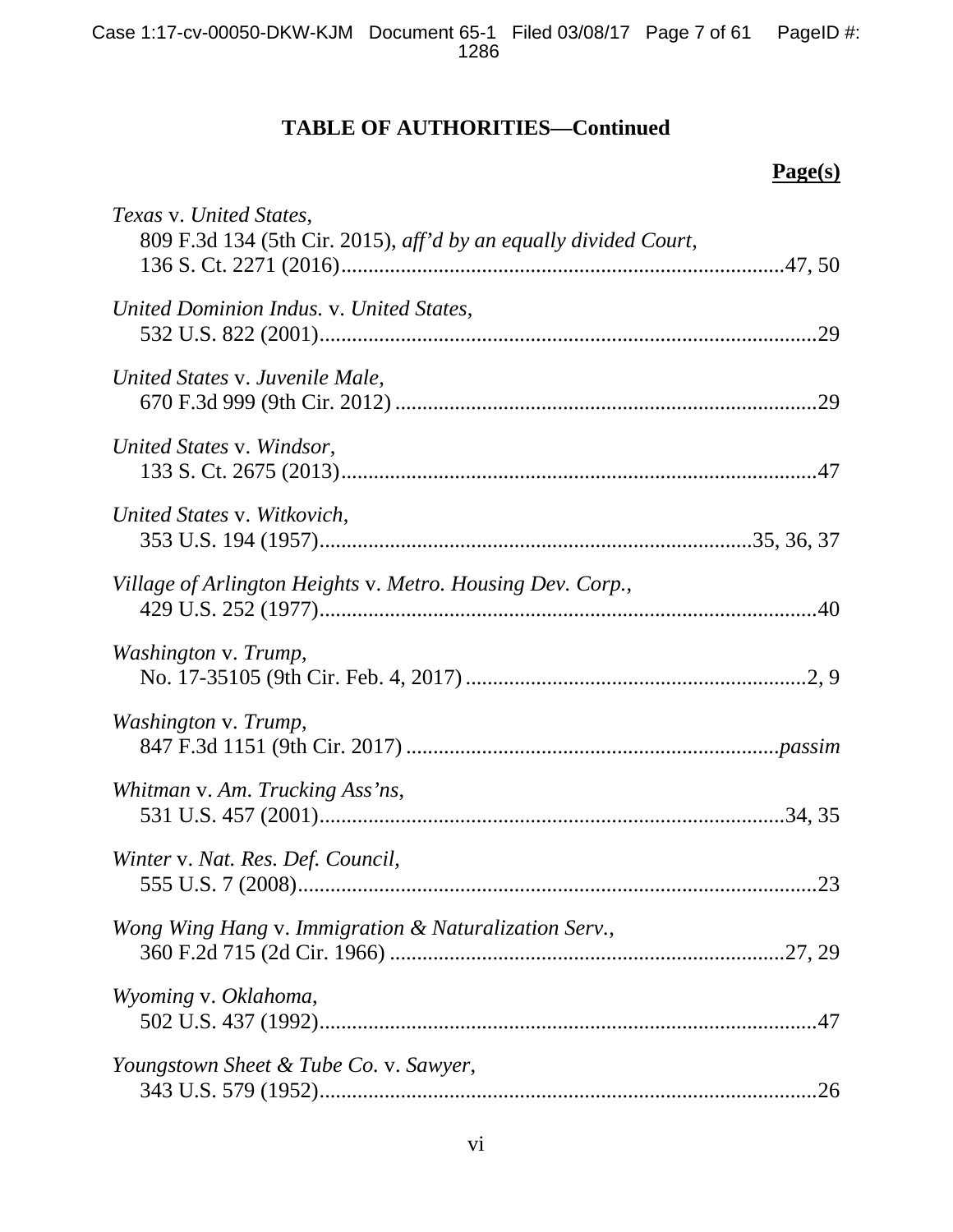$Page(s)$ 

| Zadvydas v. Davis,     |  |
|------------------------|--|
| Zivotofsky v. Clinton, |  |
| <b>STATUTES:</b>       |  |
|                        |  |
|                        |  |
|                        |  |
|                        |  |
|                        |  |
|                        |  |
|                        |  |
|                        |  |
|                        |  |
|                        |  |
|                        |  |
|                        |  |
|                        |  |
|                        |  |
|                        |  |
|                        |  |
|                        |  |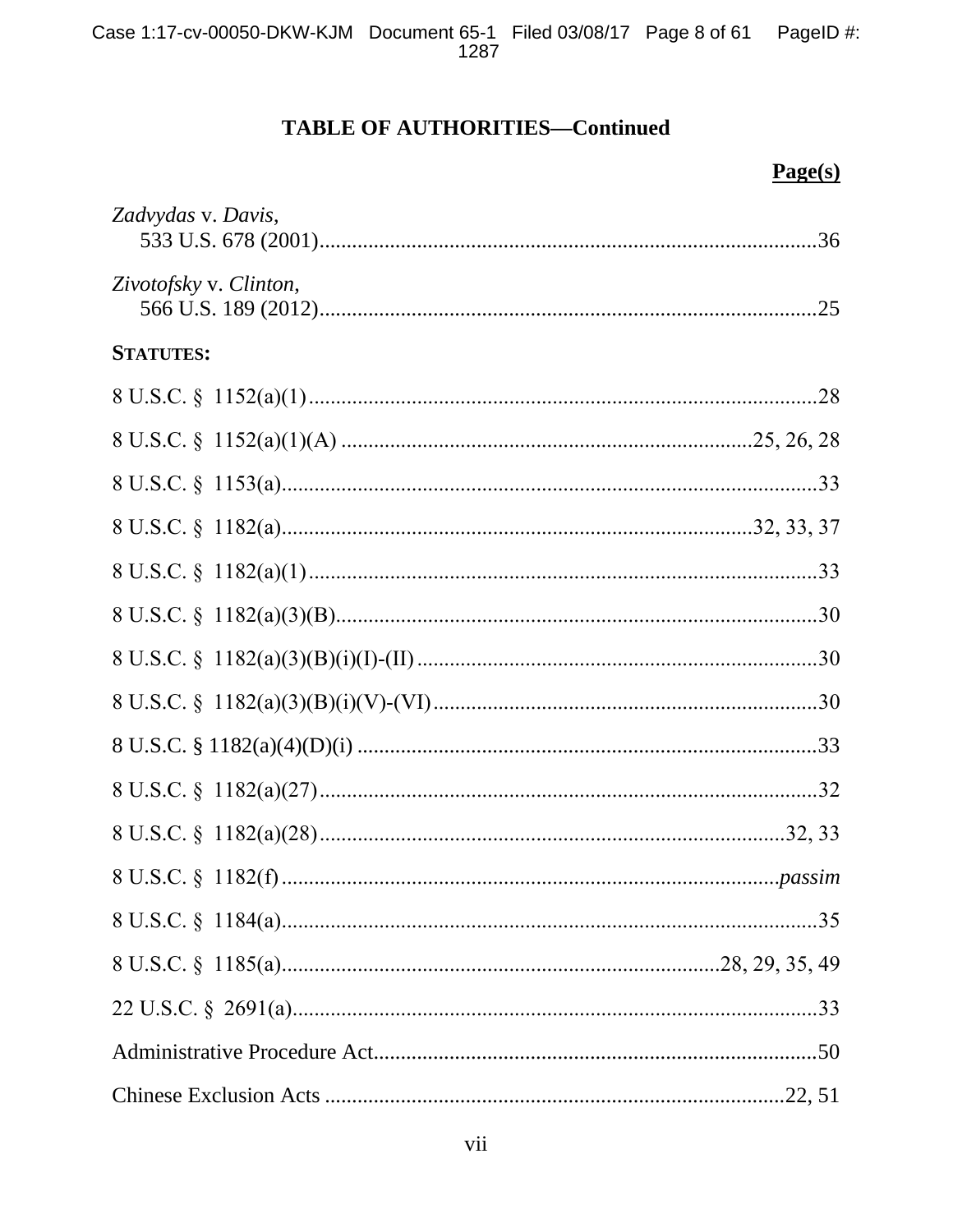# **Page(s)**

| Consolidated Appropriations Act, 2016, Pub. L. No. 114-113, div. O, |  |
|---------------------------------------------------------------------|--|
|                                                                     |  |
|                                                                     |  |
|                                                                     |  |
|                                                                     |  |
| <b>CONSTITUTIONAL PROVISIONS:</b>                                   |  |
|                                                                     |  |
|                                                                     |  |
|                                                                     |  |
| <b>STATE STATUTES</b>                                               |  |
|                                                                     |  |
|                                                                     |  |
|                                                                     |  |
|                                                                     |  |
| <b>OTHER AUTHORITIES:</b>                                           |  |
|                                                                     |  |
|                                                                     |  |
| <b>OTHER AUTHORITIES:</b>                                           |  |
| Cong. Research Serv., Executive Authority to Exclude Aliens: In     |  |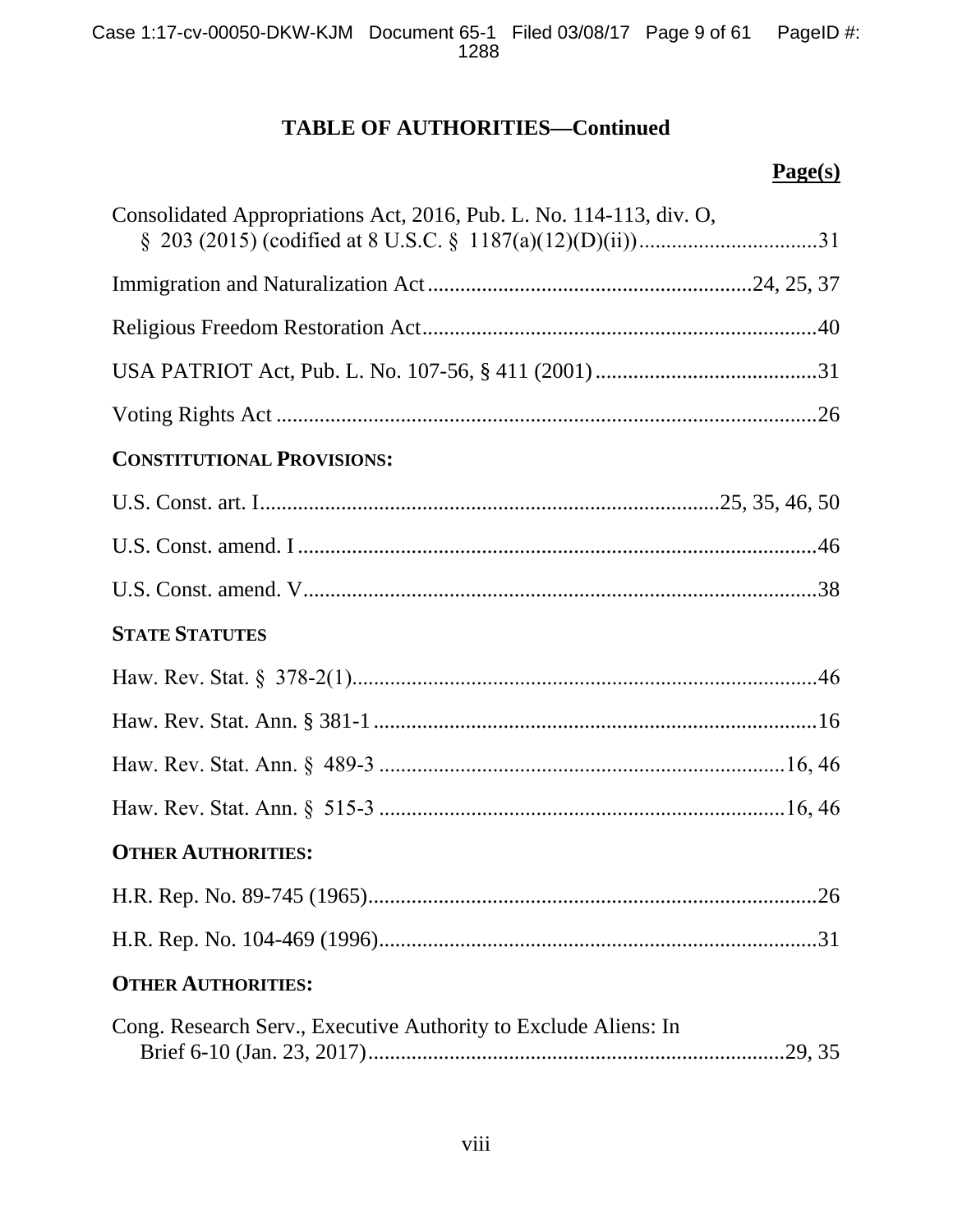#### **INTRODUCTION**

One week after taking office, President Donald Trump fulfilled his campaign promise—made openly in speeches, in interviews, and through surrogates—to implement a "Muslim ban." He issued an Executive Order that barred every national of seven Muslim-majority countries from entering the United States and shut down all refugee admissions, with any exceptions entrusted to standardless executive discretion. During the televised signing of that Order, President Trump read the Order's title, looked up at the camera and remarked: "We all know what that means."

We do. Courts across the country swiftly concluded that the thinly veiled Muslim ban was unlikely to pass constitutional muster. And while the President signed a revised version on March 6—this time in private—we still know exactly what it means. It is another attempt by the Administration to enact a discriminatory ban that goes against the fundamental teachings of our Constitution and our immigration laws. Although it is cloaked in ostensibly neutral terms, the new Executive Order admits, strikingly, that it was altered for the purpose of "avoid[ing] \* \* \* litigation."

Nothing of substance has changed. There is the same blanket ban on entry from Muslim-majority countries (minus one), the same sweeping shutdown of refugee admissions (absent one exception), and the same lawless warren of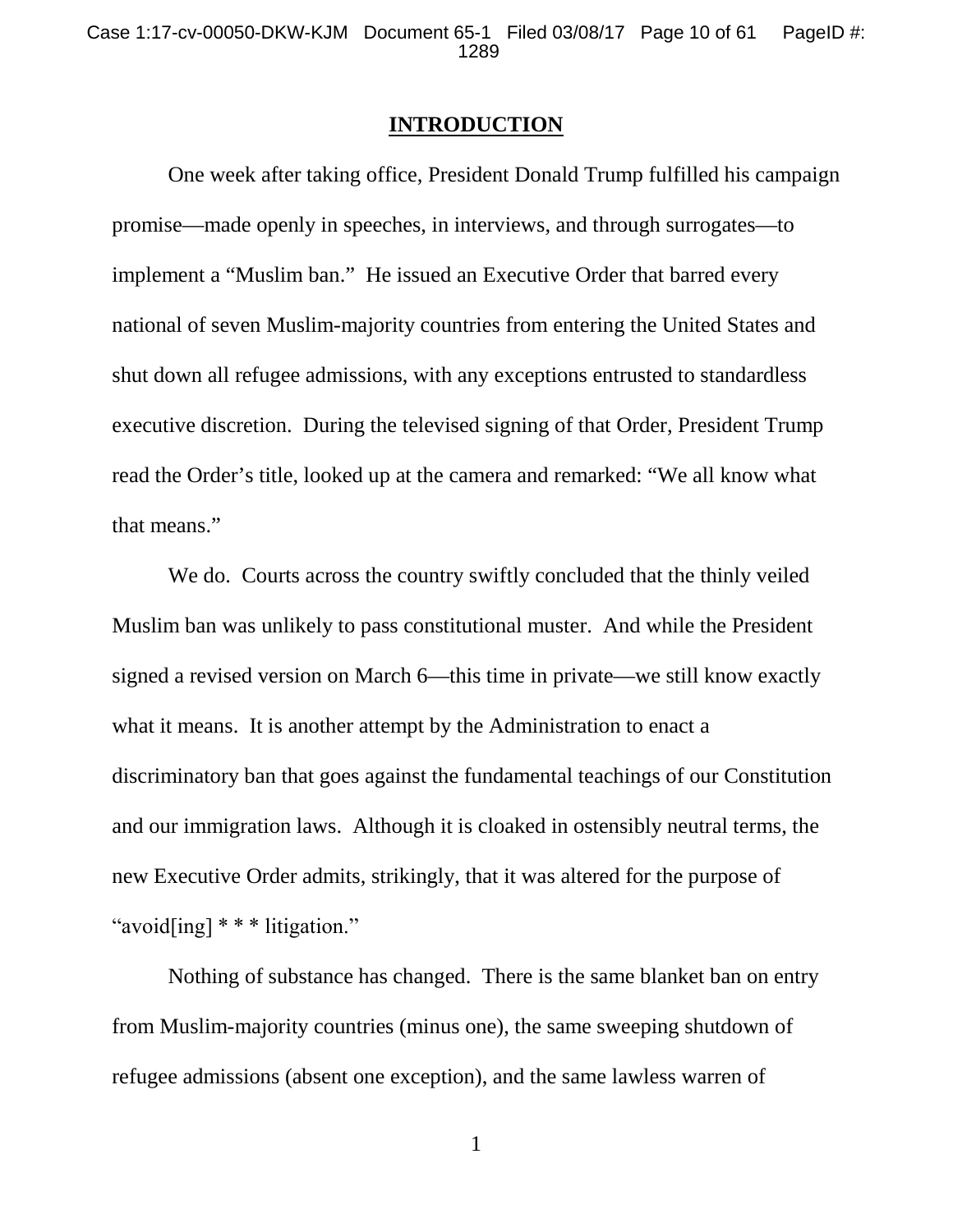#### Case 1:17-cv-00050-DKW-KJM Document 65-1 Filed 03/08/17 Page 11 of 61 PageID #: 1290

exceptions and waivers. The courts did not tolerate the Administration's last attempt to hoodwink the judiciary, and they should not countenance this one.

The Government has said that the President's power in this area must be "unreviewable"—indeed, that "[j]udicial second-guessing of the President's national security determination *in itself* imposes substantial harm." Mot. for Administrative Stay 2, 21, *Washington* v. *Trump*, No. 17-35105, 2017 WL 655437 (9th Cir. Feb. 4, 2017) (emphasis added). But denying the judicial role in saying "what the law is" conflicts with one of our most venerated constitutional precedents. *Marbury* v. *Madison*, 5 U.S. (1 Cranch) 137, 177 (1803). In these circumstances, it is also disingenuous at best. Congress has considered and addressed the precise concerns of the Order through legislation; the Order relies on decades-old information and examples of terrorist acts planned by nationals of a country the ban no longer covers; and the U.S. Department of Homeland Security itself has acknowledged that the targeted countries are not the source of the majority of the terror threat.

The confluence of factors surrounding this Executive Order is unique. To find that the immigration laws and the Constitution bar this particular presidential action means only this: In the immigration context, where a President has pointed to no changed circumstances, *and* where Congress has legislated a different response to the threat to which he has pointed, *and* where the fit between the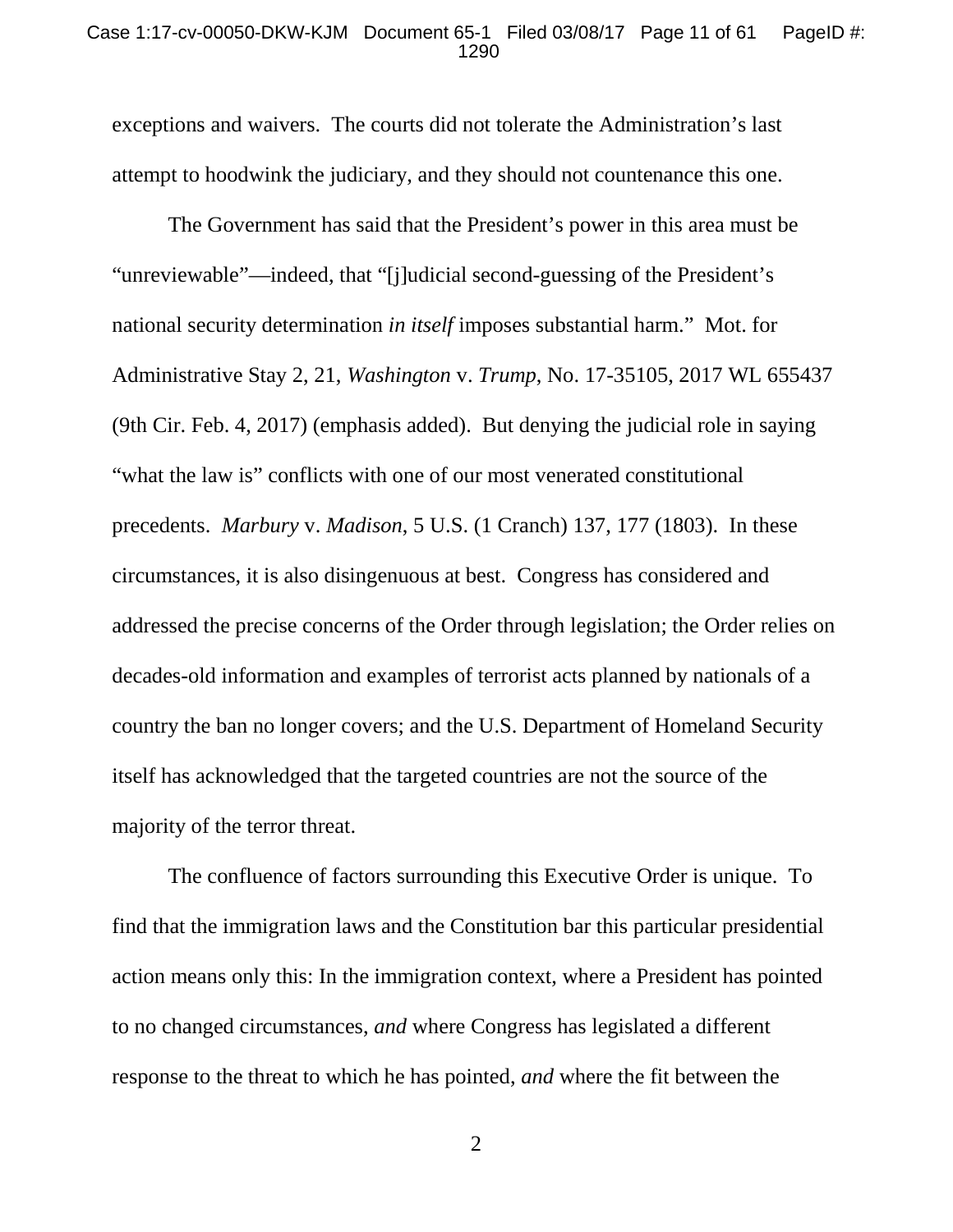President's stated purposes and the announced policy is so poor that his own Administration has questioned it, *and* where the President himself has repeatedly and publicly espoused an improper motive for his actions, the President's action must be invalidated.

### **FACTUAL BACKGROUND**

#### **A. Candidate Trump Calls For A Muslim Ban.**

Then-candidate Donald Trump made it crystal clear throughout his presidential campaign that if elected, he planned to bar Muslims from the United States. Shortly after the Paris attacks in December 2015, Mr. Trump issued a press release calling for "a total and complete shutdown of Muslims entering the United States until our country's representatives can figure out what is going on." Compl. ¶ 38 & Ex. 6. When questioned about the idea shortly thereafter, he compared it to President Roosevelt's race-based internment of the Japanese during World War II, saying, "[Roosevelt] did the same thing." Compl. ¶ 39. And when asked what the customs process would look like for a Muslim non-citizen attempting to enter the United States, Mr. Trump said: "[T]hey would say, are you Muslim?" An interviewer responded: "And if they said 'yes,' they would not be allowed into the country." Mr. Trump said: "That's correct." *Id.* In March of 2016, Mr. Trump discussed his motivations. During an interview he said, "I think Islam hates us." Compl.  $\P$ 41.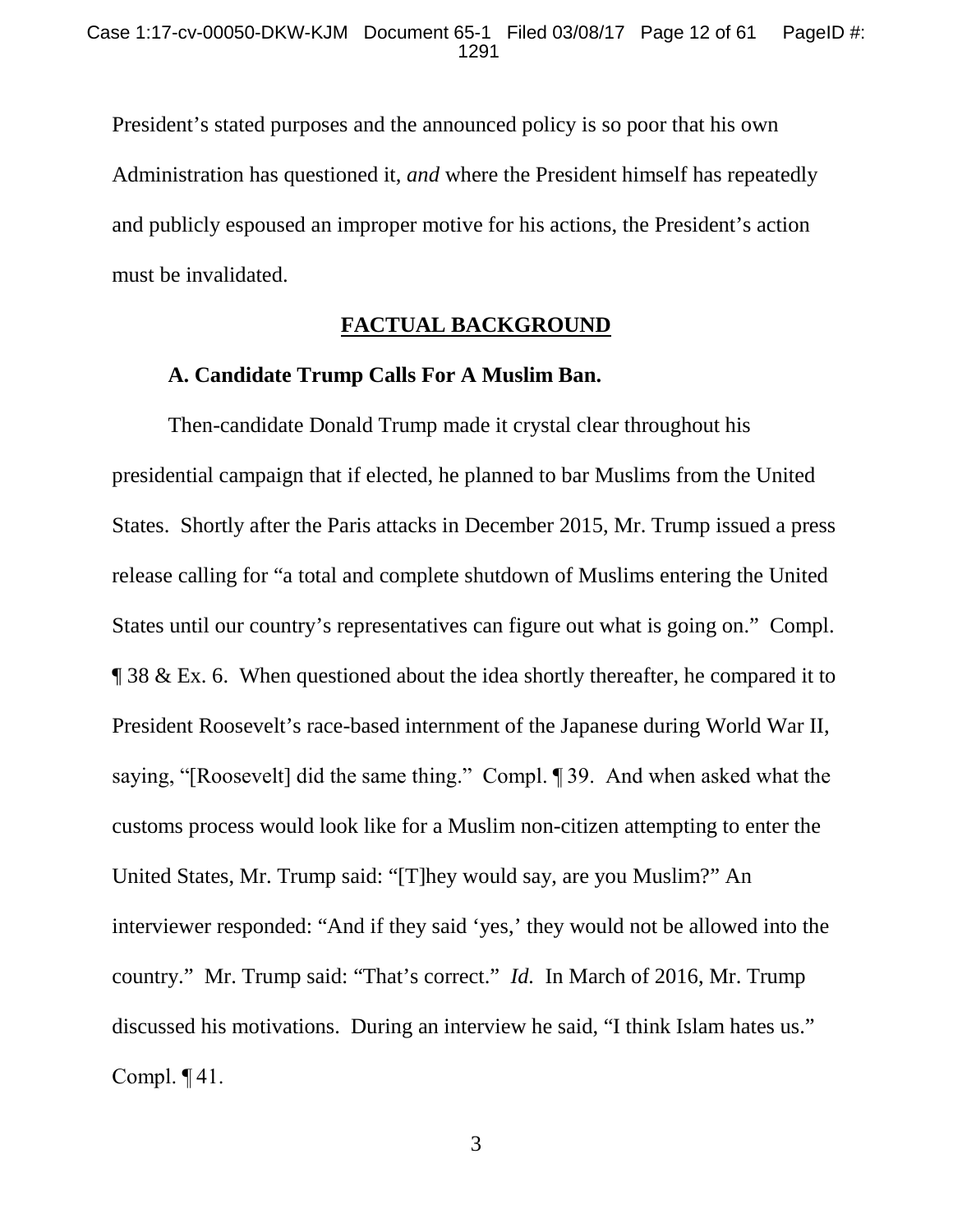#### Case 1:17-cv-00050-DKW-KJM Document 65-1 Filed 03/08/17 Page 13 of 61 PageID #: 1292

Later, as the presumptive Republican nominee, Mr. Trump began using facially neutral language to describe the Muslim ban. He described his proposal as stopping immigration from countries "where there's a proven history of terrorism." Compl. ¶ 42. Lest he appear to be backing down, Mr. Trump also made clear that his country-based plan was simply a repackaging of his proposed Muslim ban. Asked in July of 2016 whether he was retracting his call for "a total and complete shut-down of Muslim[]" immigration, he said: "I actually don't think it's a rollback. In fact, you could say it's an expansion." Compl.  $\P$   $\P$  38, 44 & Exs. 6, 7. He explained: "People were so upset when I used the word Muslim. 'Oh, you can't use the word Muslim \* \* \*.' And I'm okay with that, because I'm talking territory instead of Muslim." *Id.*

Throughout the campaign, Mr. Trump also made clear that his plans extended to disfavoring Muslim refugees while favoring their Christian counterparts. In July 2015, he said: "If you're \* \* \* a Christian, you cannot come into this country, and they're the ones that are being decimated. If you are Islamic \* \* \* it's hard to believe, you can come in so easily." Compl. ¶ 36.

After his election, the President-Elect signaled that he would not retreat from his Muslim ban. On December 21, 2016, he was asked whether he had decided "to rethink or re-evaluate [his] plans to create a Muslim registry or ban Muslim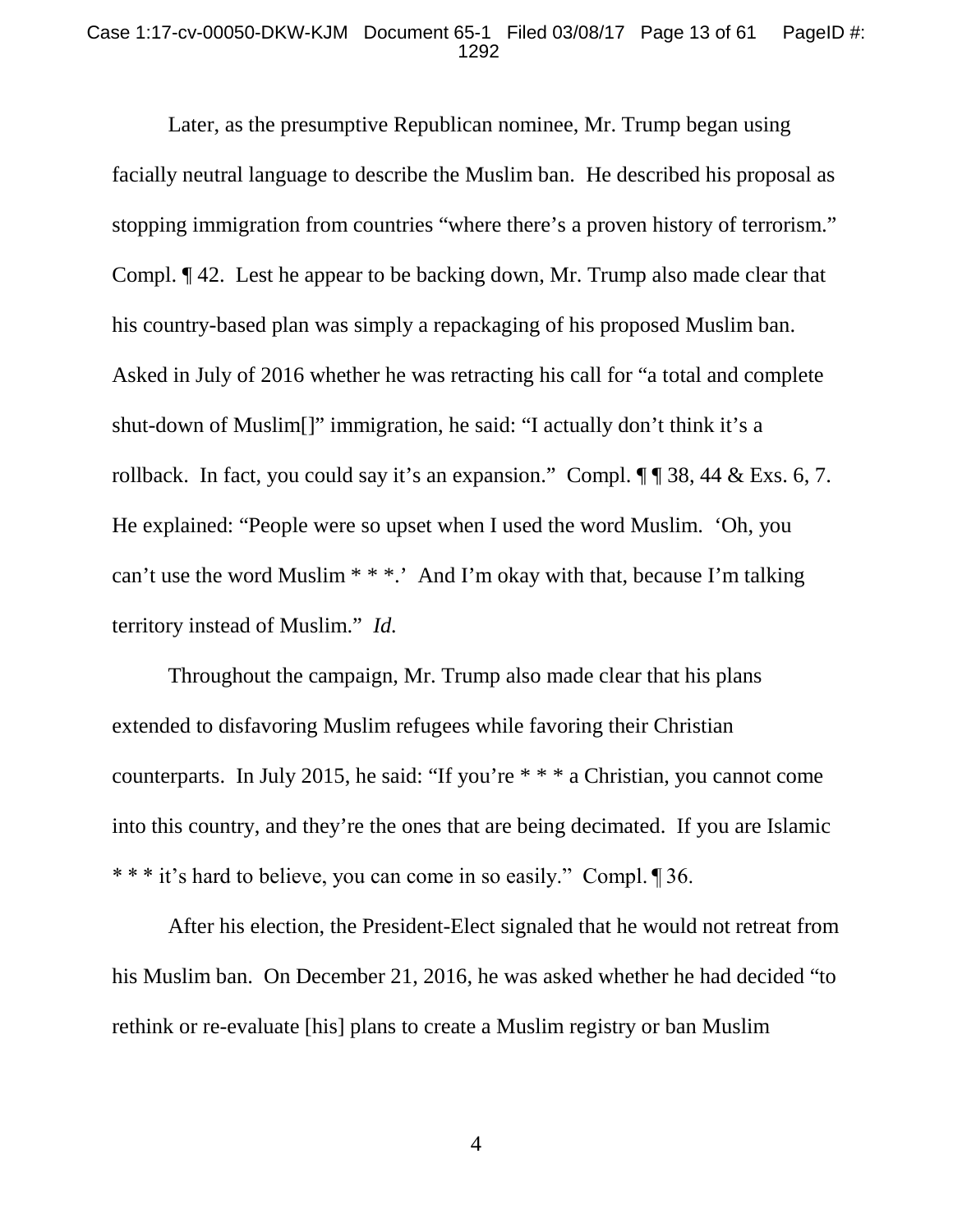immigration to the United States." He replied: "You know my plans. All along, I've been proven to be right." Compl. ¶ 46.

### **B. President Trump Implements His First Discriminatory Ban.**

A week after being sworn in as President, Donald Trump fulfilled his ominous campaign promise. On January 27, 2017, he signed an Executive Order entitled "Protecting the Nation From Foreign Terrorist Entry into the United States." Compl. ¶¶ 2, 49 & Ex. 2. During the public signing of the Order, President Trump read its title, looked up, and said: "We all know what that means." Compl. ¶ 51.

On the day the first Executive Order was released, the President made his intentions even more explicit. He informed the Christian Broadcasting Network that the Order's refugee provision was designed to prioritize Christian over Muslim refugees: "If you were a Muslim you could come in, but if you were a Christian, it was almost impossible. \*\*\* And I thought it was very, very unfair. So we are going to help them." Compl. ¶ 58. In a television interview the next day, one of the President's surrogates, Rudolph Giuliani, was even more explicit : "So when [Donald Trump] first announced it, *he said, 'Muslim ban.' He called me up. He said, 'Put a commission together. Show me the right way to do it legally.*'"

Compl. ¶ 59 & Ex. 8 (emphasis added).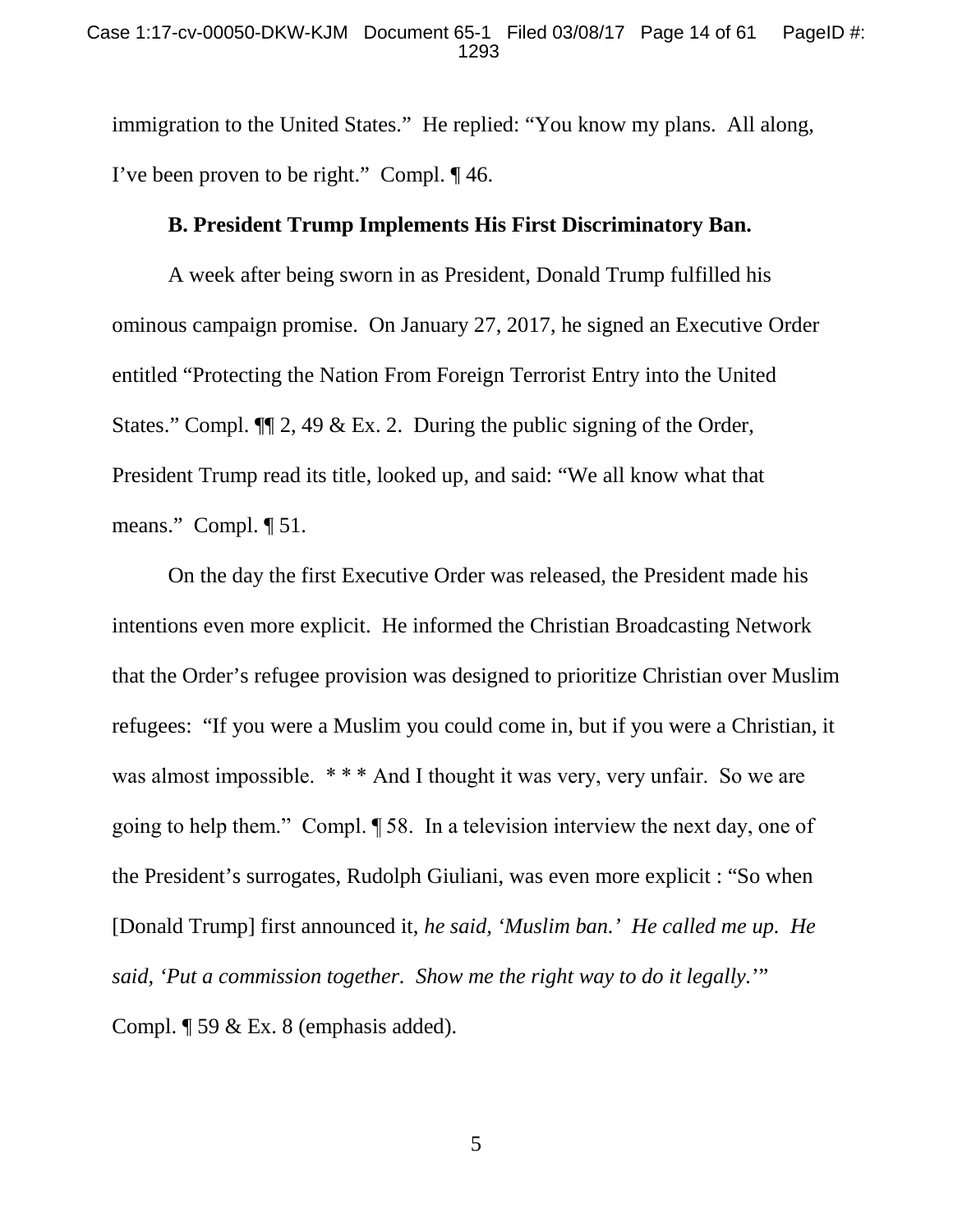#### Case 1:17-cv-00050-DKW-KJM Document 65-1 Filed 03/08/17 Page 15 of 61 PageID #: 1294

The first version of President Trump's Executive Order imposed two sweeping restrictions. *First*, it banned nationals of seven Muslim-majority countries— Iraq, Iran, Libya, Somalia, Sudan, Syria, and Yemen—from entering the United States for a period of 90 days. Compl. ¶ 52. The first Executive Order permitted the Secretaries of State and Homeland Security to make exceptions to this ban where they deemed it "in the national interest." Compl. ¶ 54. And it instructed the Secretaries to "submit to the President the names of any additional countries recommended for similar treatment" in the future. Compl. ¶ 55.

*Second*, the original Executive Order directed the Secretary of State to suspend the U.S. Refugee Admissions Program for 120 days. Compl. ¶ 56. Immigration officials could make exceptions to this ban, too, on a case-by-case basis, where they determined that the refugees' admission was in the "national interest." Compl. ¶ 56. The first Executive Order provided an example of such a case: where "the person is a religious minority in his country of nationality facing religious persecution." Compl. ¶ 56. The Order also indefinitely suspended refugee admissions from Syria. Compl. ¶ 57.

The first Executive Order immediately spurred widespread confusion, chaos, and outrage. The application of the travel ban was sweeping: Over 100 individuals were immediately detained at U.S. airports, and the Government revoked 60,000 visas within a period of a week. Compl. ¶ 64. Its precise scope, however, was ill-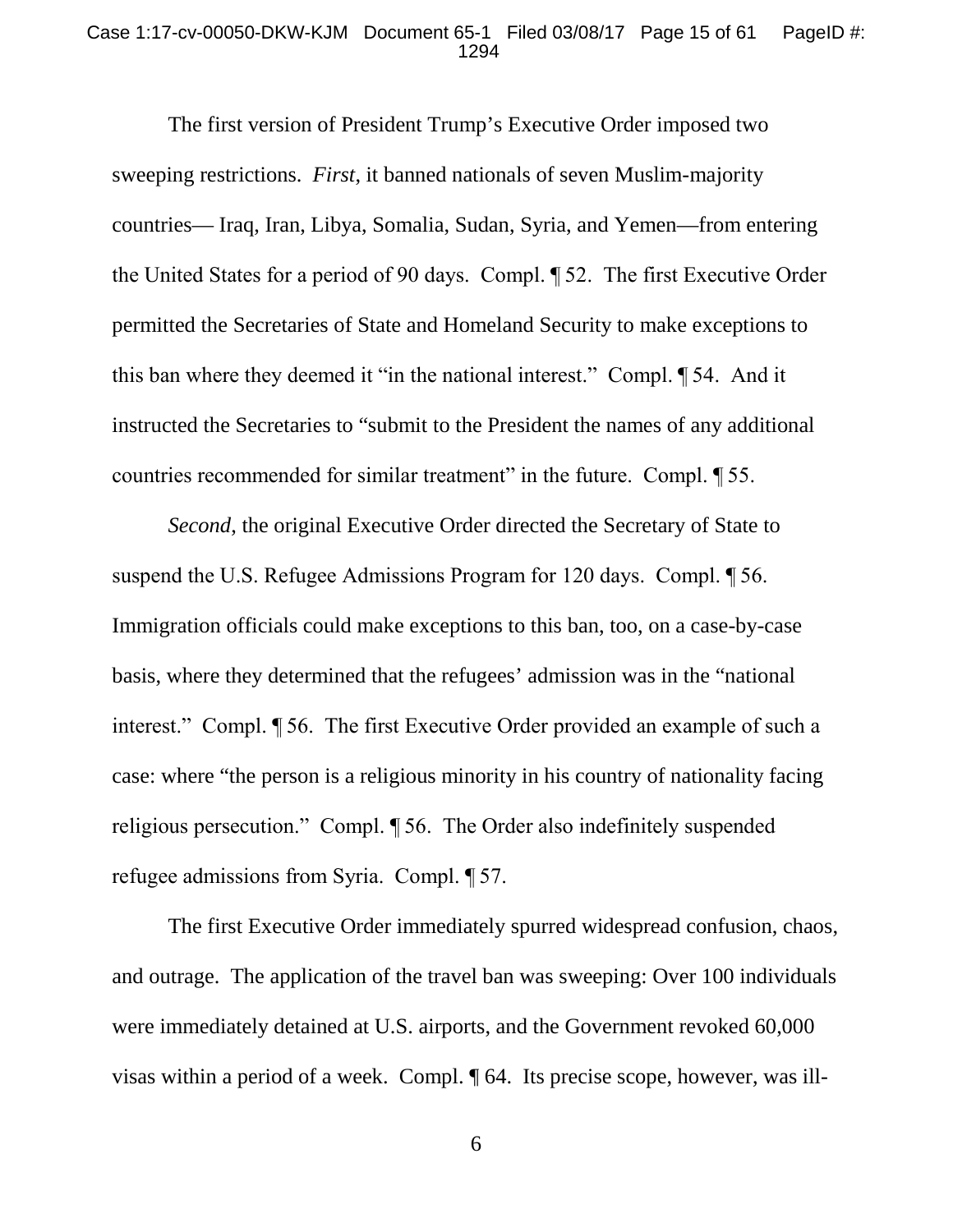#### Case 1:17-cv-00050-DKW-KJM Document 65-1 Filed 03/08/17 Page 16 of 61 PageID #: 1295

defined. At first the Government said that the Order applied to lawful permanent residents ("LPRs"); then the Secretary of Homeland Security said that LPRs were exempt from the travel ban; then, days later, the White House Counsel "clarif[ied]" that the Order did not apply to LPRs in the first place. Compl. ¶¶ 65, 68-70.

Meanwhile, thousands of diplomats, former diplomats, and legislators from both parties spoke out against the ban, calling it inhumane and discriminatory. Hundreds of State Department officials signed a memo stating that the Executive Order "r[an] counter to core American values," including "nondiscrimination," and that "[d]espite the Executive Order's focus on them, a vanishingly small number of terror attacks on U.S. soil have been committed by foreign nationals" here on visas. Compl. ¶ 66 & Ex. 13. Senators John McCain (R-AZ) and Lindsey Graham (R-SC) stated: "This executive order sends a signal, intended or not, that America does not want Muslims coming into our country." Compl. ¶ 67.

Critics also questioned the abrupt nature of the roll out, but the President defended the timing as a national security necessity. On January 30, 2017, President Trump tweeted: "If the ban were announced with a one week notice, the 'bad' would rush into our country during that week." Compl. ¶ 60. On February 9, 2017, President Trump reiterated the point. He claimed he had sought a onemonth delay between signing and implementation, but was told by his advisors that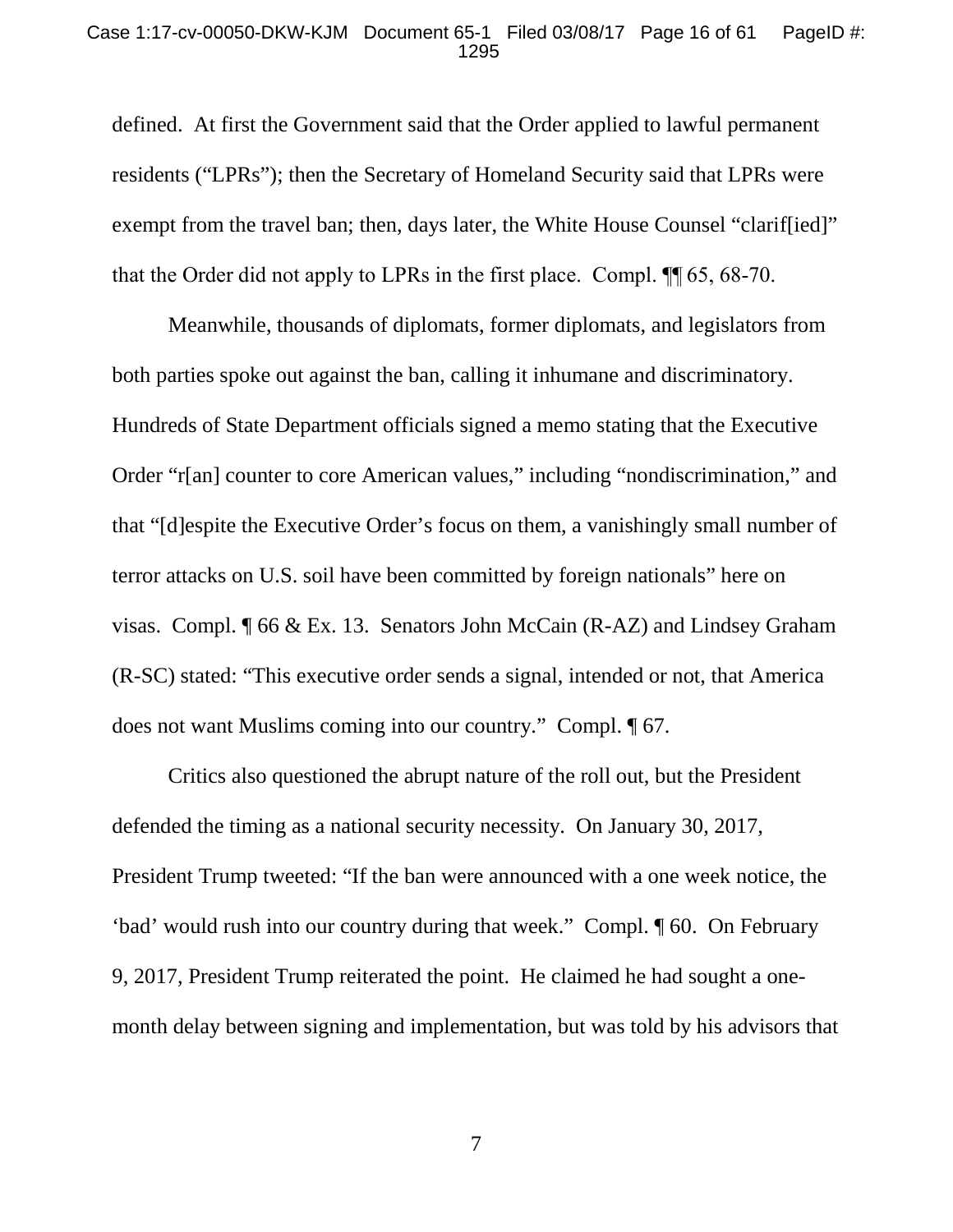"you can't do that because then people are gonna pour in before the toughness." *Id.*

### **C. Courts Enjoin The President's First Executive Order.**

Within hours of the first Executive Order's issuance, individuals and entities began filing lawsuits and habeas corpus actions challenging the Order as unlawful. On January 30, 2017, the State of Washington (later joined by Minnesota) filed suit in the Western District of Washington, arguing that the Order violated the Due Process Clause and the Establishment Clause, along with a host of other constitutional and statutory provisions. A few days later, the State of Hawai'i brought the present action.

On February 3, 2017, the District Court for the Western District of Washington entered a nationwide temporary restraining order enjoining President Trump and his Administration from enforcing the January 27 Executive Order. Compl. ¶ 71. The Government immediately sought an emergency stay of that injunction in the Ninth Circuit, arguing that the President has "unreviewable authority to suspend the admission of any class of aliens," and that "[j]udicial second-guessing of the President's national security determination in itself imposes substantial harm." Mot. for Administrative Stay 2, 21, *Washington*, *supra*, No. 17- 35105 (emphasis added).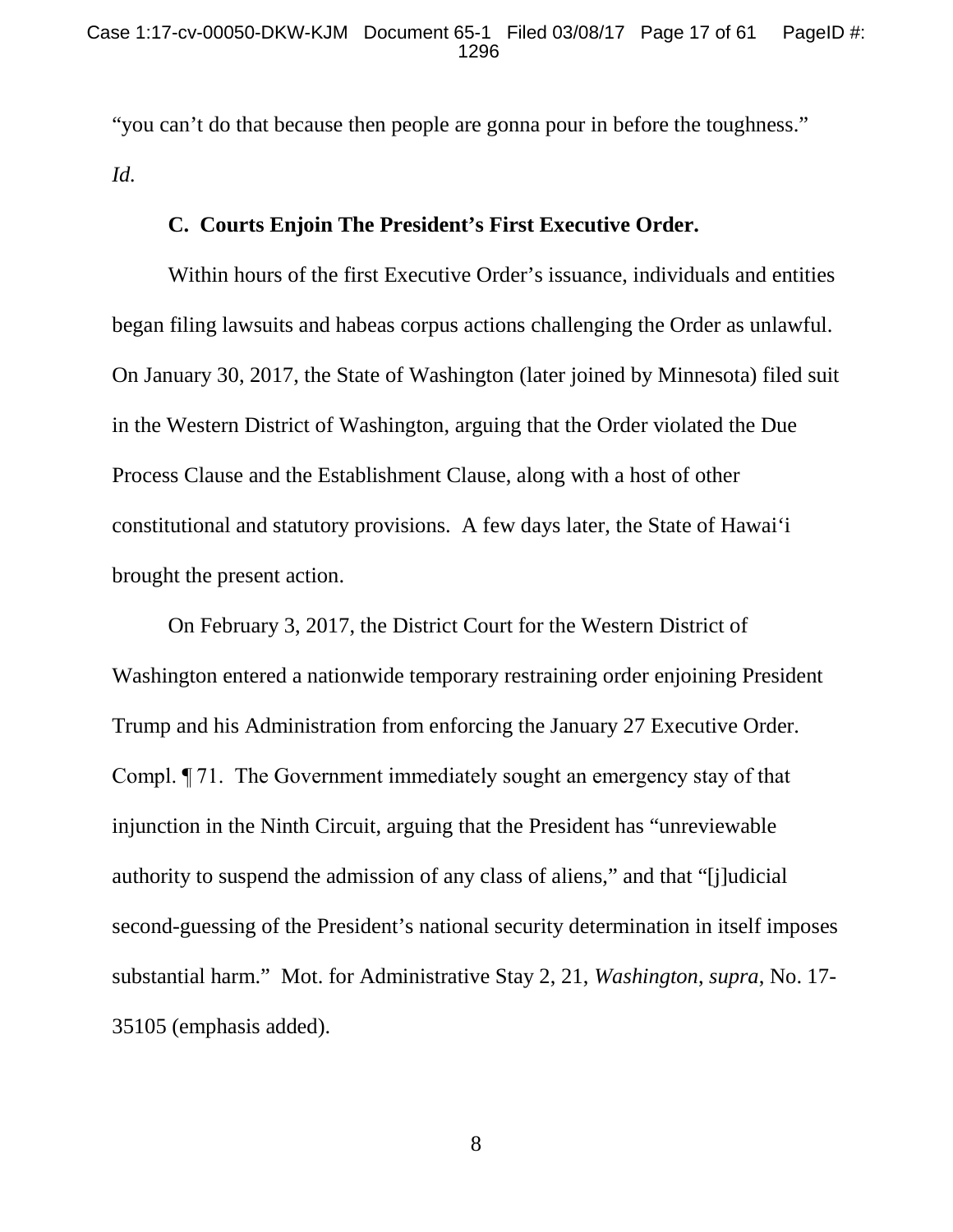#### Case 1:17-cv-00050-DKW-KJM Document 65-1 Filed 03/08/17 Page 18 of 61 PageID #: 1297

On February 9, 2017, the Ninth Circuit denied the Government's request for a stay. Compl. ¶ 71. The Court of Appeals held that "[t]here is no precedent to support" the Government's claim that the Order was "unreviewab<sup>[1e]"</sup>; this contention, it said, "runs contrary to the fundamental structure of our constitutional democracy." *Washington* v. *Trump*, 847 F.3d 1151, 1161 (9th Cir. 2017) (per curiam). The court also held that the Government was unlikely to succeed on the merits of the States' due process claim. It was "obvious," the court explained, that the first Executive Order impinged on the "due process rights" of several classes of individuals, including "persons who are in the United States, even if unlawfully"; "refugees"; and foreign nationals located abroad "who have a relationship with a U.S. resident or an institution." *Id.* at 1166. The court also noted "the serious nature of the allegations the States have raised with respect to their religious discrimination claims," but found it unnecessary to resolve those claims at this stage of the proceedings. *Id.* at 1164.

On February 13, 2017, the District Court for the Eastern District of Virginia temporarily enjoined the Order on religious-discrimination grounds. *Aziz* v. *Trump*, No. 1:17-cv-116, 2017 WL 580855 (E.D. Va. Feb. 13, 2017). Closely examining the President's past statements and the " 'sequence of events' leading up to the adoption of" the first Executive Order, the court concluded that the Order appeared to be "animated by \* \* \* the impermissible motive of \* \* \* disfavoring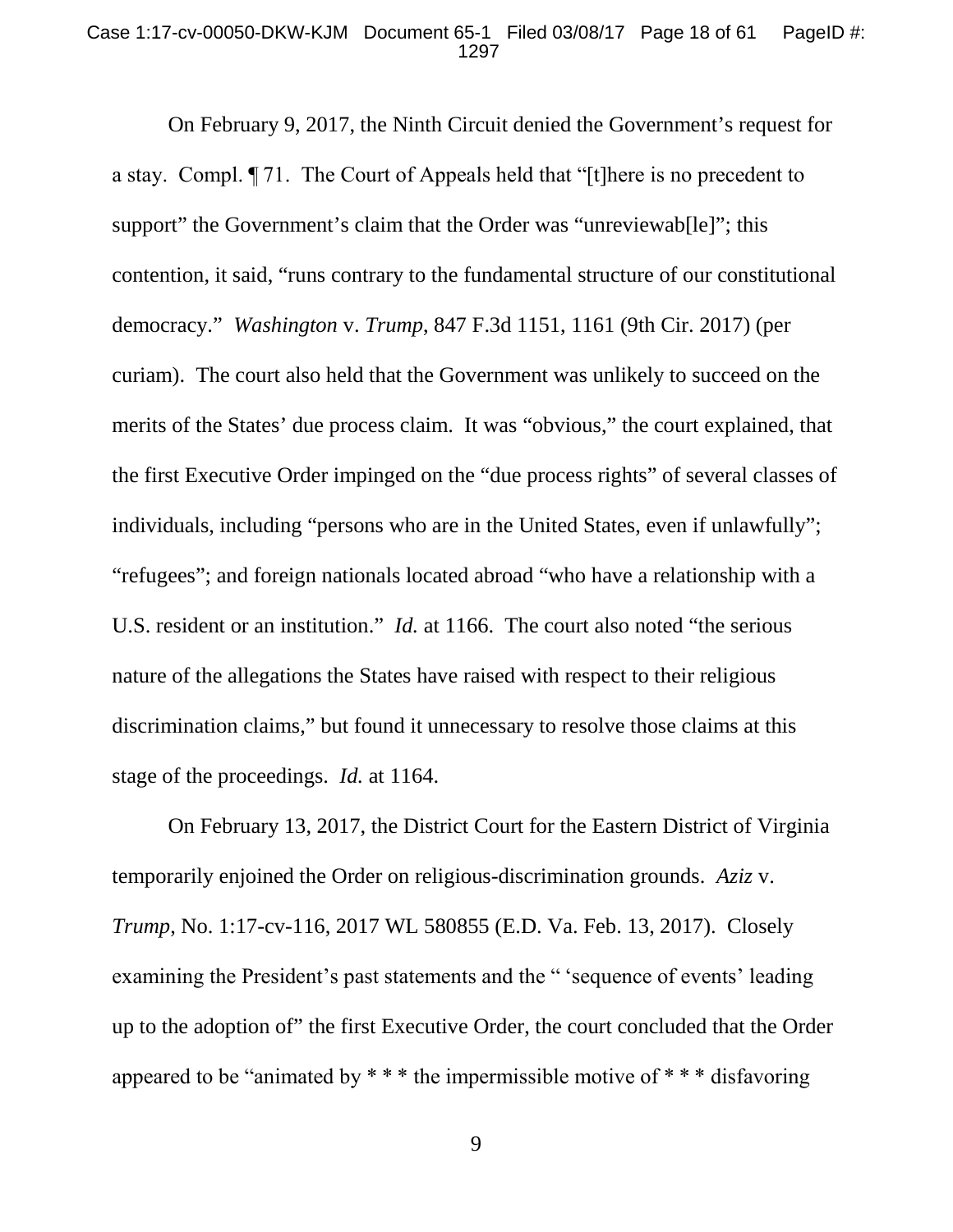one religious group." *Id.* at \*8. It thus held that the plaintiffs in that case were therefore "likely to succeed on an Establishment Clause claim." *Id.* at \*8-\*9.

### **D. The President Issues A Second Executive Order.**

Following its multiple defeats in the courts, the Government sought a stay of appellate proceedings so that the President could "rescind the [first] Order and replace it with a new, substantially revised" version. Compl. ¶ 71. Meanwhile, the President ensured that his supporters would not doubt his continued commitment to his campaign promises. On February 21, Stephen Miller, a Senior Advisor to the President, explained during a televised interview that the revised Executive Order would "have the same basic policy outcome" as the original version, and that any changes would address "very technical issues that were brought up by the court." Compl. ¶ 74.

A few days later, a memo prepared by President Trump's own Administration severely undermined the purported national security rationale for the original—and soon-to-be revised—Executive Order. On February 25, 2017, a draft report published by the Department of Homeland Security ("DHS") concluded that citizenship was an "unlikely indicator" of terrorism threats against the United States. Compl. ¶ 61. The draft DHS report also found that very few individuals from the seven countries included in President Trump's first Executive Order had carried out or attempted to carry out terrorism activities in the United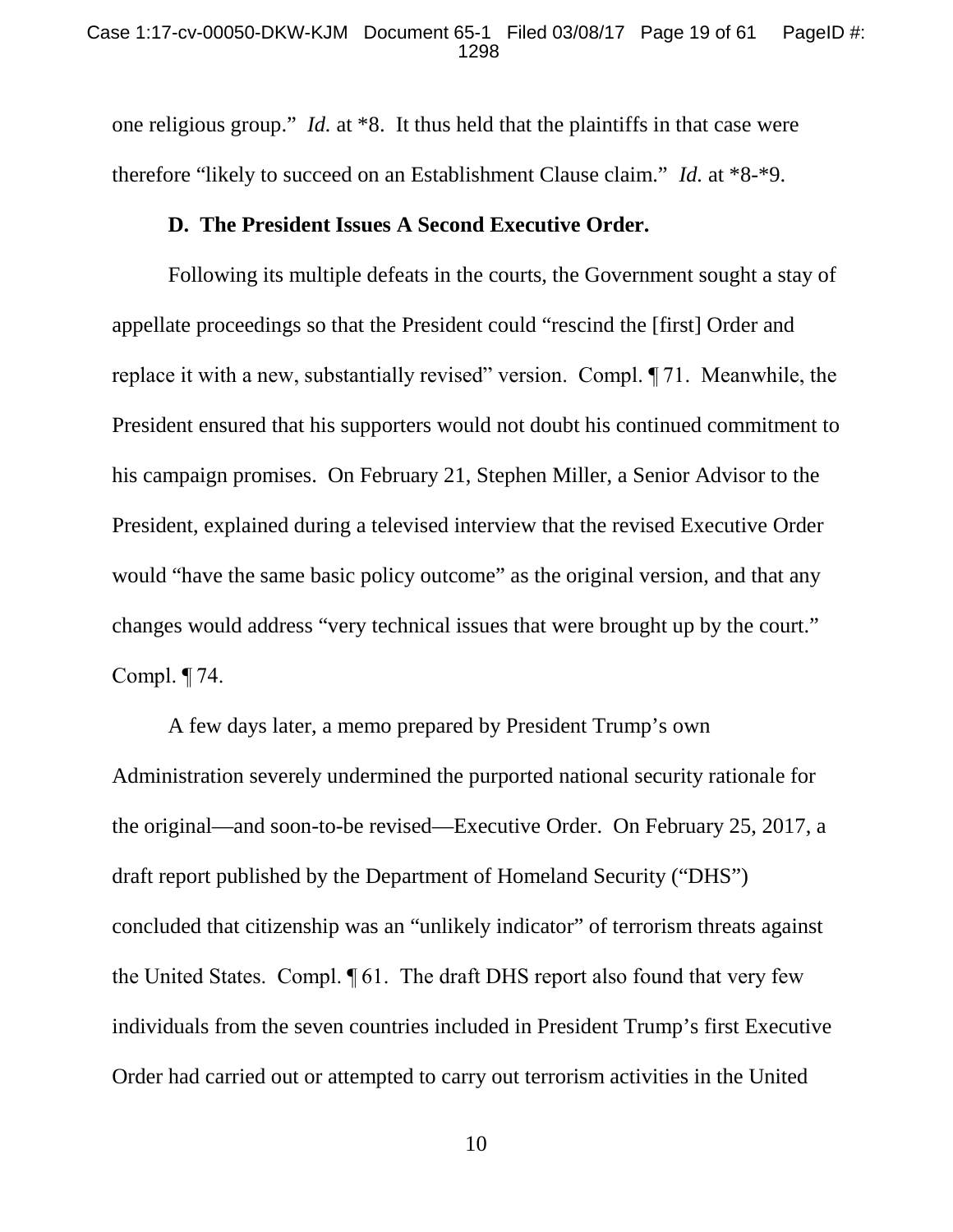#### Case 1:17-cv-00050-DKW-KJM Document 65-1 Filed 03/08/17 Page 20 of 61 PageID #: 1299

States since 2011. *Id.* Specifically, the DHS report determined that 82 people had been inspired by a foreign terrorist group to carry out or attempt to carry out an attack in the United States during the time surveyed. *Half* were U.S. citizens born in the United States, and the remaining persons were from 26 other countries. *Id.* The country at the top of that list, Pakistan, was not included within the travel ban. *Id.* Some of the countries included in the original and revised Executive Order's travel ban, such as Syria and Libya, were not countries-of-origin for *any* of the 82 individuals who had committed or attempted to commit terrorism crimes in the United States since 2011. *Id.*

The DHS report did not alter the President's course, but the demands of public relations did. According to the President's aides, the White House initially planned to release the revised Order on March 1, but delayed the announcement to avoid "undercut[ting] the favorable coverage" the President was receiving for a recent speech to Congress. Compl. ¶ 74.

The President finally issued a revised Executive Order on March 6, 2017. Compl. ¶ 72 & Ex. 1. Consistent with Mr. Miller's forecast, the substance of the revised Order, entitled "Protecting the Nation From Foreign Terrorist Entry into the United States," does not differ from the original. It contains both of the bans the President had initially imposed—the sweeping travel ban on nationals of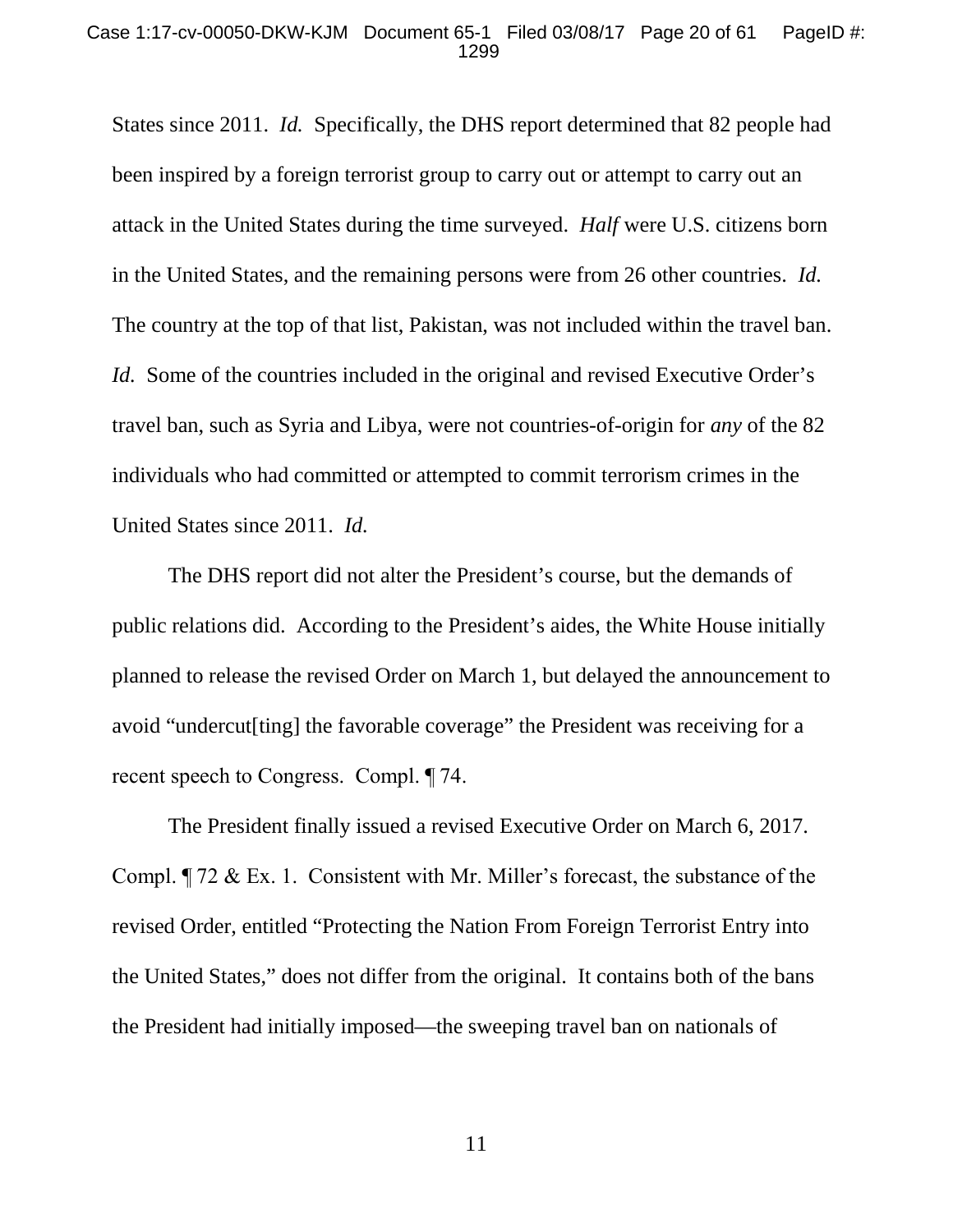#### Case 1:17-cv-00050-DKW-KJM Document 65-1 Filed 03/08/17 Page 21 of 61 PageID #: 1300

several Muslim-majority countries, and the blanket suspension of the refugee program—subject to a handful of changes designed to "avoid \* \* \* litigation." *Id.*

*First*, Section 2 of the new Executive Order once again suspends "nationals of" several Muslim-majority countries from "entry into the United States" for a period of 90 days. Order  $\S 2(c)$ . As revised, the Order includes one fewer country than the original: Because of the "close cooperative relationship" between the United States and the Iraqi government, the Order says, Iraq no longer merits inclusion on the list. *Id.*  $\S$  1(g). The Order also expressly exempts individuals who are already present in the United States, or who have already been granted visas or other lawful status. *Id.* § 3(a)-(b). Otherwise, the Order bars entry by nationals of the six designated Muslim-majority countries unless they qualify for a "[c]ase-bycase waiver" deemed to be "in the national interest." *Id.* § 3(c); *see id.* (offering examples of cases in which waivers "could be appropriate").

*Second*, Section 6 of the new Executive Order again suspends the U.S. Refugee Admissions Program for a period of 120 days. *Id.* § 6(a). As in the original Order, individuals may be exempted from this prohibition if the Secretaries of State and Homeland Security determine, "on a case-by-case basis," that admission would be "in the national interest." *Id.*  $\S$  6(c). Unlike the original, this Order does not expressly list an individual's status as a "religious minority" as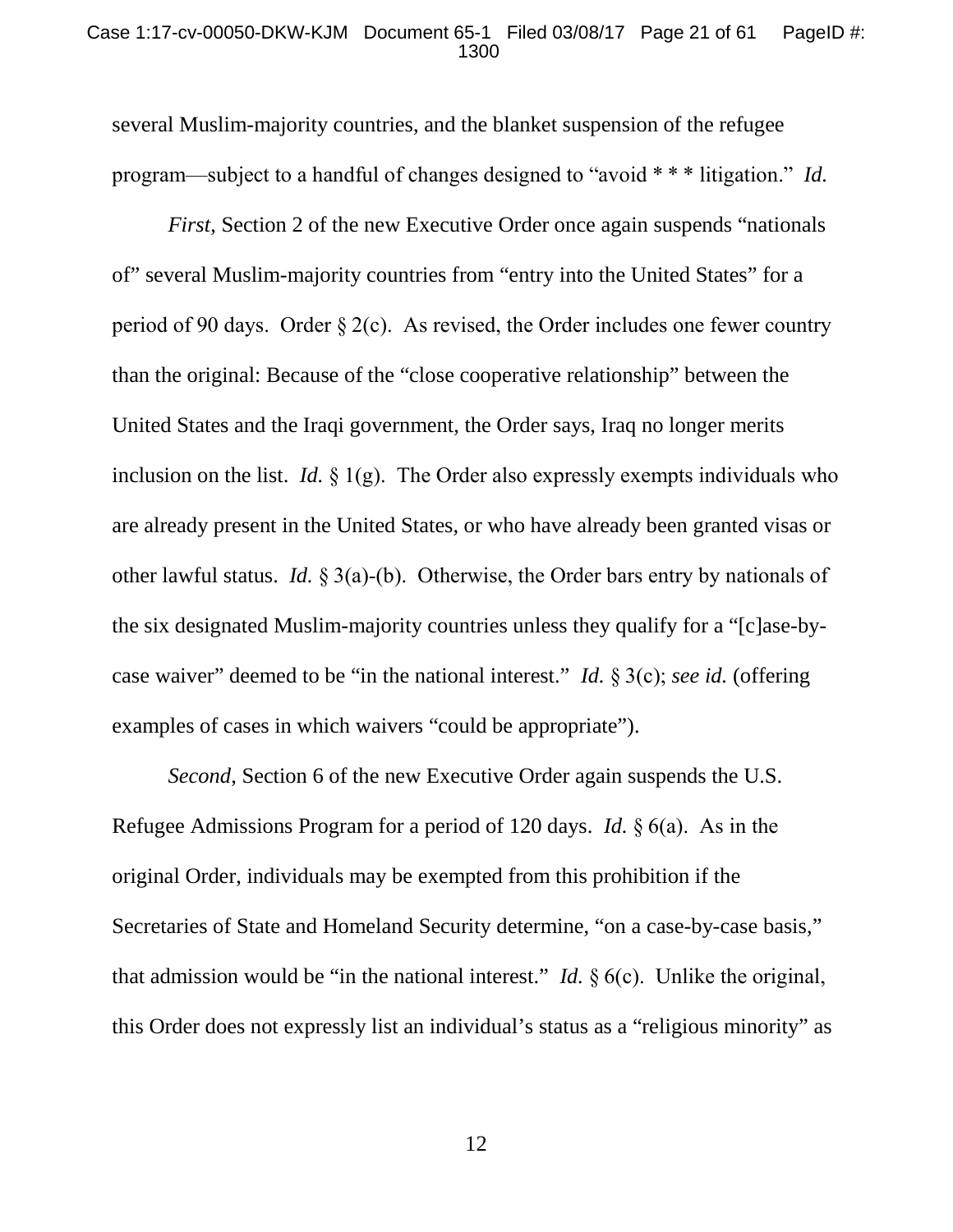#### Case 1:17-cv-00050-DKW-KJM Document 65-1 Filed 03/08/17 Page 22 of 61 PageID #: 1301

a circumstance justifying such a waiver, and it does not include a Syria-specific ban on refugees.

The March 6 Executive Order also elaborates on the justification for its restrictions. It states that its aim is to prevent "the entry into the United States of foreign nationals who may commit, aid, or support acts of terrorism." *Id.* § 1(j). It describes the ban on entry by nationals of the six designated countries as a step intended "to prevent infiltration by foreign terrorists. *Id.* §§ 1(d)-(e), 2(c). Likewise, the Order justifies its refugee ban on the ground that "individuals seeking admission as refugees" may "pose a threat to the security and welfare of the United States." *Id.* § 6(a).

Section 1(h) of the revised Executive Order identifies two concrete examples of persons who have committed terrorism-related crimes in the United States, after either entering the country "legally on visas" or entering "as refugees": "[I]n January 2013, two Iraqi nationals admitted to the United States as refugees in 2009 were sentenced to 40 years and to life in prison, respectively, for multiple terrorism-related offenses." *Id.* § 1(h). "And in October 2014, a native of Somalia who had been brought to the United States as a child refugee and later became a naturalized United States citizen was sentenced to 30 years in prison for attempting to use a weapon of mass destruction[.]" *Id.* Iraq is no longer included in the ambit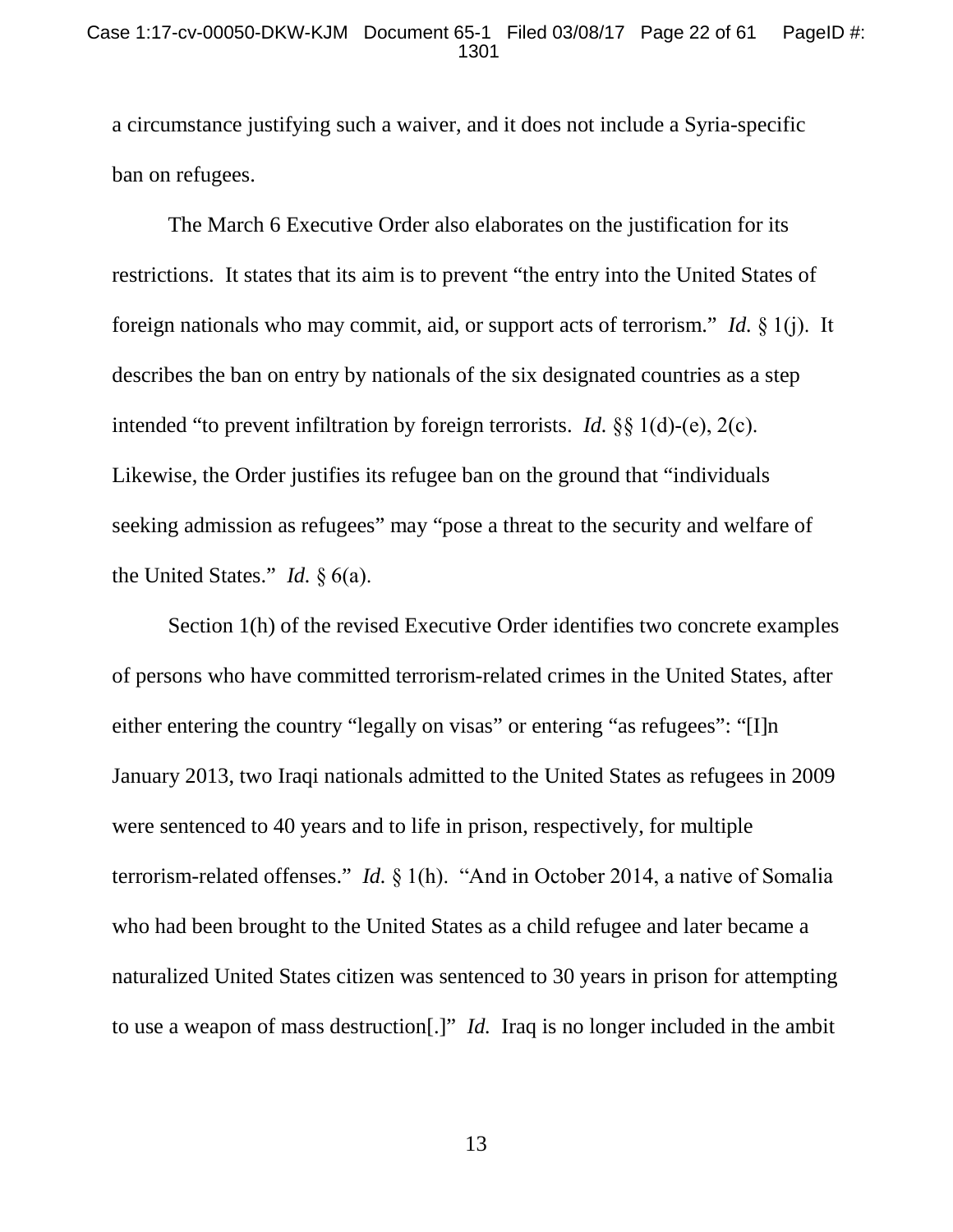of the travel ban, *id.*, and the Order states that a waiver could be granted for a foreign national that is a "young child." *Id.*  $\frac{3}{5}(c)(v)$ .

### **E. The New Executive Order Harms Hawai'i and Its Citizens.**

The revised Executive Order inflicts numerous injuries on the State of Hawai'i and its citizens.

*First*, the Order harms the State's university system. The University of Hawai'i depends on talent from around the world, including from Muslim-majority countries, to enrich its student body and educational environment. The University currently has twenty-three graduate students, several permanent faculty members, and twenty-nine visiting faculty members from the six countries designated in the revised March 6 Executive Order. Ex. D-1, Supp. Dec. of R. Dickson ¶ 7.

In the wake of the new Executive Order, Hawai'i will no longer be able to recruit, accept, enroll, or welcome individuals from the six designated countries to its student body or faculty. This will impair the University's ability to "recruit and accept the most qualified students and faculty," *id.*, undermine its commitment to being "one of the most diverse institutions of higher education" in the world, *id.* ¶ 11, and grind to a halt certain academic programs, including the Persian Language and Culture program, *id.* ¶ 8. The Executive Order also risks "dissuad[ing] some of [the University's] current professors or scholars from continuing their scholarship in the United States" and at the University. *Id. ¶* 9.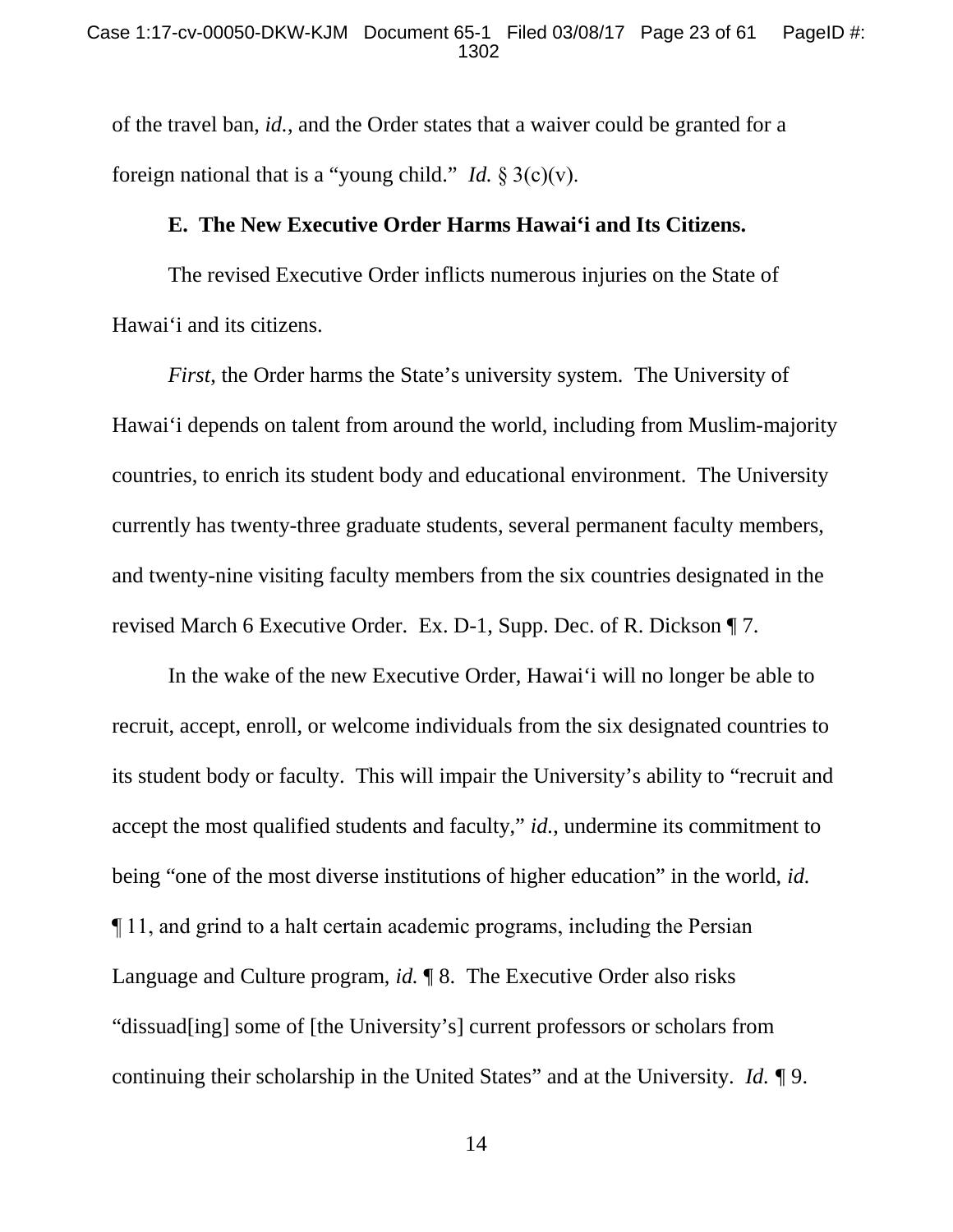By virtue of the Executive Order, these individuals' spouses, parents, and children are now presumptively unable to obtain a visa and join them in the United States. These persons will have to choose between continuing their work or studies in the United States and being with their family members overseas, and some will likely chose the latter course.

In addition, the new Order threatens the collaborative exchange of ideas including among people of different religions and national backgrounds—on which the State's educational institutions depend. *Id.* ¶ 10; *see also* Compl. ¶ 94. Notably, the University of Hawaii has study abroad or exchange programs in over thirty countries, and international agreements for faculty collaboration with over 350 international institutions spanning forty different countries. *Id.* The new Executive Order will prevent the University from continuing such programs in several countries going forward.

*Second*, the new Executive Order prevents Hawai'i from honoring the commitments to nondiscrimination and diversity embodied in the State's Constitution, laws, and policies. Compl. ¶ 97. The Constitution of the State of Hawai'i provides that "[n]o law shall be enacted respecting an establishment of religion, or prohibiting the free exercise thereof." Haw. Const. art. I, § 4. And the State has declared that the practice of discrimination "because of race, color, religion, age, sex, including gender identity or expression, sexual orientation,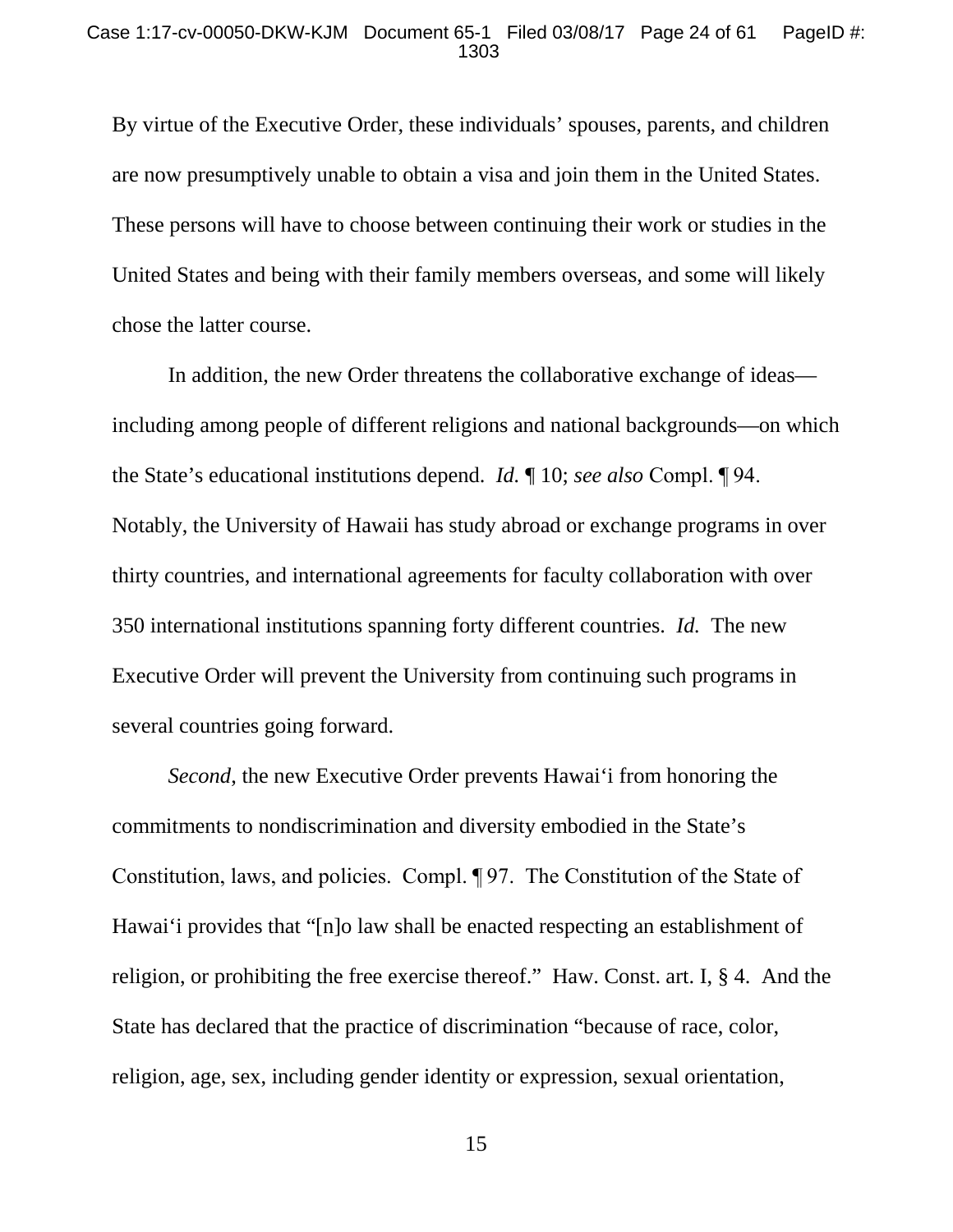#### Case 1:17-cv-00050-DKW-KJM Document 65-1 Filed 03/08/17 Page 25 of 61 PageID #: 1304

marital status, national origin, ancestry, or disability" is against public policy. Haw. Rev. Stat. Ann. § 368-1; *accord id.* §§ 489-3 and 515-3.

Because of the new Executive Order, however, the State is denied its sovereign right to implement this policy. State agencies and universities, for example, cannot accept qualified applicants for open positions if they are residents of one of the six designated countries because they will be unable to enter the country, thwarting specific policies designed to promote diversity and recruit talent from abroad. Compl. ¶ 97. Further, given that the Order began life as a "Muslim ban," its implementation means that the State will be forced to tolerate a policy that disfavors one religion and violates the Establishment Clauses of both the federal and State constitutions.

*Third*, the new Executive Order hinders the efforts of the State and its residents to resettle and assist refugees. Compl. ¶ 104. Refugees from numerous countries have resettled in Hawai'i in recent years. *Id.* While the State's refugee program is small, it is an important part of the State's culture. In late 2015, as other States objected to the admission of Syrian refugees, Governor David Yutaka Ige issued a statement that "slamming the door in their face would be a betrayal of our values." Governor Ige explained that "Hawai'i is the Aloha State, known for its tradition of welcoming all people with tolerance and mutual respect." *Id.* As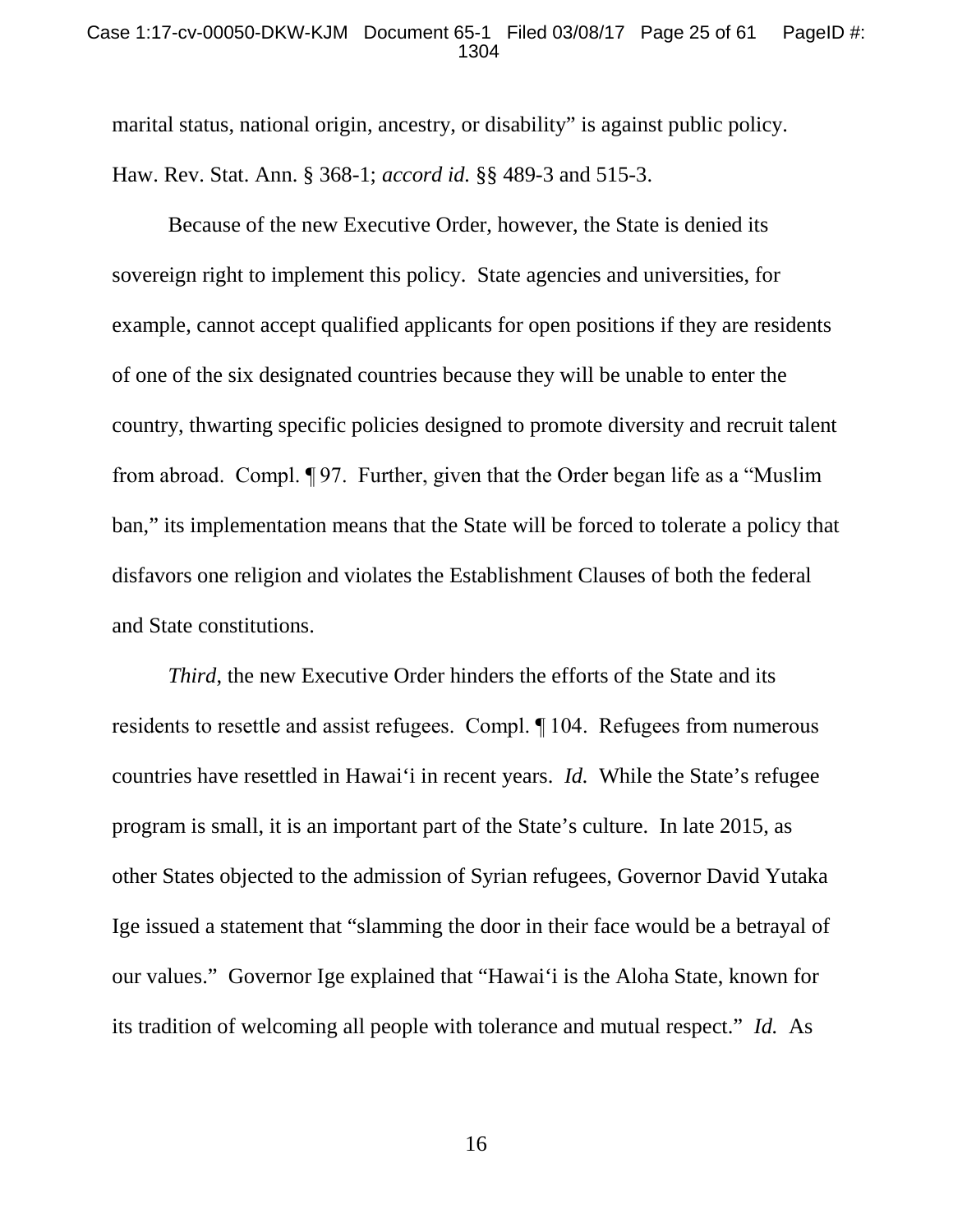#### Case 1:17-cv-00050-DKW-KJM Document 65-1 Filed 03/08/17 Page 26 of 61 PageID #: 1305

long as the new Executive Order is in place, the State is forced to retreat on this important part of its culture and traditions.

*Fourth*, the new Executive Order harms Hawaii's economy and, by extension, the State's tax revenue. In particular, the Order will harm Hawaii's "lead economic driver," tourism. Compl. ¶ 18. In 2015 alone, Hawai'i welcomed over 6,800 visitors from the Middle East and over 2,000 visitors from Africa. Compl. ¶ 100. Data from Hawaii's Tourism Authority suggests that during the short period of time that the first Executive Order was in place, the number of visitors to Hawai'i from the Middle East (including Iran, Iraq, Syria and Yemen) fell. Ex. B-1, Supp. Dec. of G. Szigeti, ¶¶ 5-8. For instance, Hawai'i had 278 visitors from the Middle East in January 2017, compared to 348 visitors from that same region in January 2016. Compl. 100.

Even with respect to countries not currently targeted by the new Executive Order, there is a likely "chilling effect" on tourism to the United States, including Hawai'i. Ex. C-1, Supp. Dec. of L. Salaveria ¶¶ 6-10; Compl. ¶ 102. The new Executive Order contemplates an expansion of the immigration ban to more countries; it directs the Secretaries of State and Homeland Security to "conduct a worldwide review" of every country's immigration-related information systems, Order § 2(a), and to recommend additional countries for inclusion in the travel ban in the near future, *id.* § 2(b)-(f). These provisions of the new Order will instill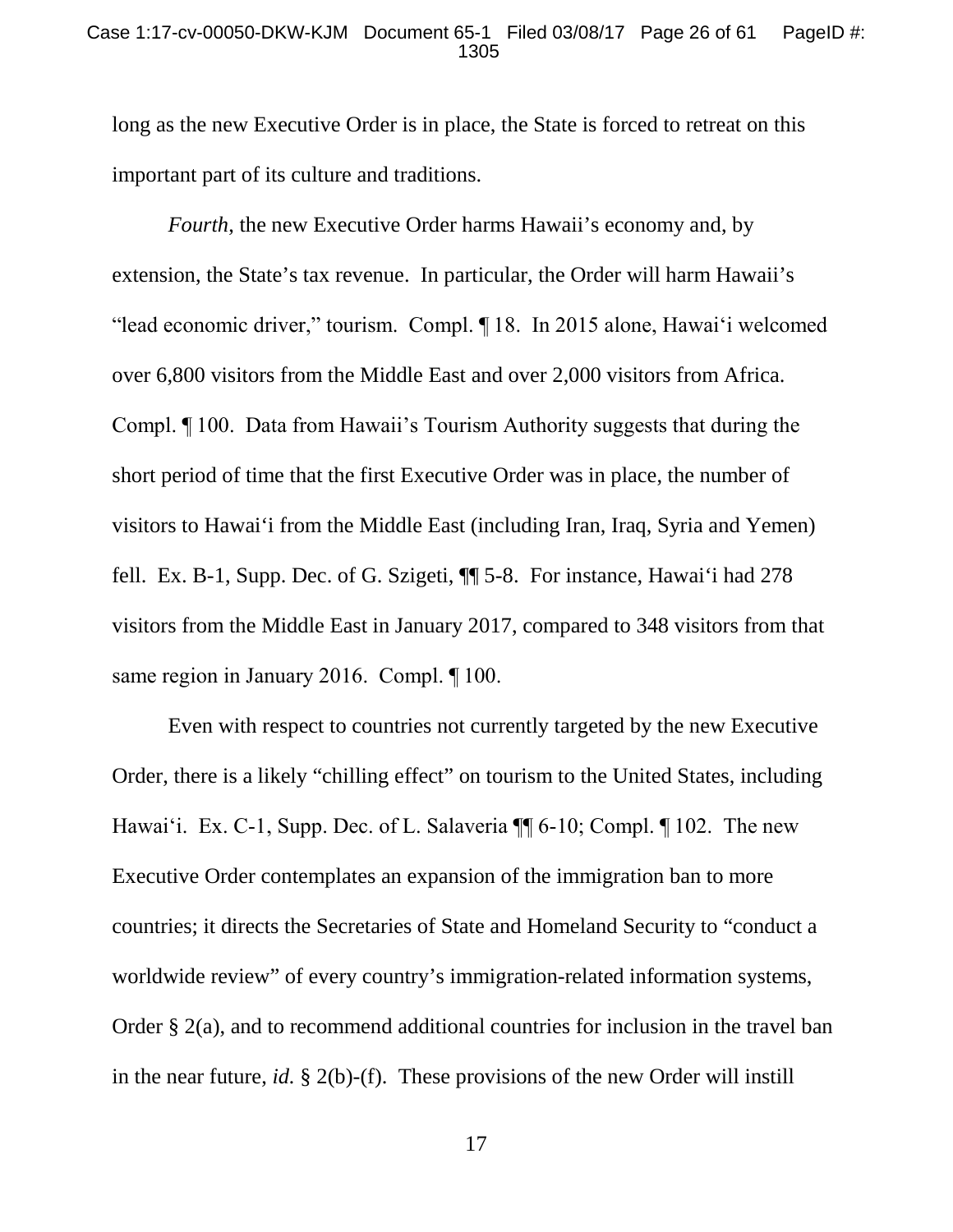#### Case 1:17-cv-00050-DKW-KJM Document 65-1 Filed 03/08/17 Page 27 of 61 PageID #: 1306

"uncertainty" and deter travel to the United States, Supp. Dec. Salaveria ¶ 8, particularly among foreigners in other countries towards which the current Administration has expressed hostility, such as other Muslim countries, China, and Mexico. Compl. ¶ 102. This chilling effect is compounded by the Executive Order's creation of a global perception that the United States is an exclusionary country. *Id.*

Empirical evidence already bears out this international chilling effect. According to reports from travel companies and research firms, travel to the United States more broadly "took a nosedive" following President Trump's issuance of the first Executive Order. Compl. ¶ 101. For instance, an airfare prediction company found that flight search demand from 122 countries to the United States dropped 17% between January 26 and February 1, after the first Executive Order was signed. *Id.*

*Fifth*, and last, Hawaii's residents will be severely harmed by the new Order. Hawai'i is home to numerous non-citizens from the six designated countries foreign students, persons on exchange, visitors, and temporary workers—whose lives may be directly affected by the new Executive Order. Compl. ¶ 95; *see* Ex. E, Dec. of Ouansafi ¶¶ 8-12. Some of these non-citizens may be unable to travel abroad to their home countries, for fear that they will be unable to return—for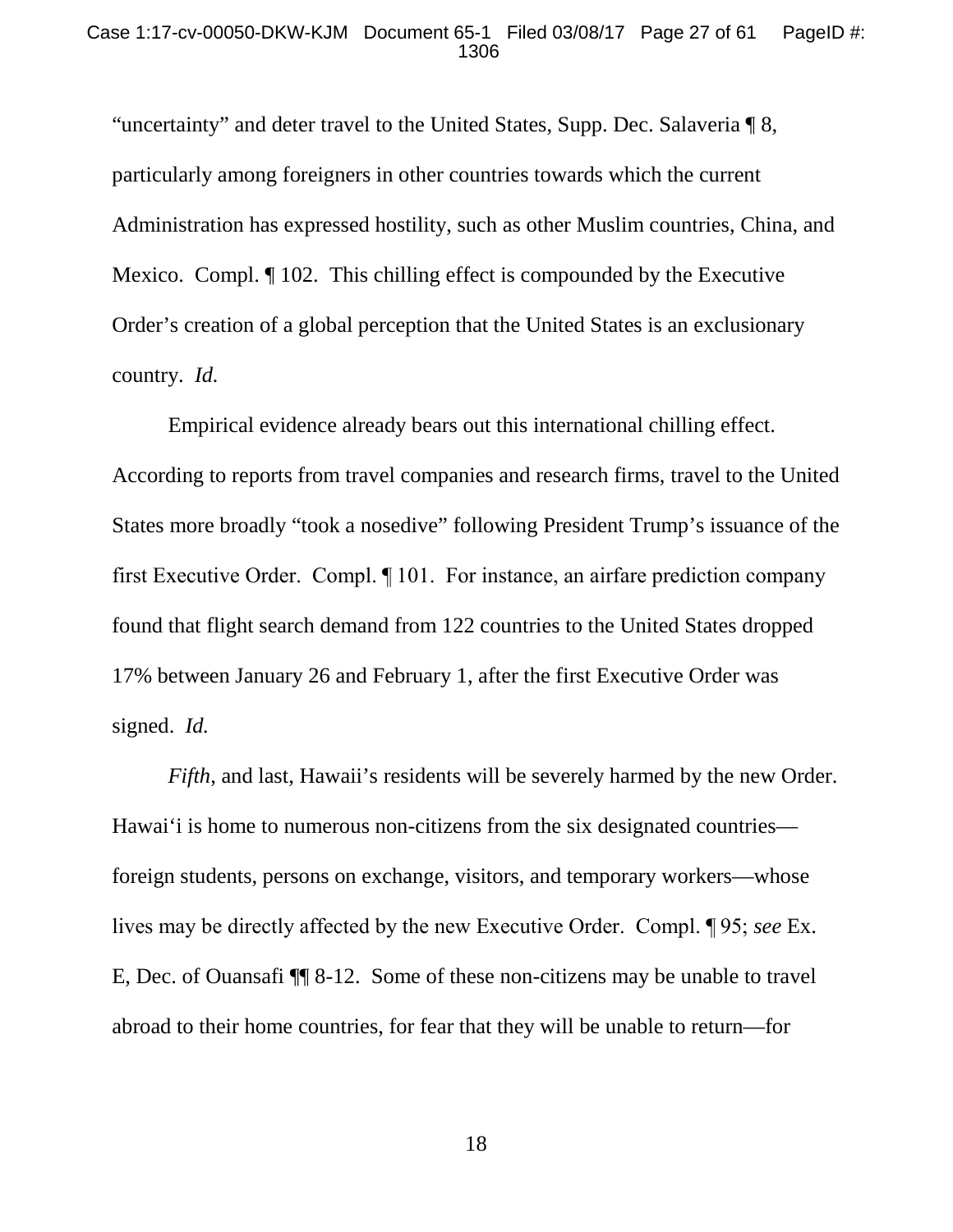instance, if they have only a single entry visa, or if their visa will expire while the new Executive Order is in place. *Id.*

The new Executive Order also blocks all of Hawaii's residents—including U.S. citizens—from receiving visits from, or reunifying with, their family members who live in these six designated countries. Compl. ¶ 96. In 2016, approximately 8% of Hawaii's visitors came to see family and friends, and approximately 12% of Hawaii's visitors from the Middle East and Africa came for family and friends. Supp. Dec. Szigeti ¶ 11*.* Under the new Executive Order, these individuals, to the extent that they live in the six designated countries and lack a current visa, will no longer be able to travel to Hawai'i.

### **F. The New Executive Order Harms Ismail Elshikh.**

The situation of Plaintiff Ismail Elshikh exemplifies the harms the new Executive Order inflicts on Hawaii's citizens. Dr. Elshikh is an American citizen of Egyptian descent. Compl. ¶ 24. He has been a resident of Hawai'i for over a decade, and is the Imam of the Muslim Association of Hawai'i. Ex. A, Dec. of Elshikh ¶¶ 1-2. He is a leader within Hawaii's Islamic community. *Id.*

Dr. Elshikh has a wife and several children under the age of twelve, all of whom are also American citizens. *Id.* 13. Dr. Elshikh's wife is of Syrian descent and is also a resident of Hawai'i. *Id.* ¶ 1. His mother-in-law is a Syrian national, living in Syria. *Id*. ¶ 4. She last visited the family in 2005. *Id.* ¶ 5. She has never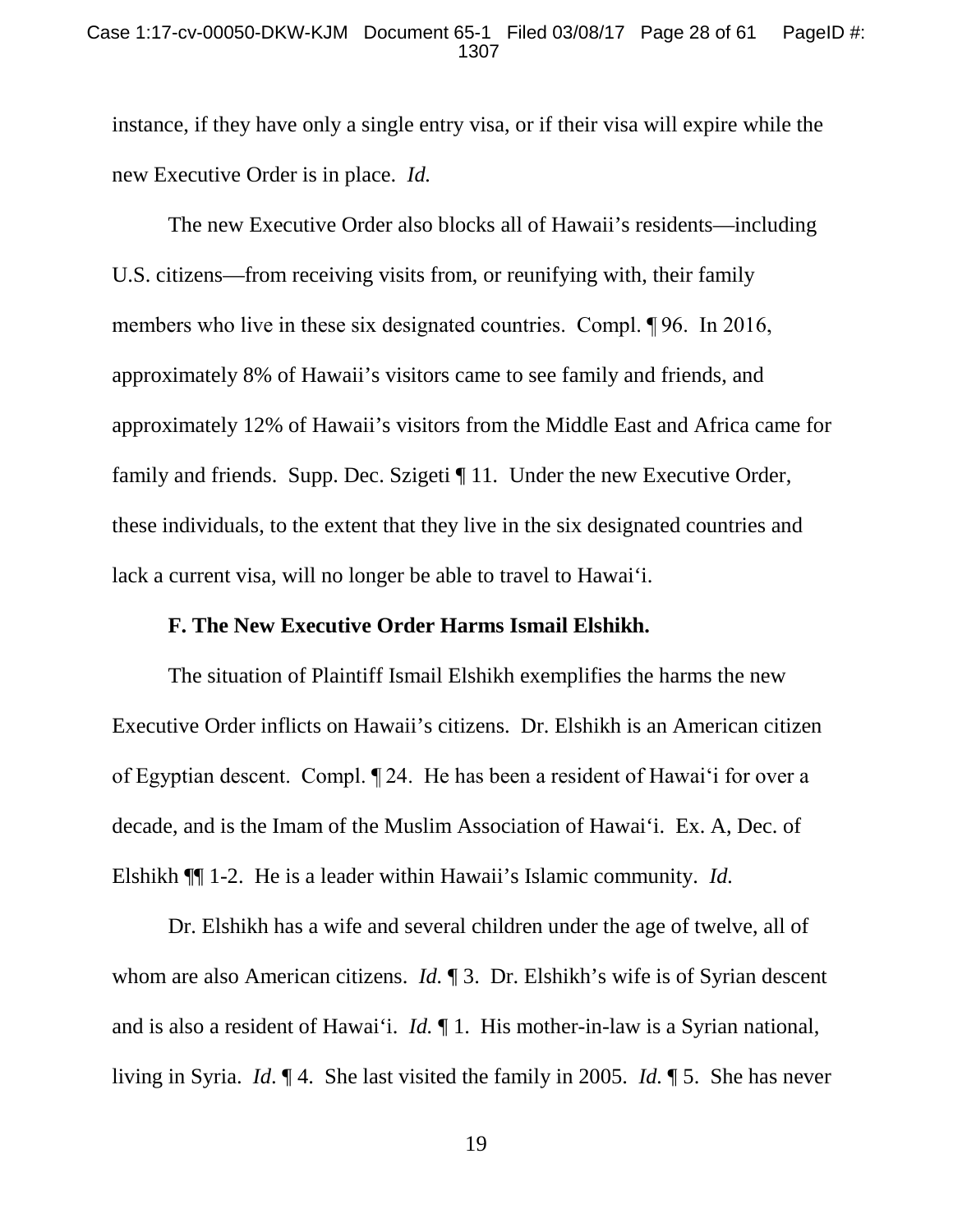met two of her grandchildren, and only Dr. Elshikh's oldest child remembers meeting her. *Id*.

In September of 2015, Dr. Elshikh's wife filed an I-130 Petition for Alien Relative on behalf of her mother. On January 31, 2017—after the first Executive Order was put in place—Dr. Elshikh was notified by the National Visa Center that his mother-in-law's application for an immigrant visa had been put on hold. *Id.* ¶ 4. Then, on March 2, 2017—after the first Executive Order was enjoined—Dr. Elshikh and his family were notified by the National Visa Center that his motherin-law's visa application had progressed to the next stage of the process and that her interview would be scheduled at an embassy overseas. *Id.* Under the new Executive Order, however, Dr. Elshikh fears that his mother-in-law will, once again, be unable to "enter" the country. *Id.* Even though Dr. Elshikh's mother-inlaw has a pending visa application, she is now barred from entering the United States under the terms of Section 2(c) of the Executive Order unless she is granted a waiver, because she is not a current visa holder. The family is devastated. *Id.*  $\P$  6.

Many members of Dr. Elshikh's Mosque have family and friends living in the countries listed in the new Executive Order. *Id.* ¶ 8. Indeed, Dr. Elshikh personally knows of "more than 20 individuals who are members of [his] community and mosque, who have immediate relatives in the six designated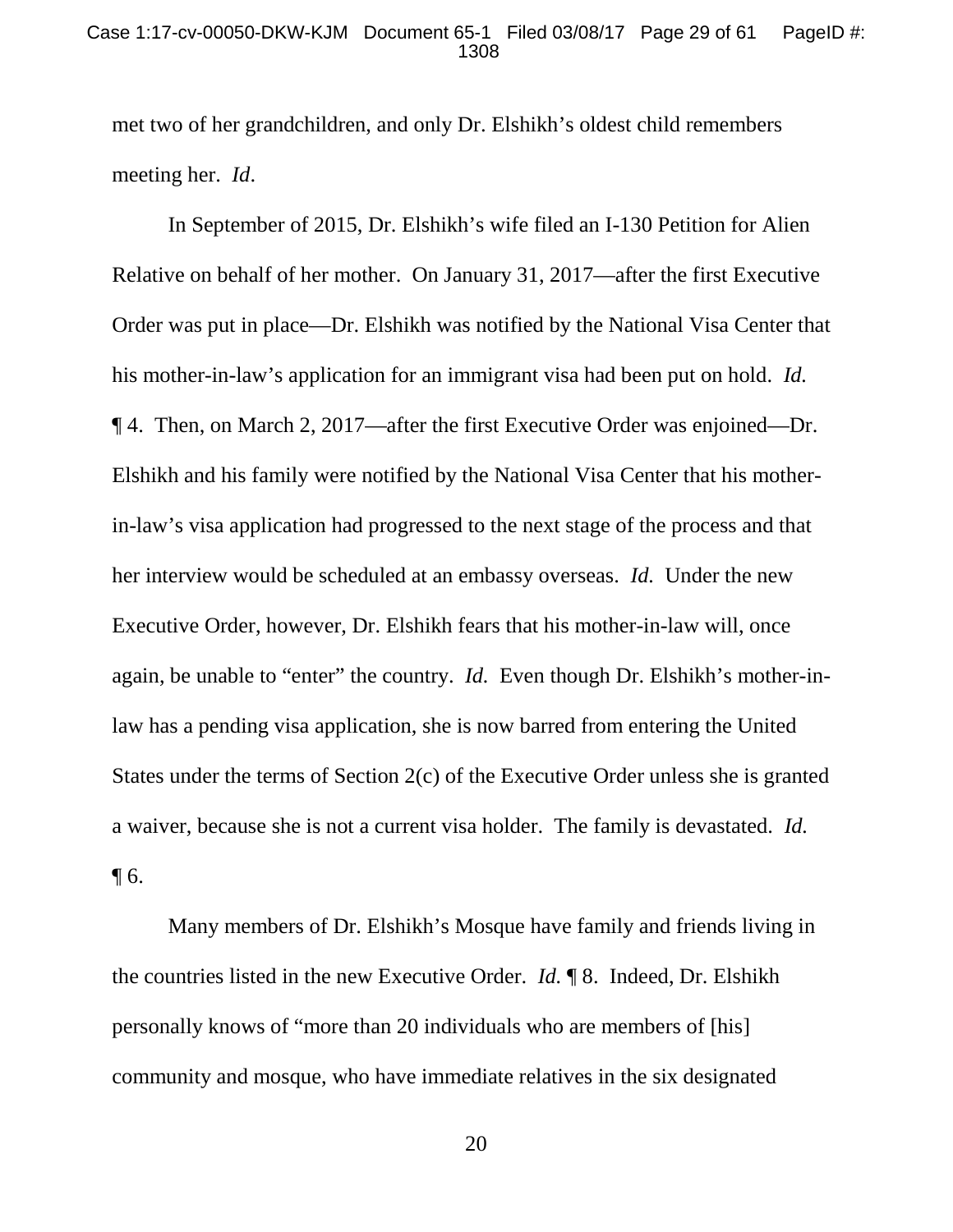#### Case 1:17-cv-00050-DKW-KJM Document 65-1 Filed 03/08/17 Page 30 of 61 PageID #: 1309

countries" in the new Order. *Id.* Because of the new Executive Order, these residents of Hawai'i live in forced separation from those family and friends.

The deprivation of contact with loved ones is only one of the profound effects of the new Executive Order on Dr. Elshikh, his family, and his community. Dr. Elshikh's children are deeply affected because the Order conveys to them a message that their own country would discriminate against individuals who share their ethnicity and who hold their religious beliefs. *Id.* ¶¶ 3, 7. Dr. Elshikh's oldest child recently asked him, "Dad, how come we can't have our grandmother like our friends; is it because we are Muslims?" *Id.* ¶ 3. Members of his Mosque feel that the new Executive Order targets Muslim citizens because of their religious views and their national origins. *Id.* ¶ 7. Dr. Elshikh believes that, as a result of the new Executive Order, he and members of the Mosque will not be able to associate as freely with those of other faiths. Compl. ¶ 89. He feels that in the United States, there is now a favored and a disfavored religion. Compl. 190.

President Trump's new Executive Order is antithetical to Hawaii's State identity and spirit. For many in Hawai'i, including state officials, the Executive Order conjures up the memory of the Chinese Exclusion Acts and the imposition of martial law and Japanese internment after the bombing of Pearl Harbor. As Governor Ige observed two days after President Trump issued the first Executive Order, "Hawai'i has a proud history as a place immigrants of diverse backgrounds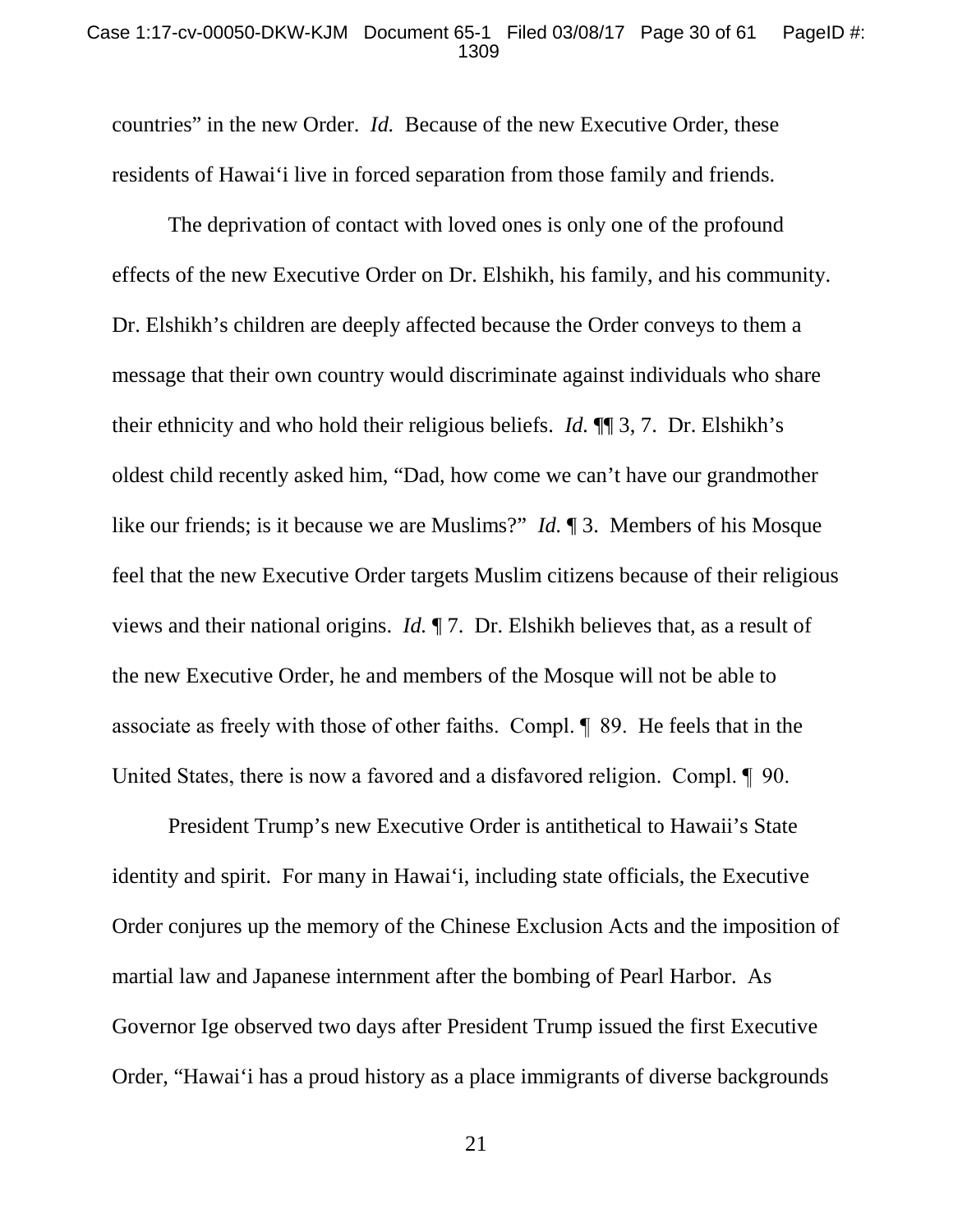can achieve their dreams through hard work. Many of our people also know all too well the consequences of giving in to fear of newcomers. The remains of the internment camp at Honouliuli are a sad testament to that fear. We must remain true to our values and be vigilant where we see the worst part of history about to be repeated." Compl. ¶ 105.

### **STANDARD OF REVIEW**

To obtain a temporary restraining order or a preliminary injunction, a plaintiff must demonstrate that (1) it is likely to succeed on the merits; (2) it is likely to suffer irreparable harm in the absence of preliminary relief; (3) the balance of equities tips in its favor; and (4) an injunction is in the public interest. *Winter* v*. Nat. Res. Def. Council*, *Inc.*, 555 U.S. 7, 20 (2008). The Ninth Circuit has "also articulated an alternate formulation of the *Winter* test, under which 'serious questions going to the merits and a balance of hardships that tips sharply towards the plaintiff can support issuance of a preliminary injunction, so long as the plaintiff also shows that there is a likelihood of irreparable injury and that the injunction is in the public interest.' " *Farris* v. *Seabrook*, 677 F.3d 858, 864 (9th Cir. 2012) (internal quotation marks omitted).

#### **ARGUMENT**

The Ninth Circuit upheld a preliminary injunction barring enforcement of the first Executive Order because the unlawful pronouncement irreparably harmed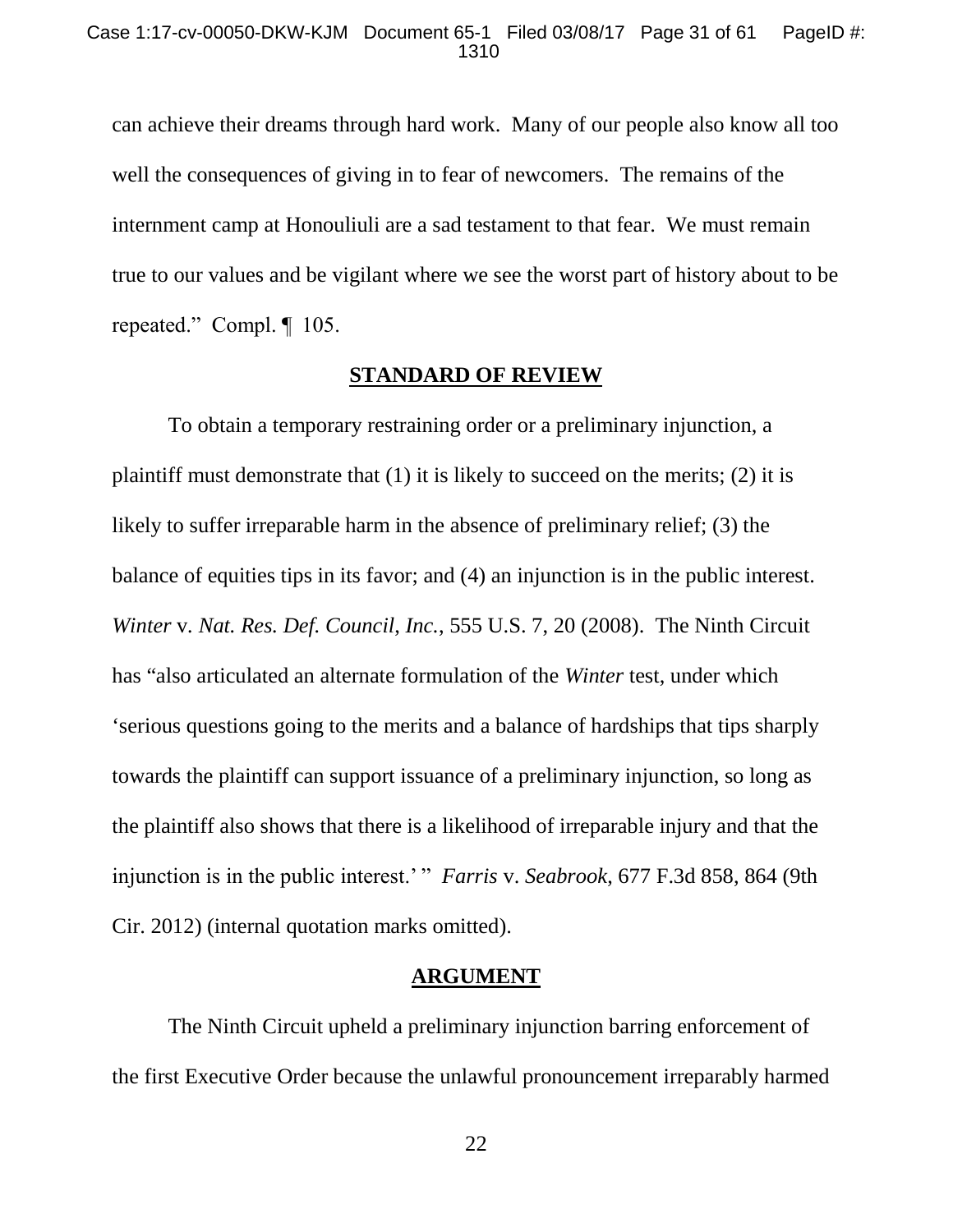the States, their citizens, and the public in general. The new Executive Order should be enjoined for the same reasons.

### **A. Plaintiffs Are Likely To Succeed On The Merits Of Their Claims.**

The Ninth Circuit held that the first Executive Order was properly enjoined because the States had "viable claims based on the due process rights of persons" who are in the United States "unlawfully; non-immigrant visaholders who have been in the United States but [have] temporarily departed or wish to temporarily depart; refugees; and applicants who have a relationship with a U.S. resident or an institution that might have rights of its own to assert." *Washington*, 847 F.3d at 1166 (internal citations omitted). The Court of Appeals also held that the States' claims of unconstitutional religious discrimination "raise[d] serious allegations and present[ed] significant constitutional questions." *Id.* at 1168.

The current Order transgresses the same constitutional boundaries as the first. *See* Part A.2, *infra*. But the most salient fact about the new Executive Order is that this Court does not even need to go that far. As the Supreme Court has held time and again, "courts should be extremely careful not to issue unnecessary constitutional rulings." *Am. Foreign Serv. Ass'n* v. *Garfinkel*, 490 U.S. 153, 161 (1989) (per curiam); *see also Bond* v. *United States*, 134 S. Ct. 2077, 2087 (2014) ("[T]he Court will not decide a constitutional question if there is some other ground upon which to dispose of the case.").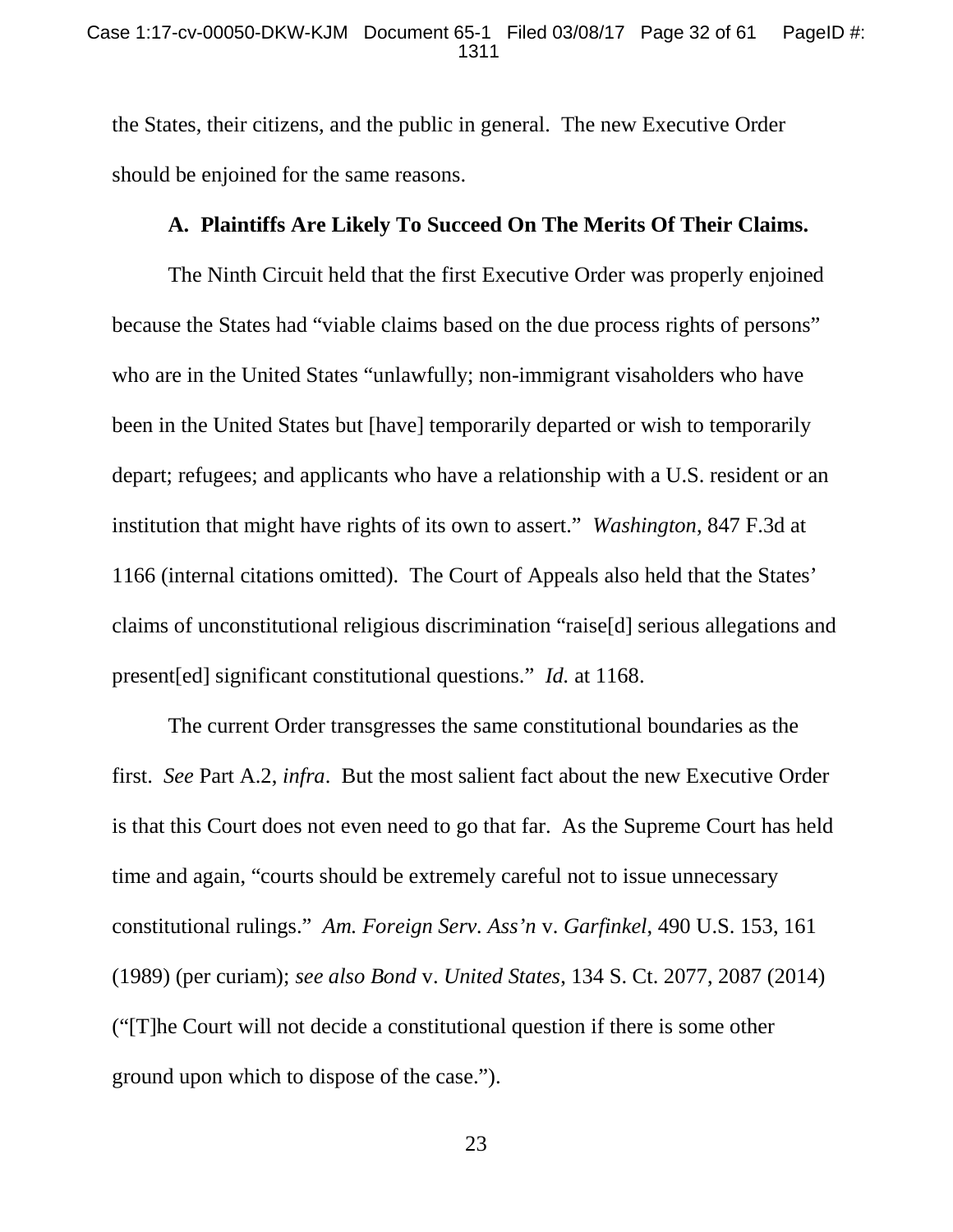#### Case 1:17-cv-00050-DKW-KJM Document 65-1 Filed 03/08/17 Page 33 of 61 PageID #: 1312

Here, a constitutional holding is unnecessary because Plaintiffs can demonstrate the requisite likelihood of success based purely on statutory grounds. Despite its efforts to "avoid \* \* \* litigation," the Government has not only failed to camouflage the Order's constitutional flaws, but has thrown the Order's conflict with the Immigration and Nationality Act (INA) into sharp relief. Because the President's revised policy runs contrary to the Act's clear bar on nationality based discrimination, as well as the INA's finely reticulated system of immigration controls, the Order's implementation must be enjoined.

### **1. The Revised Order Violates The Immigration And Nationality Act.**

Our Founders could not have been clearer. Article I vests Congress with the power to "establish an uniform Rule of Naturalization." U.S. Const. art. I, § 8, cl. 4. Those who built this Nation, fleeing religious persecution, "entrust[ed] exclusively to Congress"—the people's elected representatives—the power to set "[p]olicies pertaining to the entry of aliens and their right to remain here." *Arizona* v*. United States*, 132 S. Ct. 2492, 2507 (2012) (quoting *Galvan* v. *Press*, 347 U.S. 522, 531 (1954)). To be sure, Congress has delegated some of that power to the President through the INA. But it has set important limits—as it must—on that delegation. The President cannot exceed the authority Congress gave him without unlawfully "aggrandizing [his] power at the expense of another branch."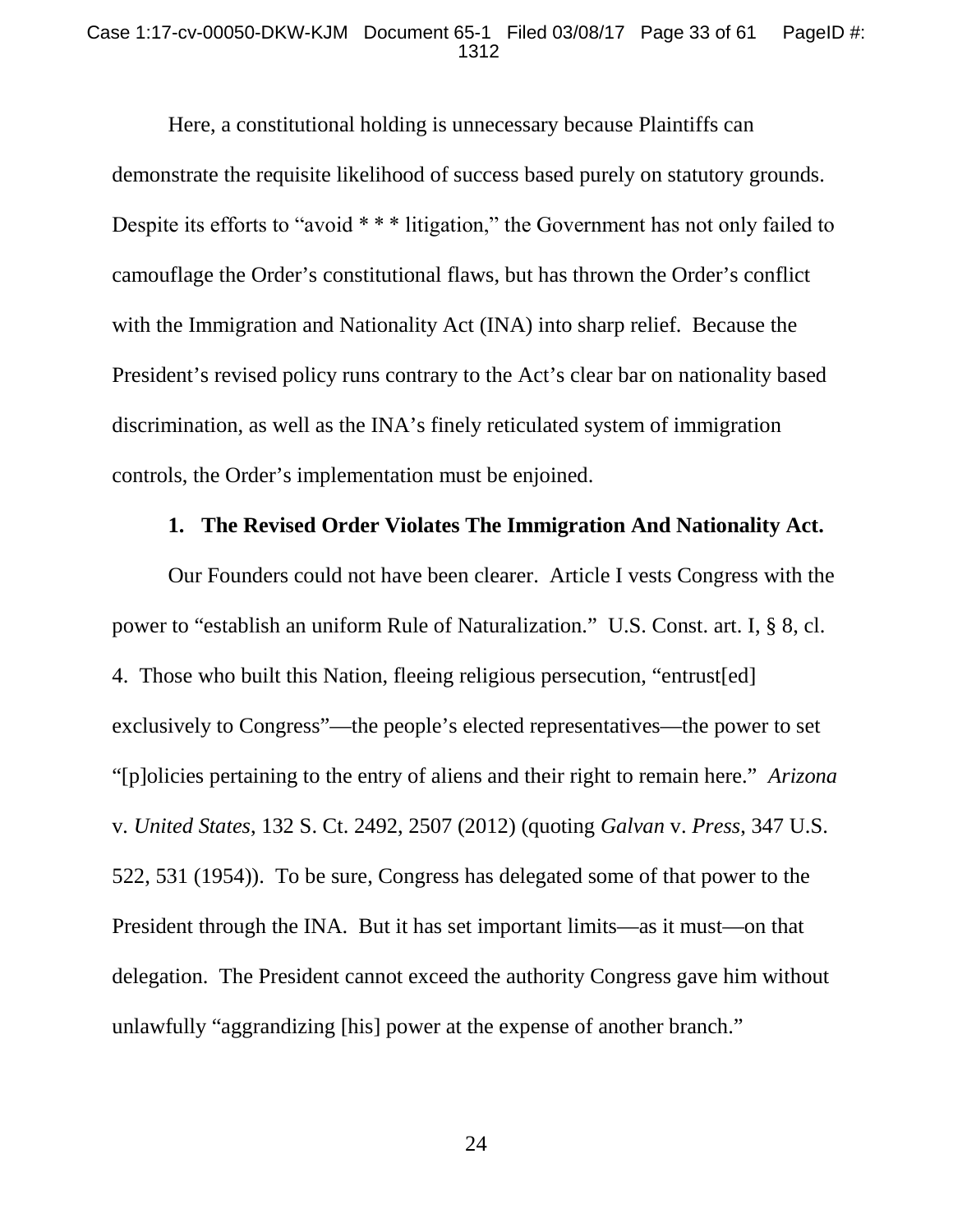*Zivotofsky* v. *Clinton*, 566 U.S. 189, 196-197 (2012) (quoting *Freytag* v. *Commissioner*, 501 U.S. 868, 878 (1991)).

The revised Executive Order strays far beyond the statute's limits. It contravenes the statute's clear prohibition on "discriminat[ion] \* \* \* because of \* \* \* nationality," 8 U.S.C. § 1152(a)(1)(A), and it flouts the scheme Congress established "for determining terrorism-related inadmissibility," *Kerry* v. *Din*, 135 S. Ct. 2128, 2140 (2015) (Kennedy, J., concurring in the judgment). In both respects, the Order is "incompatible with the expressed \* \* \* will of Congress," where the President's power is at "its lowest ebb." *Youngstown Sheet & Tube Co.* v. *Sawyer*, 343 U.S. 579, 637 (1952) (Jackson, J., concurring in the judgment).

> *a. The revised Executive Order violates the INA's prohibition on nationality-based discrimination.*

In 1965, Congress abolished the "national origins system" that had governed immigration law for decades by enacting 8 U.S.C. § 1152(a)(1)(A). *See* H.R. Rep. No. 89-745, at 9 (1965) (describing the national origins system as "racially biased, statistically incorrect, and a clumsy instrument of selection based on discrimination"). This landmark civil rights law—passed nearly contemporaneously with the Voting Rights Act—provides that "[e]xcept as specifically provided" in certain subsections, "no person shall receive any preference or priority or be discriminated against in the issuance of an immigrant visa because of the person's race, sex, nationality, place of birth, or place of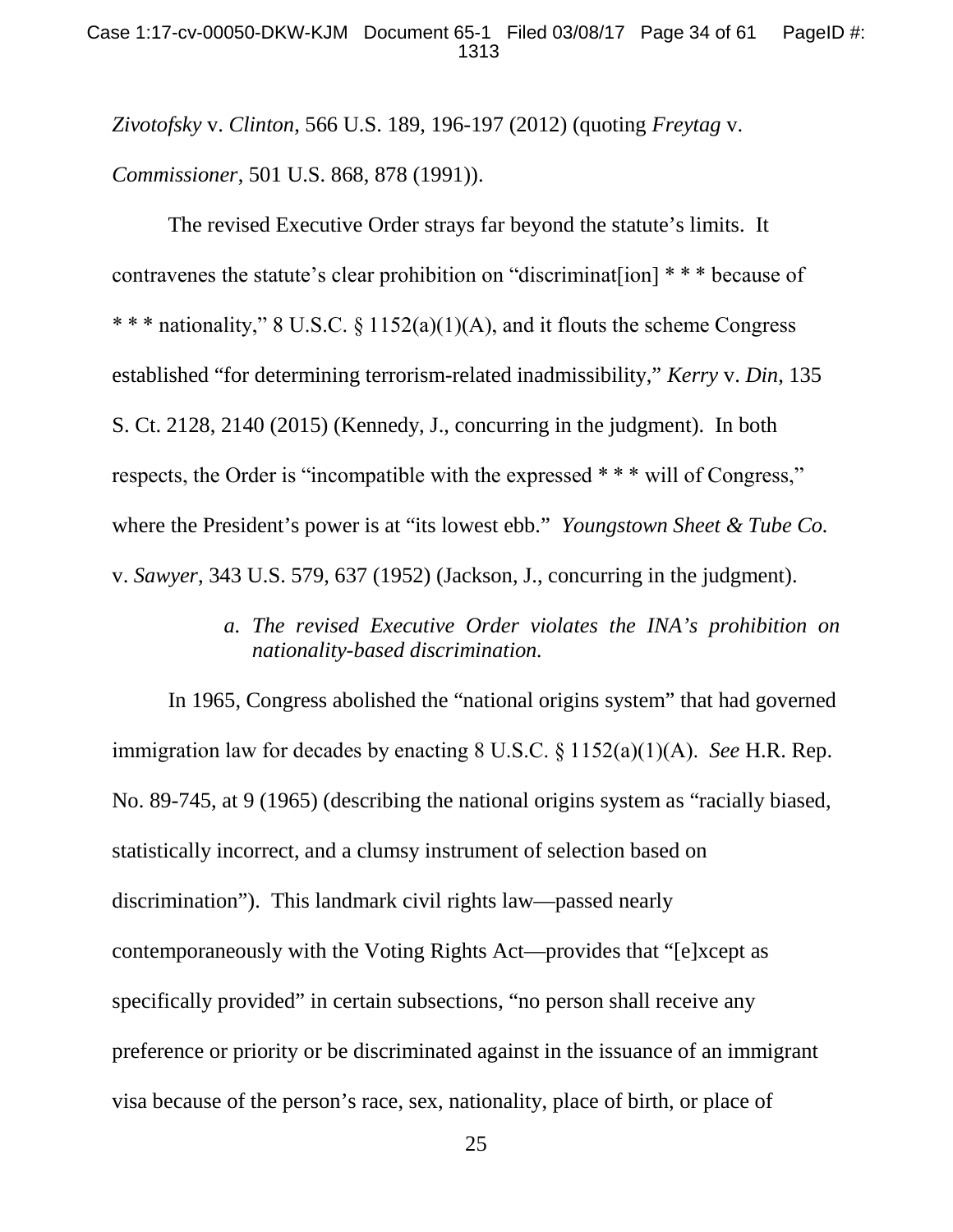residence." 8 U.S.C.  $\S 1152(a)(1)(A)$ . As Judge Sentelle has written, "Congress" could hardly have chosen more explicit language": It "unambiguously directed that no nationality-based discrimination shall occur." *Legal Assistance for Vietnamese Asylum Seekers* v. *Dep't of State*, 45 F.3d 469, 473 (D.C. Cir. 1995) ("*LAVAS*"), *vacated on other grounds*, 519 U.S. 1 (1996).

Courts have applied this prohibition broadly. In addition to barring the Executive from discrimination in issuing immigrant visas, they have held that Congress made race and nationality "an impermissible basis" for *any* admission or deportation decision. *Wong Wing Hang* v. *INS*, 360 F.2d 715, 719 (2d Cir. 1966) (Friendly, J.). Executive officials, after all, may not exercise their discretion under the immigration laws based on "considerations that Congress could not have intended to make relevant." *United States ex rel. Kaloudis*, 180 F.2d 489, 491 (2d Cir. 1950) (L. Hand, J.); *see, e.g.*, *Judulang* v. *Holder*, 565 U.S. 42, 53 (2011) (immigration decisions must be based on "relevant factors" that have bearing on an alien's "fitness to reside in the country"). And since 1965, it has been clear that Congress considers "invidious discrimination against a particular race or group" an invalid consideration in making entry decisions. *Wong Wing Hang*, 360 F.2d at 719; *see, e.g.*, *Bertrand* v. *Sava*, 684 F.2d 204, 213 n.12 (2d Cir. 1982) (immigration officials may not "discriminate on \* \* \* the basis of race and national origin"); *Abdullah* v. *INS*, 184 F.3d 158, 166 (2d Cir. 1999) (same). Accordingly,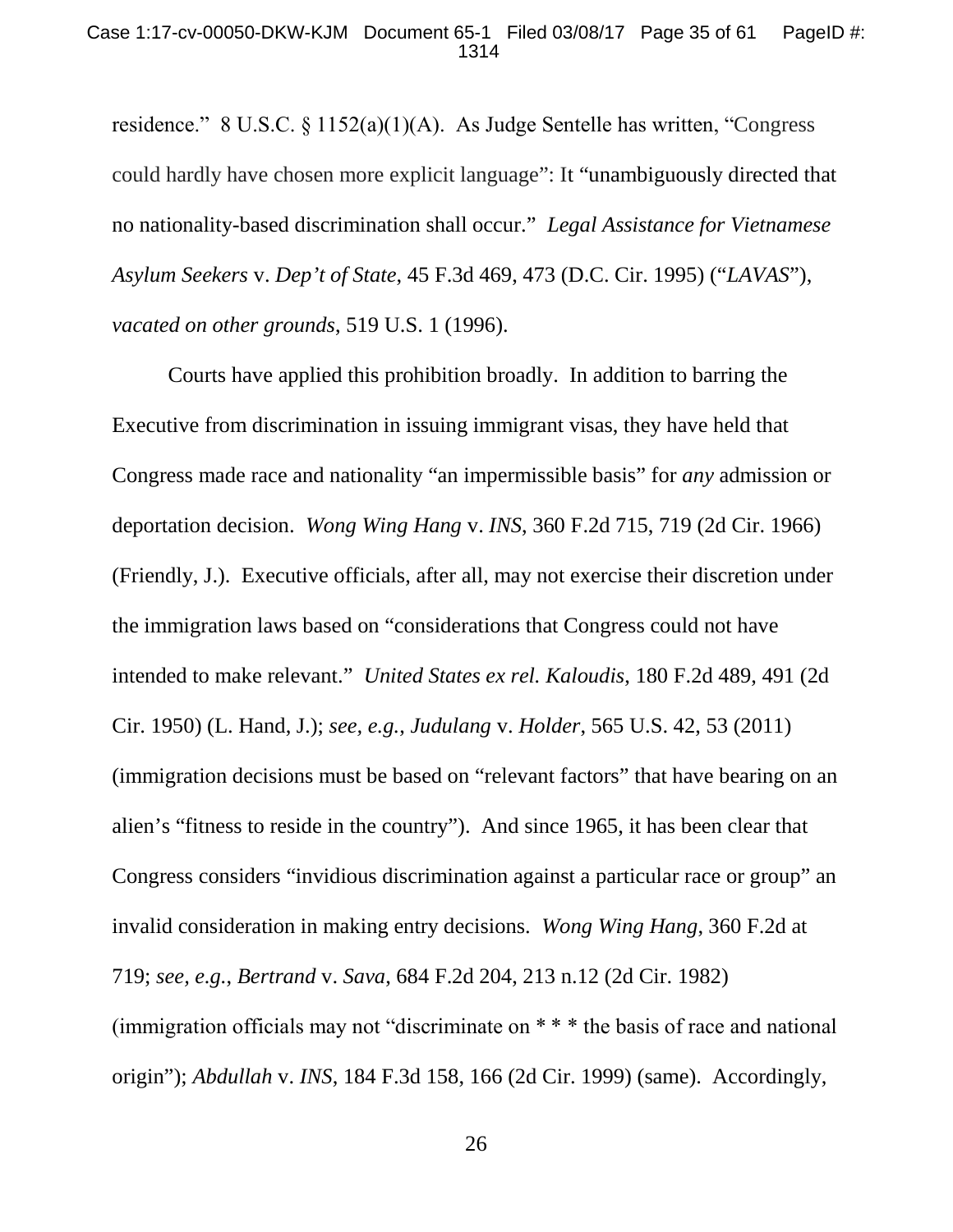#### Case 1:17-cv-00050-DKW-KJM Document 65-1 Filed 03/08/17 Page 36 of 61 PageID #: 1315

in *Olsen* v. *Albright*, 990 F. Supp. 31 (D.D.C. 1997), the D.C. District Court had little difficulty concluding that consular officials "must not discriminate against particular individuals because of the color of their skin or the place of their birth" even in issuing "*non*immigrant visa[s]." *Id.* at 38-39 (emphasis added).

The Order violates this clear antidiscrimination mandate. It prohibits "nationals of" six listed "countries" from "entry into the United States." Order § 2(c). Furthermore, it states that the President may "prohibit the entry of  $***$ foreign nationals" from additional "countries," *id.* § 2(e), and authorizes preferential treatment for any "Canadian immigrant who applies for a visa," *id.* § 3(c)(viii). Tracking the words of Section 1152(a)(1)(A) almost verbatim, the Order also provides that immigration officers may "authorize *the issuance of a visa* to \* \* \* a foreign *national* for whom entry is otherwise suspended" *only* if the officers "decide on a case-by-case basis" to waive the Order's restrictions. *Id.* § 3(c) (emphases added). In words too plain to mistake, these provisions direct that aliens should "receive \* \* \* preference or priority [and] be discriminated against in the issuance of an immigrant visa because of \* \* \* nationality," 8 U.S.C.  $§ 1152(a)(1)(A)$ , and they authorize "discriminaterion] on \*\*\* the basis of \*\*\* national origin," *Bertrand*, 684 F.2d at 212 n.12. The Order flatly violates the statute.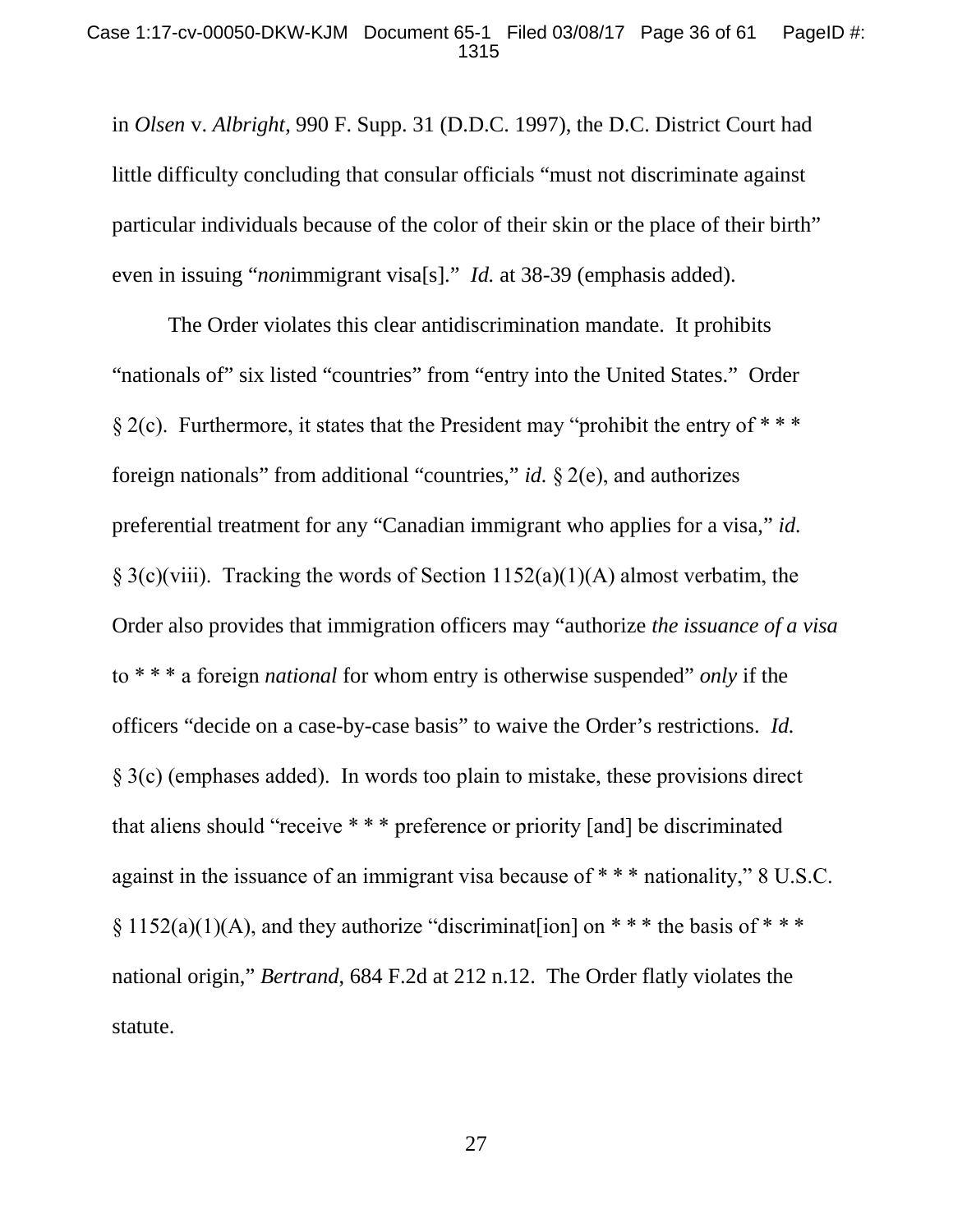#### Case 1:17-cv-00050-DKW-KJM Document 65-1 Filed 03/08/17 Page 37 of 61 PageID #: 1316

The Government claims that Sections 1182(f) and 1185(a) authorize the President to openly discriminate in this manner. *See* Order § 2(c). Not so. Those provisions, both enacted in 1952, state in general terms that the President may suspend the entry of "any class of aliens" and prescribe "limitations and exceptions" on entry. 8 U.S.C.  $\S$   $\S$  1152(a)(1), 1182(f). Section 1152(a)(1)(A), in contrast, contains a specific prohibition on discrimination, was enacted later in time, and exempts several provisions—but not Section 1182(f) or Section 1185(a)—from its scope. Congress thus made plain that the President cannot ignore Section  $1152(a)(1)(A)$ 's antidiscrimination command when invoking those provisions. *See United States* v. *Juvenile Male*, 670 F.3d 999, 1008 (9th Cir. 2012) (recognizing that "[w]here two statutes conflict, the later-enacted, more specific provision generally governs"); *United Dominion Indus.* v. *United States*, 532 U.S. 822, 836 (2001) (describing *expressio unius* canon). Moreover, for decades courts have held that facially neutral grants of discretion in the immigration laws, like Sections 1182(f) and 1185(a), do not authorize "discriminate  $\binom{10}{10}$  on \*\*\* the basis of race and national origin." *Bertrand*, 684 F.2d at 213 n.12; *see Wong Wing Hang*, 360 F.2d at 719 (Friendly, J.); *Olsen*, 990 F. Supp. at 38-39.

Until now, Presidents accepted this limit. Since Congress enacted Sections 1182(f) and 1185(a) in 1952, Presidents have invoked the provisions (either singly or together) over forty times. *See* Cong. Research Serv., *Executive*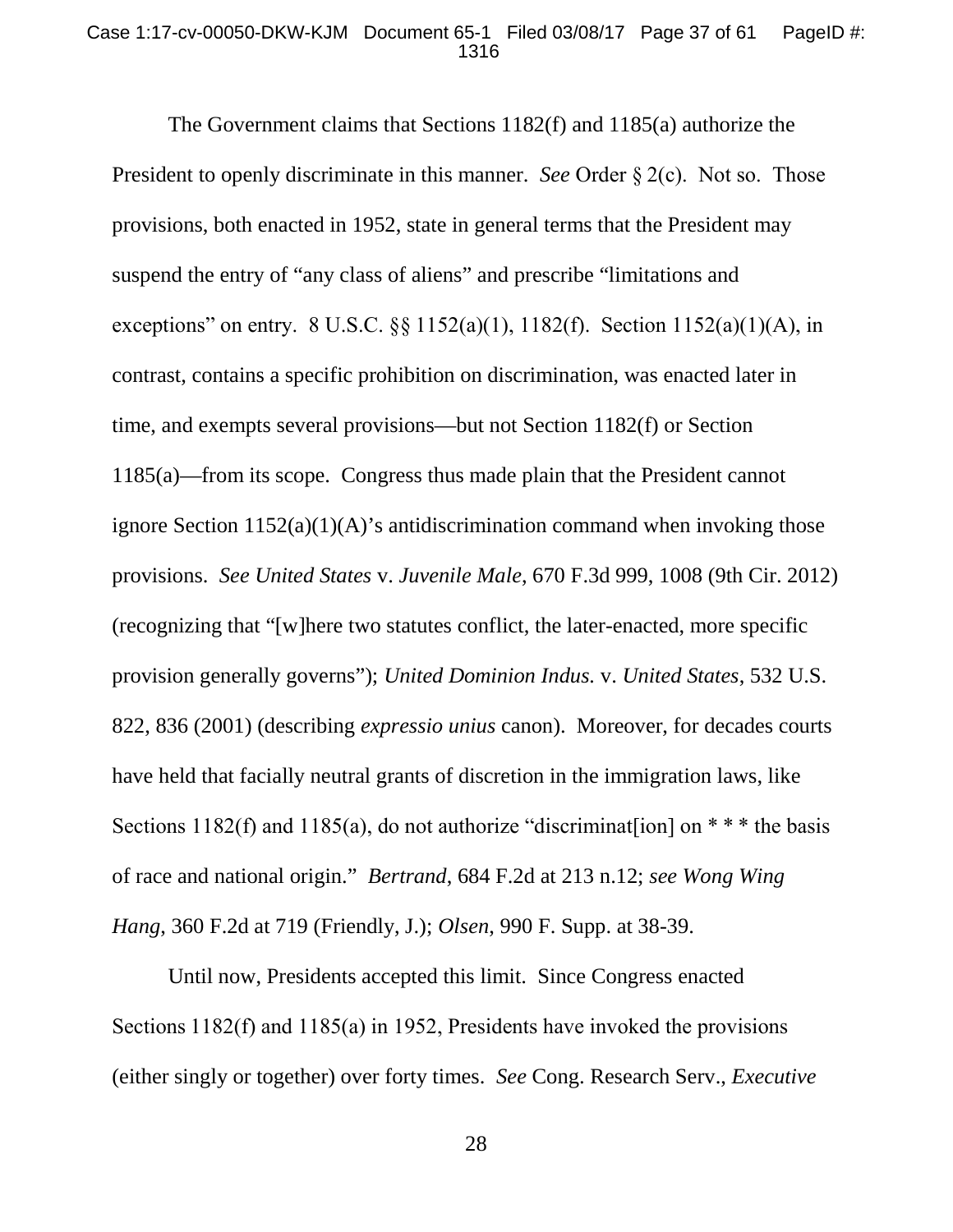*Authority to Exclude Aliens: In Brief* 6-10 (Jan. 23, 2017) ("CRS Report"),

https://fas.org/sgp/crs/homesec/R44743.pdf. No President in these years has ever engaged in rank nationality-based discrimination without legislative authorization. This sweeping Order is a first, and the Court cannot allow it to stand.

## *b. The revised Executive Order exceeds the President's authority under 8 U.S.C. § 1182(f).*

In addition to discriminating on the basis of nationality, the Order flouts the criteria Congress established for denying aliens entry on terrorism-related grounds.

Congress has "establish[ed] specific criteria for determining terrorismrelated inadmissibility." *Din*, 135 S. Ct. at 2140 (Kennedy, J., concurring in the judgment). Section  $1182(a)(3)(B)$  states that an alien may be denied admission if, among other things, that alien "has engaged in a terrorist activity"; there is "reasonable ground to believe" that the alien "is engaged in or is likely to engage after entry in any terrorist activity"; or the alien is "a member of a terrorist organization." 8 U.S.C.  $\S 1182(a)(3)(B)(i)(I)-(II)$ , (V)-(VI). The decision to deny an alien entry under the Act's "terrorism bar" is "legitimate," Justice Kennedy explained in his controlling opinion in *Din*, only if it "rest[s] on a determination that [the alien] d[oes] not satisfy the statute's requirements." 135 S. Ct. at 2140.

The Order disobeys that straightforward instruction. It deems millions of aliens inadmissible on the ground that they may be "foreign terrorists." Order §§ 2(c), 6(a). But it does not claim—nor could it—that there is "reasonable ground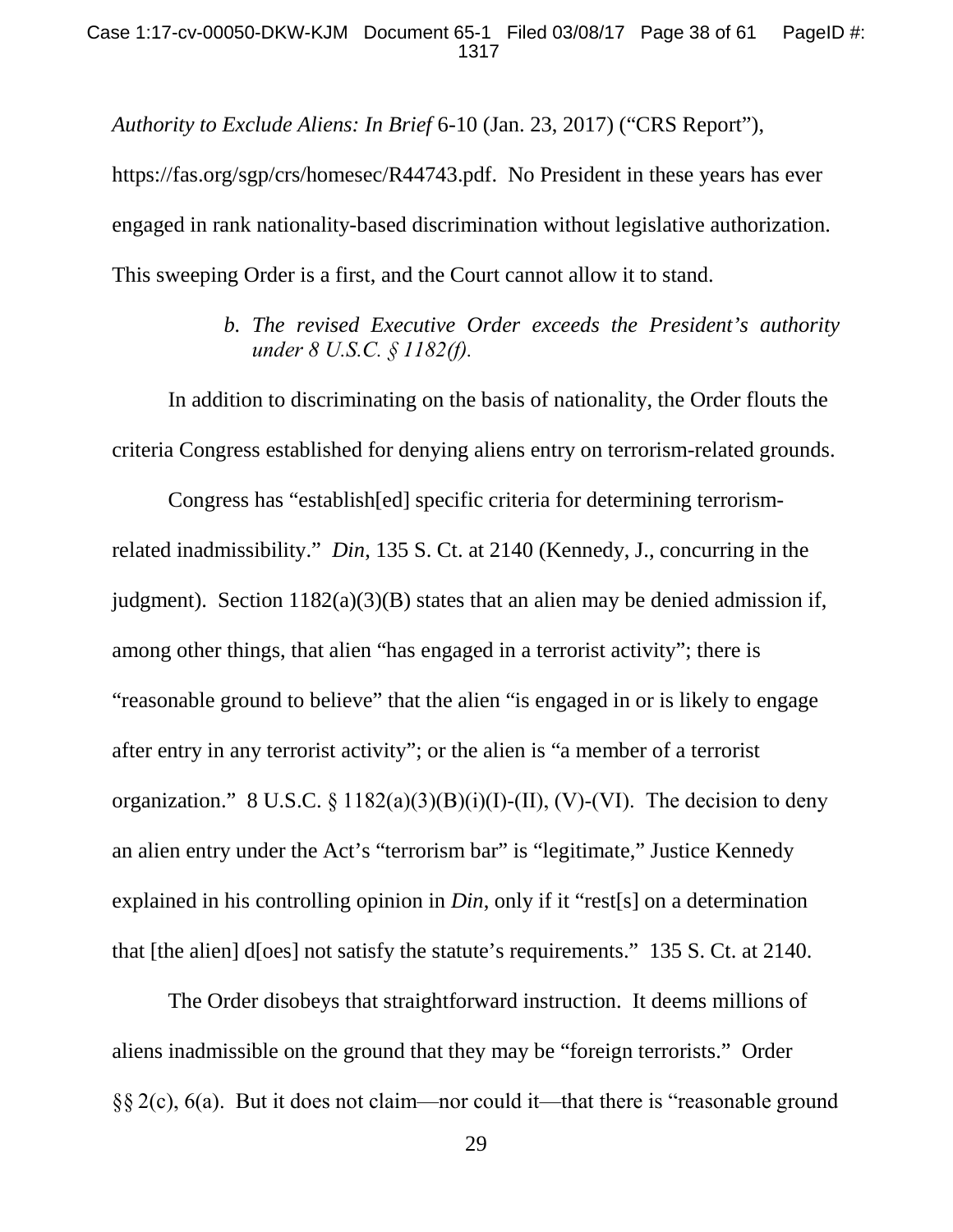#### Case 1:17-cv-00050-DKW-KJM Document 65-1 Filed 03/08/17 Page 39 of 61 PageID #: 1318

to believe" that every covered national of six countries and every applicant for refugee status is "likely to engage" in terrorism, or that any other provision of the Act's terrorism bar is satisfied. 8 U.S.C. § 1182(a)(3)(B)(i)(II). Instead, the Order finds merely that there is an "increase [d]  $***$  chance" and a "heightened risk []" that refugees and aliens from the banned countries will include *some* "terrorists operatives or sympathizers." Order  $\S 1(d)$ -(e). And based on that finding, the Order establishes an entirely new set of admission rules: *All* aliens covered by the Order—including refugees who are themselves seeking to escape violence—are presumptively excluded as potential terrorists. *Id.* §§ 2(c), 6(a). They must seek admission based on an intricate scheme of categorical exemptions and case-bycase waivers. *See id.* §§ 3, 6(c).

That cannot be lawful. The President cannot direct immigration officers to ignore the criteria Congress established for excluding aliens as potential terrorists and set up new rules that the President prefers. Congress painstakingly devised and calibrated the limits on the terrorism bar over a period of decades. *See, e.g.*, H.R. Rep. No. 104-469, at 166 (1996) (explaining that Congress was establishing a "slightly less strict standard" for members of terrorist organizations, under which they are not inadmissible if "innocent of involvement with or knowledge of terrorist activity"). Congress altered these limits in the wake of 9/11, *see, e.g.*, USA PATRIOT Act, Pub. L. No. 107-56, § 411 (2001), and only two years ago, it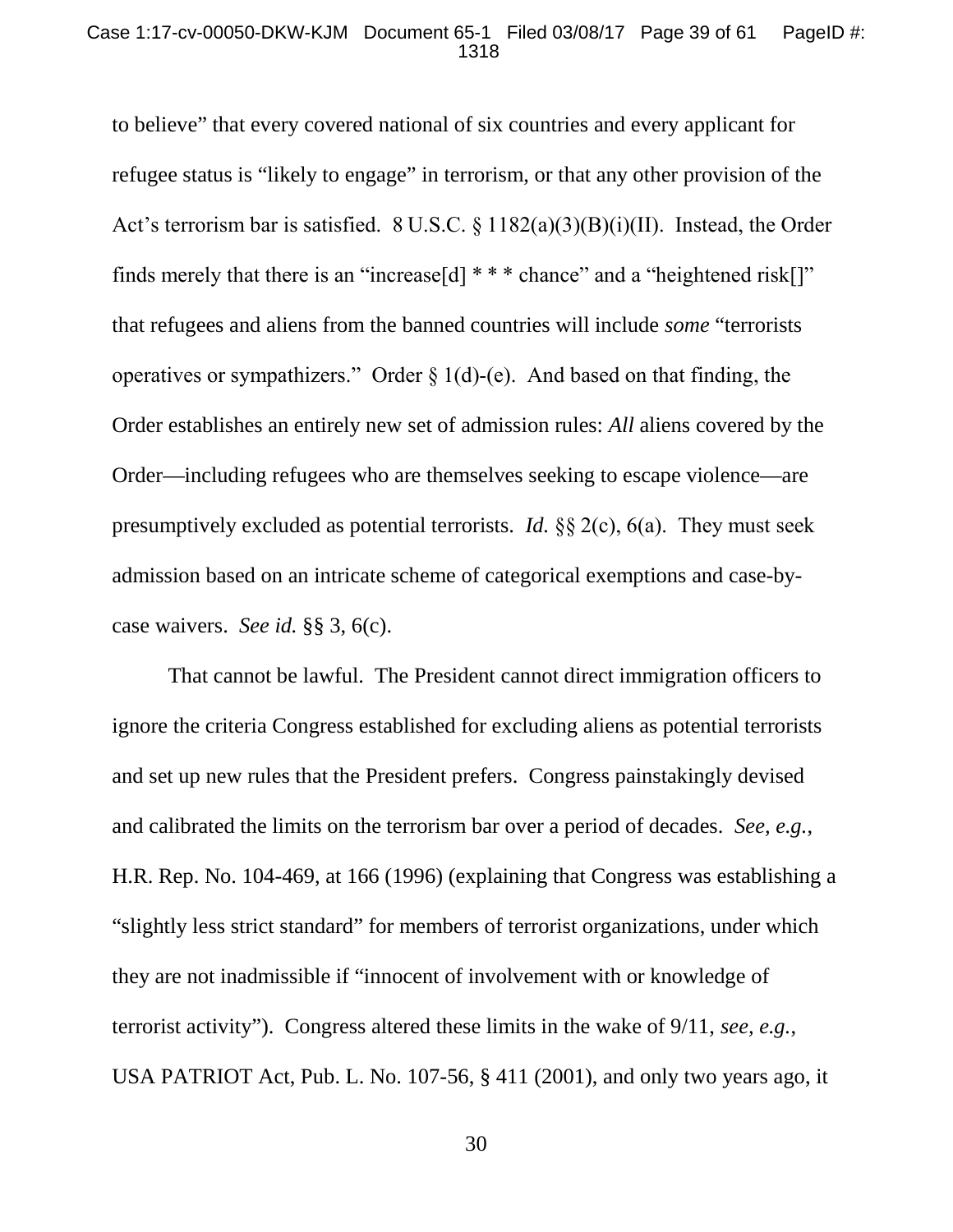specifically considered the risks the Order identifies, and chose to address them in a far more limited manner: by authorizing the Government to prohibit persons who had *recently visited* the listed countries from traveling to the United States *without a visa*. *See* Consolidated Appropriations Act, 2016, Pub. L. No. 114-113, Div. O,  $\S 203$  (2015) (codified at 8 U.S.C.  $\S 1187(a)(12)(D)(ii)$ ) (authorizing the Secretary of State to require an alien to possess a visa if he recently traveled to a country in which the alien's "presence \* \* \* increases the likelihood that the alien is a credible threat to the national security"). The President violates Congress's will by plowing over the system Congress designed and replacing it with one (or two) he likes more.

Section 1182(f) does not permit the President to ignore Congress's judgments in this manner. In sixty-five years, that provision has never been understood to authorize the President to alter or augment the criteria for excluding the "[c]lasses of aliens" that Congress itself addressed in 8 U.S.C. § 1182(a). Rather, Section 1182(f) permits the President to exclude *additional* "class[es] of aliens" on which the statute is silent. *Id.* § 1182(f). As the D.C. Circuit explained, it authorizes the President to exclude a "class of [aliens] that *is not* covered by one of the [inadmissibility] categories in Section 1182(a)." *Abourezk* v. *Reagen*, 785 F.2d 1043, 1049 n.2 (D.C. Cir. 1986) (emphasis added), *aff'd mem.*, 484 U.S. 1 (1987).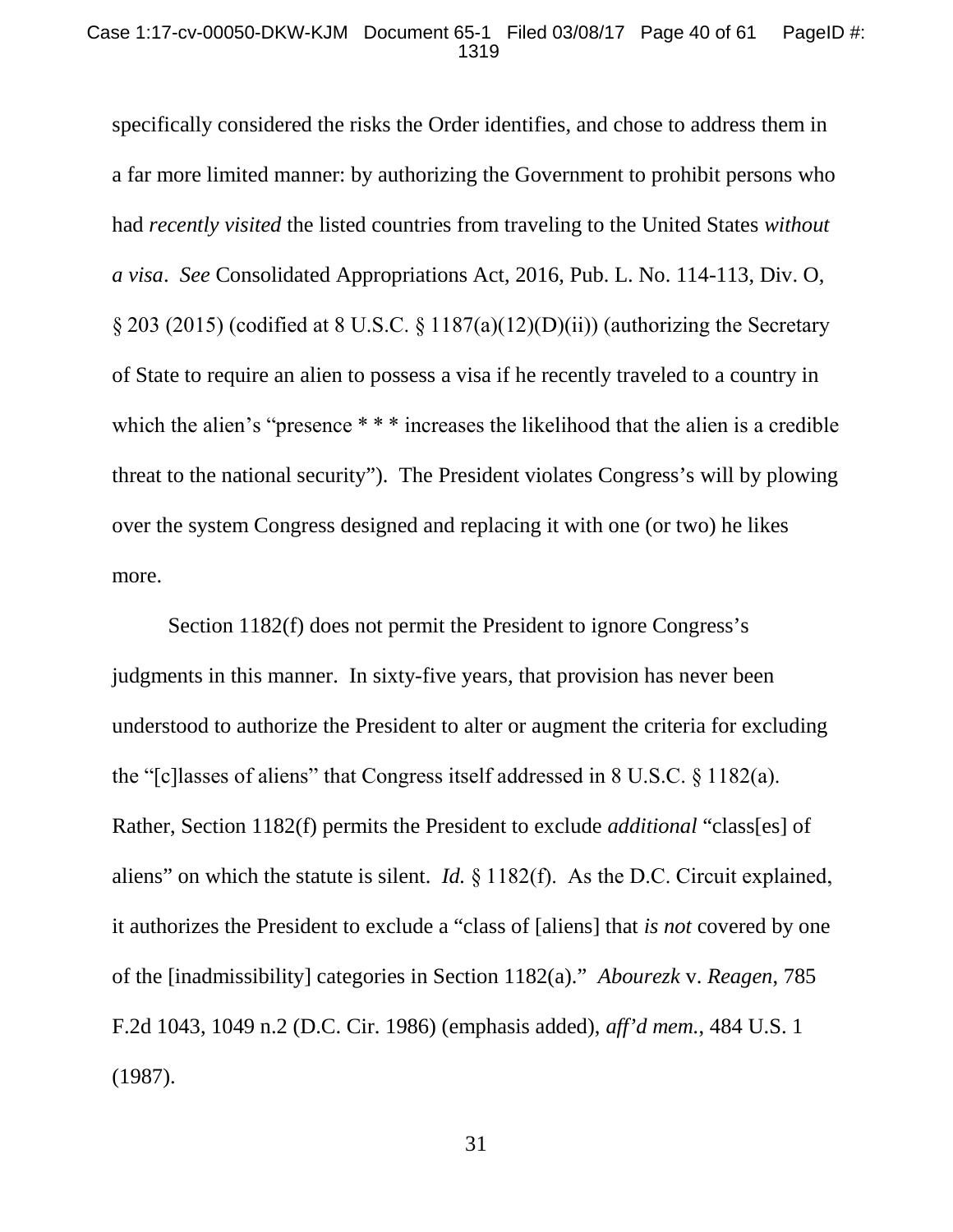#### Case 1:17-cv-00050-DKW-KJM Document 65-1 Filed 03/08/17 Page 41 of 61 PageID #: 1320

Any other interpretation would impermissibly allow Section 1182(f) to "swallow[]" the other categories of inadmissibility in Section 1182. *Id.* at 1056. In *Abourezk*, the D.C. Circuit confronted a similar problem. The Government contended that then-Section 1182(a)(27), which broadly prohibited admission of aliens who might "engage in activities which would be prejudicial to the public interest," could be invoked to exclude certain aliens "simply because of their membership in Communist organizations." *Id.* at 1047, 1057 (quoting 8 U.S.C. § 1182(a)(27) (1982)). Yet an adjacent provision of the immigration laws, 8 U.S.C. § 1182(a)(28) (1982), set specific criteria for excluding members of Communist organizations, and authorized the President to deem aliens inadmissible because of membership in a Communist party only if "the admission of such alien would be contrary to the security interests of the United States." 785 F.2d at 1048 (quoting 8 U.S.C. § 1182(a)(28) (1982); 22 U.S.C. § 2691(a) (1982)). The court held that "[t]he Executive [could] not use subsection (27) to evade the limitations Congress appended to subsection (28)" by setting new criteria that would exclude a broader range of Communists. *Id.* at 1057. That would make subsection (28) "superfluous," and "nullif[y]" "the congressional will expressed" in that provision. *Id.* Considering the same question in *Allende* v. *Shultz*, 845 F.2d 1111 (1st Cir. 1988), the First Circuit agreed, holding that "[e]ach subsection" of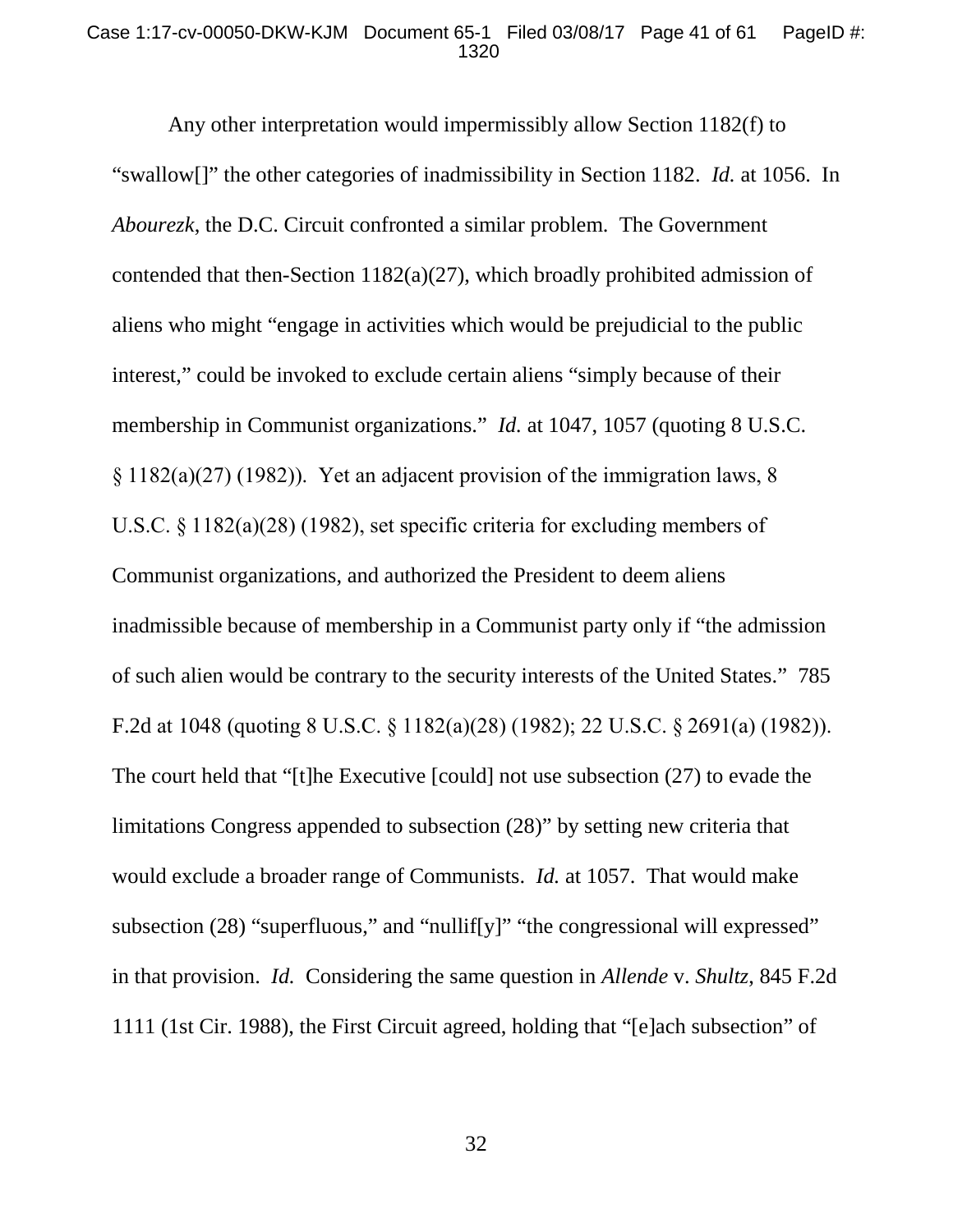#### Case 1:17-cv-00050-DKW-KJM Document 65-1 Filed 03/08/17 Page 42 of 61 PageID #: 1321

Section 1182 "creates a different and distinct ground for exclusion," and none should be interpreted to render another one "duplicative." *Id.* at 1118.

The President's interpretation of Section 1182(f), however, would permit him to effectively "nullif[y]" any subsection of section 1182(a) and "evade the limitations" Congress elsewhere imposed. He could, if he wished, block aliens from entering the country because of ailments lacking any "public health significance," *id.*  $\S$  1182(a)(1); require victims of domestic violence to obtain sponsorship from their spouses, *cf. id.* § 1182(a)(4)(D)(i) (exempting such victims from this requirement); or ban entry of any immediate relatives of U.S. citizens unless they satisfied criteria of the President's choosing, *cf. id.* § 1153(a) (allotting visas to immediate relatives). No statute should be interpreted in a manner that would render another provision "superfluous," or "a mere subset" of the first. *Loughrin* v. *United States*, 134 S. Ct. 2384, 2390 (2014). And it is wellestablished, for that matter, that Congress "does not alter the fundamental details of a regulatory scheme in vague terms or ancillary provisions"—it does not, as Justice Scalia wrote, "hide elephants in mouseholes." *Whitman* v. *Am. Trucking Ass'ns*, 531 U.S. 457, 468 (2001). Enabling the President to rewrite vast swathes of the immigration laws would surely be an elephant; and the vague terms of Section 1182(f), buried at the end of a list of express statutory limits, are a quintessential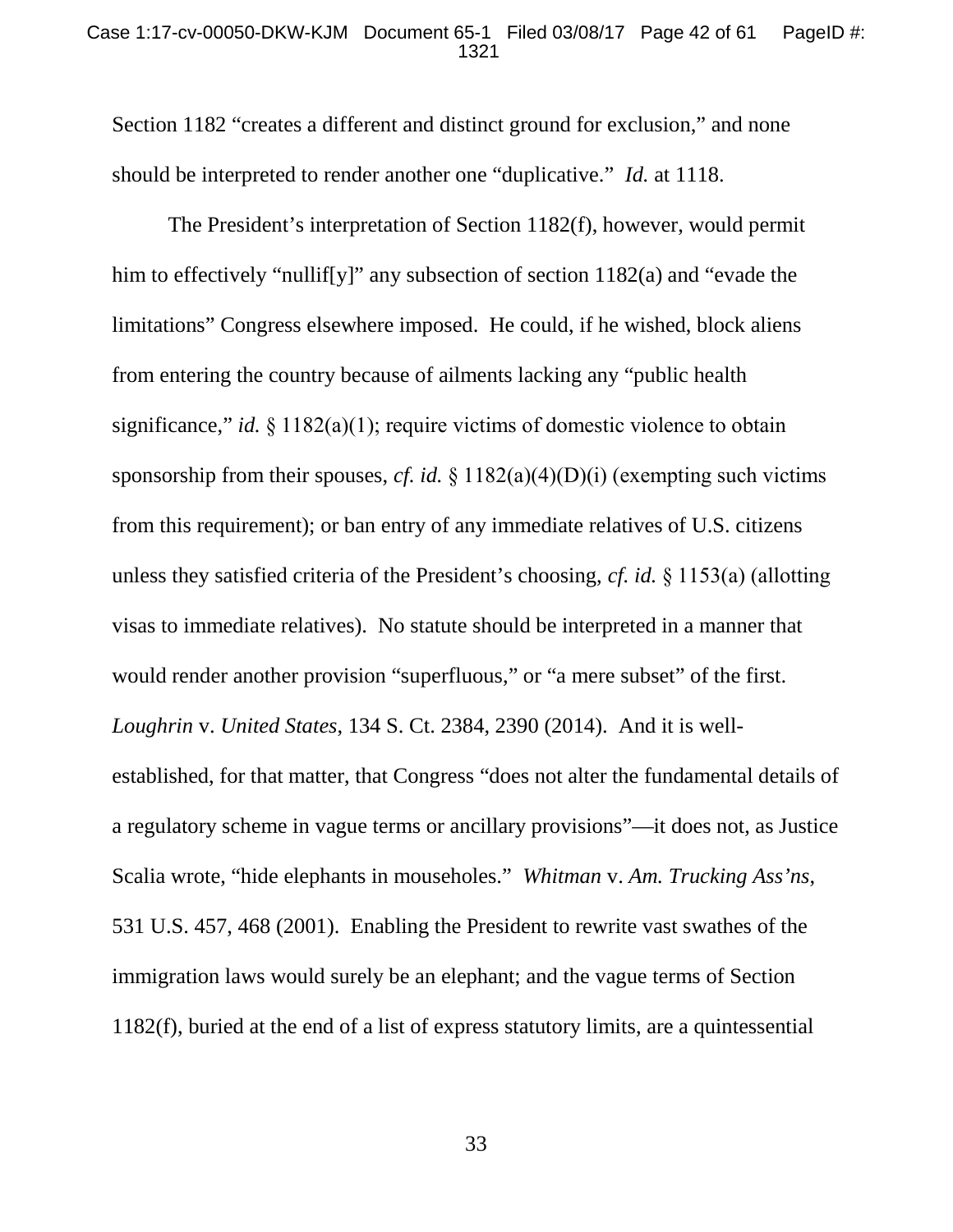mousehole. *See FDA* v. *Brown & Williamson Tobacco Corp.*, 529 U.S. 120, 159- 160 (2000).

Moreover, the President's understanding of the scope of section 1182(f) flies in the face of historical practice. Of course, "[p]ast practice does not, by itself, create power." *Medellín* v. *Texas*, 552 U.S. 491, 532 (2008). Therefore, it would not be significant if past presidents had inappropriately expanded their authority through a misreading of Section 1182(f). But it is significant that past presidents have not tried. Presidents have repeatedly relied on Section 1182(f) to deny entry to classes of aliens who are subject to U.S. sanctions, *e.g.*, Proc. No. 8693 (July 27, 2011), who have sought to undermine foreign democracies, *e.g.*, Proc. No. 8015 (May 16, 2006), or who engaged in war crimes or similar atrocities, *e.g.*, Proc. No. 6749 (Oct. 27, 1994). *See generally* CRS Report 6-10. Each of these classes is "not covered" by Section 1182(a), *Abourezk*, 785 F.2d at 1049 n.2, and so the President has a free hand to "suspend the[ir] entry" as he sees fit, 8 U.S.C. § 1182(f). No President, until now, has attempted to use Section 1182(f) (or Section 1185(a)) to alter or override the categories Congress established.

Indeed, it is doubtful that Congress *could* delegate such breathtaking authority to the President. The Constitution vests Congress, not the President, with the responsibility to "establish an uniform Rule of Naturalization." U.S. Const. art. I, § 8, cl. 4. Congress cannot abdicate that role by giving the President unfettered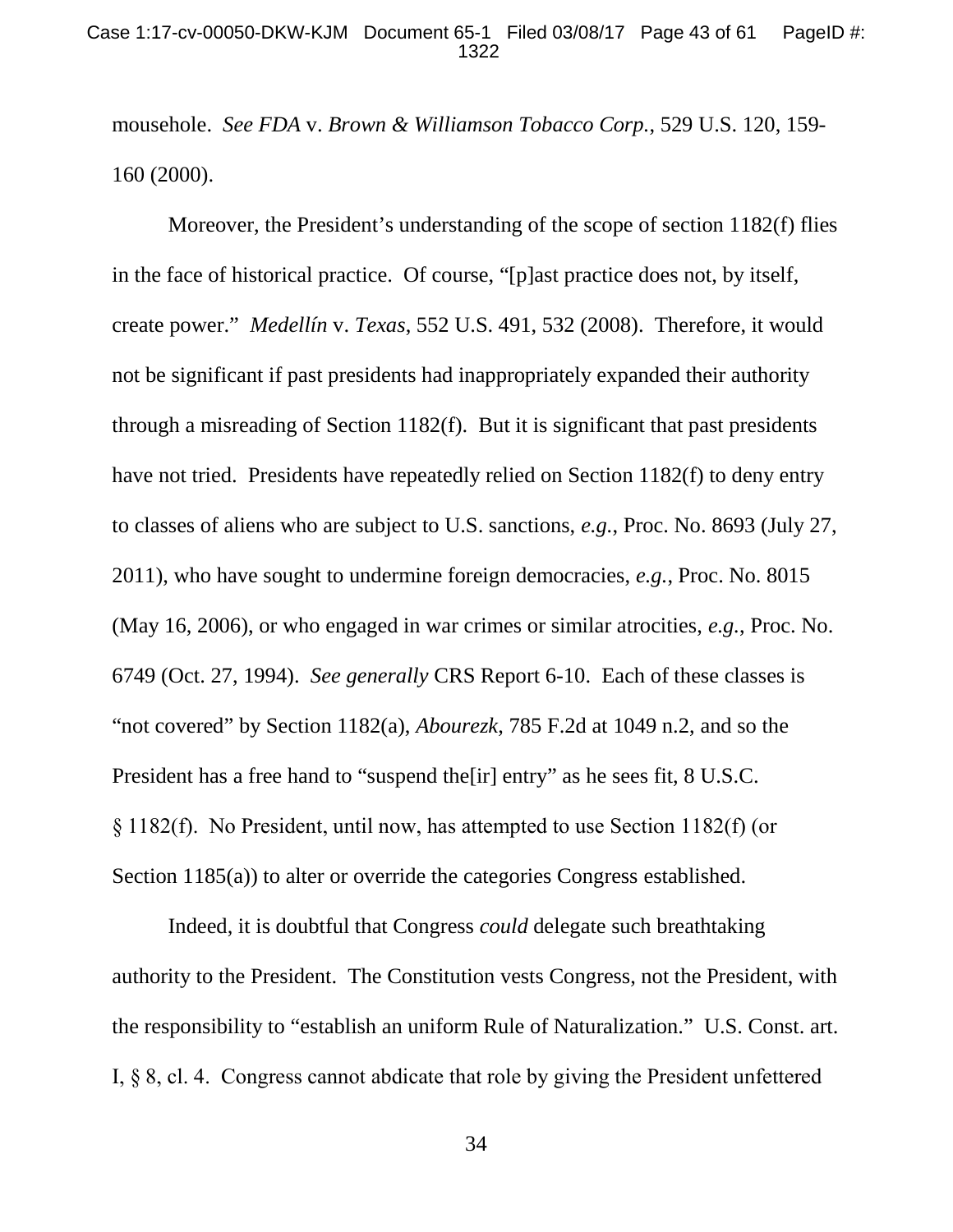authority to write (and rewrite) the rules of admission. *See Whitman*, 531 U.S. at 472; *see also Clinton* v. *City of New York*, 524 U.S. 417, 443 (1998) (holding that the Congress may not give the President "the power to cancel portions of a duly enacted statute").

The Government suggests that Section 1182(f) must be read to grant the President this vast power because it says that the President may suspend entry of "*any* class of aliens." 8 U.S.C. § 1182(f) (emphasis added). But this is not the first time that courts have encountered—and rejected—the Government's claim that a broadly-worded immigration statute gives it "unbounded authority." *United States* v. *Witkovich*, 353 U.S. 194, 199 (1957). In *Witkovich*, the Government argued that a statute requiring aliens to provide "such \* \* \* information \* \* \* as the Attorney General may deem fit and proper" vested the Attorney General with essentially "limitless" authority to request information as he saw fit. *Id.* at 198, 200. The Court rejected that claim; although the statute contained no limits when "read in isolation and literally," in "the context of th[e] [statutory] scheme" it was clearly intended to authorize only those questions relevant to determining deportability. *Id.* at 199, 200-202; *see also*, *Zadvydas* v. *Davis*, 533 U.S. 678, 682, 689 (2001) (statute stating that aliens "may be detained beyond the removal period" must be read to "contain an implicit 'reasonable time' limitation."); *Kent* v. *Dulles*, 357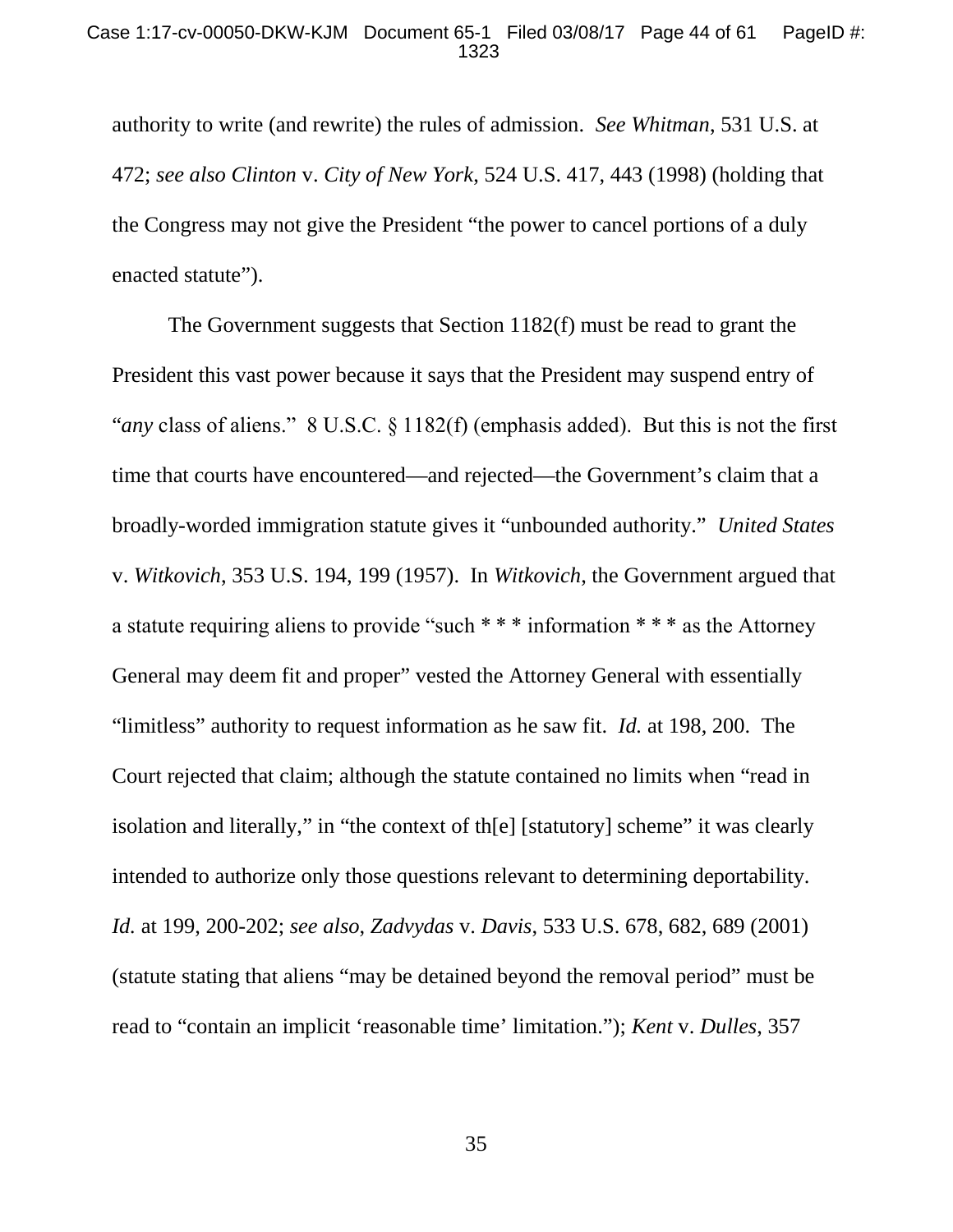U.S. 116, 129-130 (1958) (similarly adopting limiting construction of broadly worded passport statute).

Similar cases proliferate: As the Ninth Circuit has explained, "[i]n the immigration context, courts have often read limitations into statutes that appeared to confer broad power on immigration officials in order to avoid constitutional problems." *Kim Ho Ma* v. *Ashcroft*, 257 F.3d 1095, 1106 (9th Cir. 2001); *see Romero* v. *INS*, 39 F.3d 977 (9th Cir. 1994) (adopting limiting construction); *Tashima* v. *Admin. Office of U.S. Courts*, 967 F.2d 1264, 1271 (9th Cir. 1992) (similar).

The same course is appropriate here. The phrase "any class of aliens" cannot possibly vest the President with unbounded authority to discard the rules of entry Congress designed. Rather, as in many circumstances, the surrounding statutory provisions "counteract the effect" of the "expansive modifier[] \* \* \* 'any.' " *Ali* v. *Fed. Bureau of Prisons*, 552 U.S. 214, 220 n.4 (2008); *see Circuit City Stores, Inc.* v. *Adams*, 532 U.S. 105, 109 (2001) (imposing limiting construction on the phrase "any other class of workers" in light of the surrounding context). The "legislative scheme," and the severe and constitutionally suspect consequences of a broad reading, *Witkovich*, 353 U.S. at 200-202, make clear that the President may not use his authority under Section 1182(f) to modify the criteria for denying entry to a class of aliens Congress already addressed in Section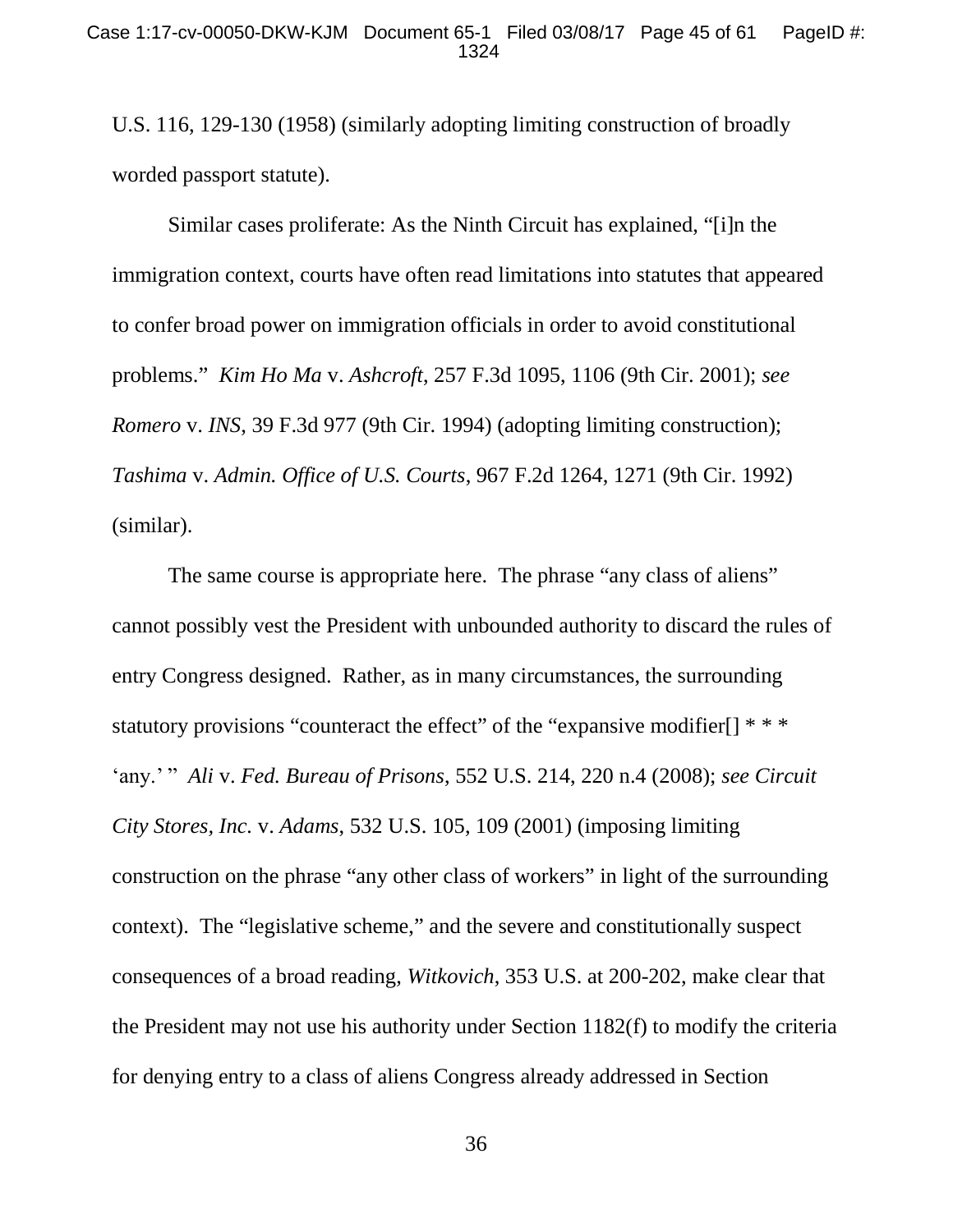1182(a). Because the Order does just that—instructing immigration officers to apply "criteria for determining terrorism-related inadmissibility" that Congress did not establish, *Din*, 135 S. Ct. at 2140—it is unlawful, and cannot stand.

## **2. The Revised Order Is Unconstitutional.**

The Order's obvious conflict with the INA is more than enough to establish the Plaintiffs' likelihood of success on the merits. But if this Court does reach Plaintiffs' constitutional claims, it should have little trouble holding that they are meritorious. The Government's constitutional defense of the prior Order was predicated almost exclusively on an assertion of unreviewable Executive power that the Ninth Circuit resoundingly repudiated: "[A]lthough courts owe considerable deference to the President's policy determinations with respect to immigration and national security, it is *beyond question* that the federal judiciary retains the authority to adjudicate constitutional challenges to executive action." 847 F.3d at 1164 (emphasis added). Stripped of that claim of absolute power, the Government has nothing with which to shield itself from the conclusion that the revised Order violates the Constitution's core due process and religious freedom guarantees.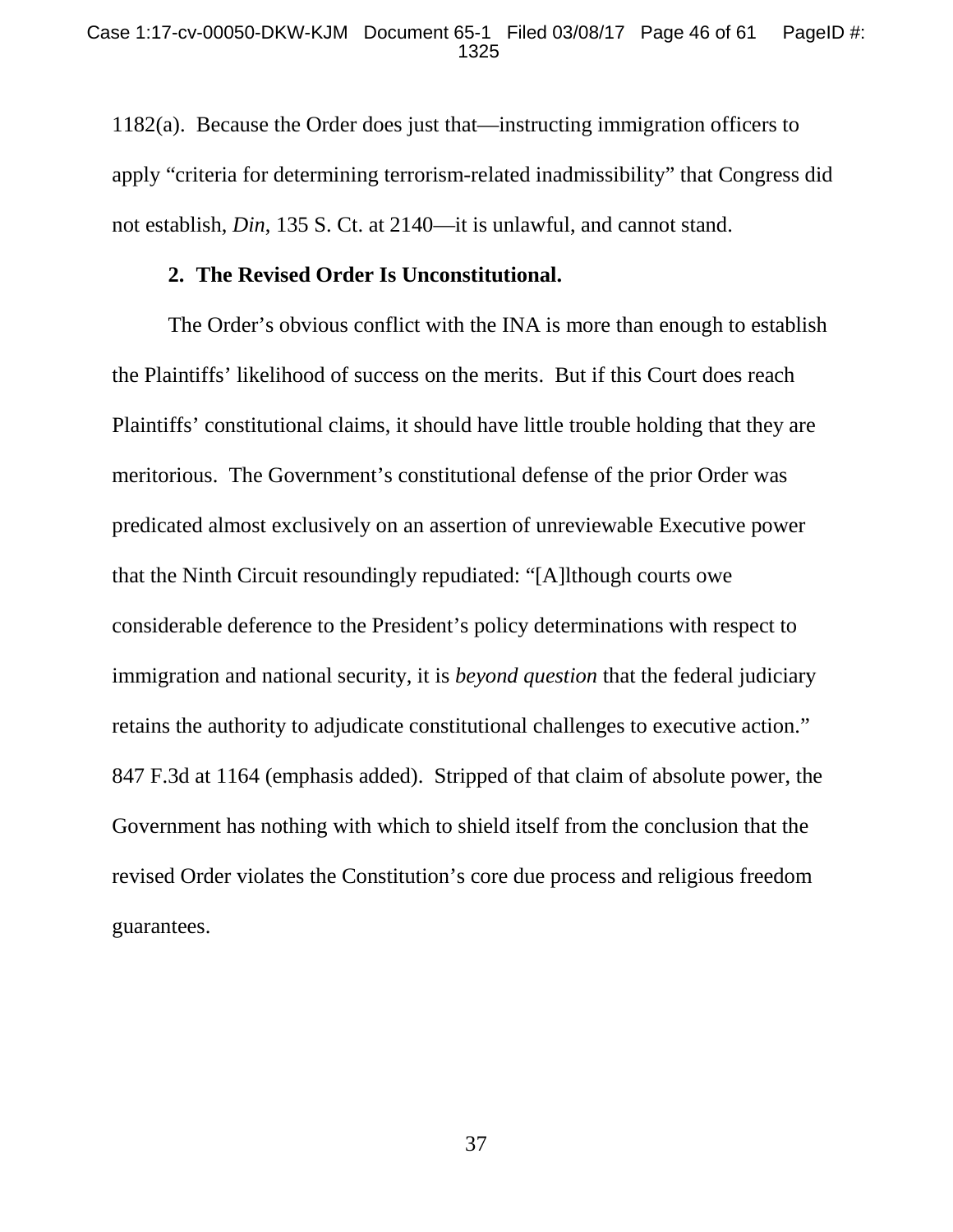#### Case 1:17-cv-00050-DKW-KJM Document 65-1 Filed 03/08/17 Page 47 of 61 PageID #: 1326

#### *a. The revised Executive Order violates Due Process*.

The Fifth Amendment prohibits the Government from depriving individuals of their "life, liberty, or property, without due process of law." U.S. Const. amend. V. The new Order, like the old, runs contrary to this command.

The Ninth Circuit affirmed the injunction of the prior Order based on the strength of the States' due process claims. In doing so, it specifically declined the Government's request to narrow the preliminary injunction to apply only to "lawful permanent residents" and "previously admitted aliens who are temporarily abroad now or who wish to travel and return to the United States in the future." *Washington*, 847 F.3d at 1166. That limitation, the Ninth Circuit held, would "leave[] out at least some who" have "viable due process claims," including "aliens who are in the United States unlawfully," "refugees," and "citizens who have an interest in specific non-citizens' ability to travel to the United States." *Id.*

Flouting that holding, the Government has promulgated a new Order that imposes the same underinclusive limitation the Ninth Circuit rejected. The Government touts the fact that the new Order will not "affect the ability of individuals \* \* \* who are lawfully in the United States on the effective date to leave the country to travel and return later." Notice of Filing of Executive Order at 9 (Mar. 6, 2017) ("Notice"), ECF No. 56. But there was nothing qualified about the Ninth Circuit's holding that "aliens who are in the United States *unlawfull*y"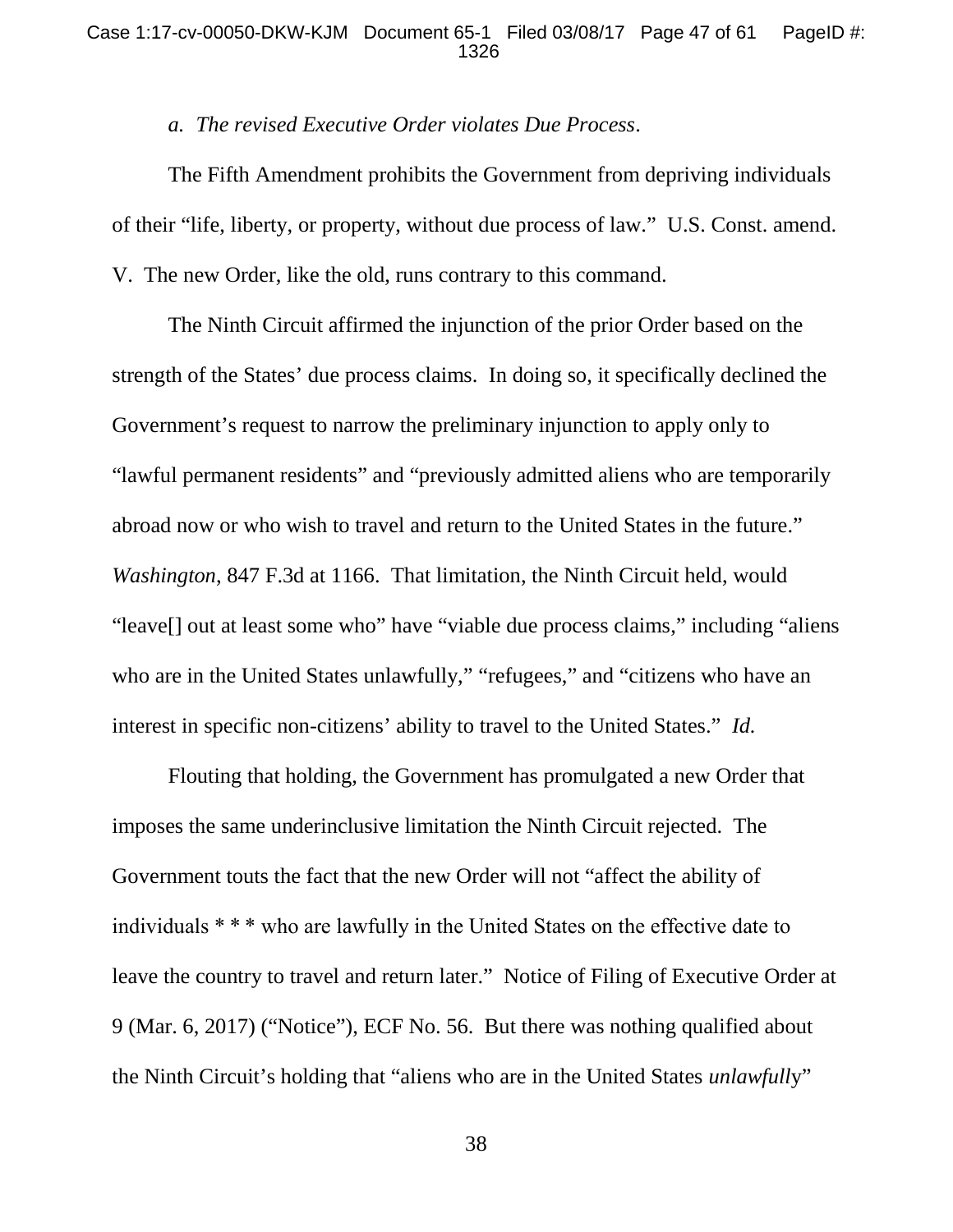also "have due process rights." 847 F.3d at 1166 (emphasis added). The Government also assures this Court that the new Order will "*not* result in the revocation or cancellation of valid visas or create an emergent situation whereby visaholders abroad are prevented from entering the United States." Notice at 9 (emphasis in original). But the Ninth Circuit's opinion covered more than just restrictions on the entry of visaholders. The Court of Appeals explained that barring the entry of non-citizens in general creates "viable due process claims" for "citizens who have an interest in specific non-citizens' ability to travel to the United States," 847 F.3d at 1166*.*—such as a citizen whose spouse or parent is seeking admission, *Din*, 135 S. Ct. at 2139 (Kennedy, J., concurring in the judgment), or a university deprived of the "debates" and "discussion" provided by a visiting scholar, *Kleindienst* v. *Mandel*, 408 U.S. 753, 764 (1972); *see generally Moore* v. *City of East Cleveland*, 431 U.S. 494 (1977) (recognizing the Due Process Clause protects family integrity); *Troxel* v. *Granville*, 530 U.S. 57 (2000) (same).

The Government also asserts that the new Order contains "a robust and selfexecuting waiver provision" that avoids any due process concerns. Notice at 9. That cannot be true. The prior Order also contained waiver provisions, *see* January 27 Order  $\S$ § 3(g), 5(e), but that was not enough for it to pass constitutional muster.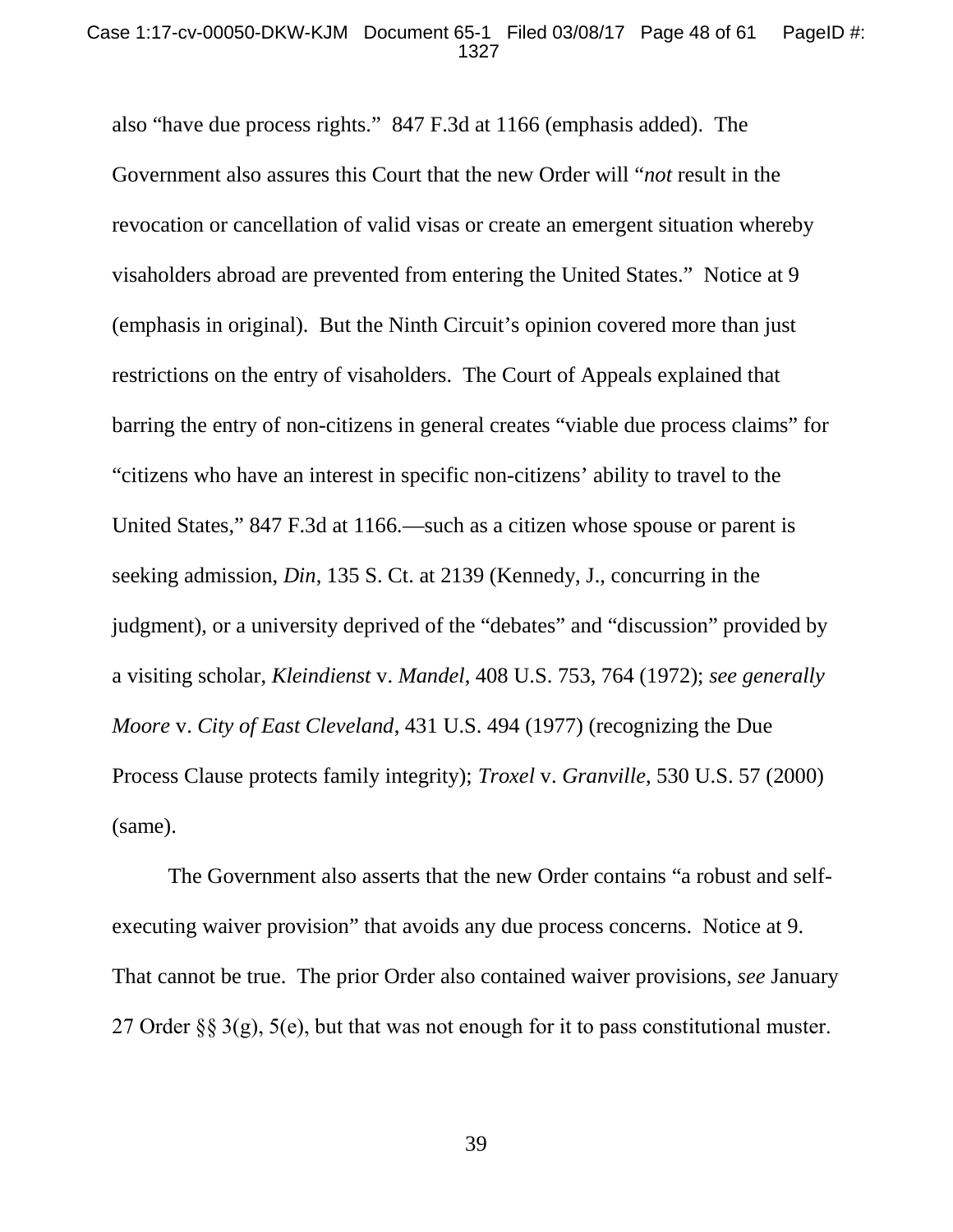The revised Order offers more detail as to who "*could*" be eligible for a waiver, but it does not guarantee appropriate process to anyone. Compl.  $\P$  77.<sup>[1](#page-48-0)</sup>

*b. The revised Executive Order violates the Constitution's protections against religious discrimination.*

The Ninth Circuit also determined that there were "significant constitutional questions" with regard to the prior Order's compliance with the Establishment Clause and the religious discrimination bar found in the Equal Protection Clause.<sup>[2](#page-48-1)</sup> *Washington*, 847 F.3d at 1168. That is hardly surprising. "A law that has a religious, not secular, purpose" violates the Constitution. *Id.* at 1167. "It is well established that evidence of purpose beyond the face of the challenged law may be considered in evaluating Establishment and Equal Protection Clause claims." *Id.*

<span id="page-48-0"></span><sup>&</sup>lt;sup>1</sup> The revised Executive Order may limit the due process rights of other individuals, as well. Section  $3(a)(i)$  purports to limit the "entry" ban in Section 2 "to foreign nationals of the designated countries who are outside the United States on the effective date of this order." But the Department of Homeland Security's accompanying Q&A document suggests that foreign nationals of the six designated countries who are in the United States with "single entry visas," student visas, or visas due to expire during the duration of the Order will be prohibited from leaving and reentering the country. Compl. ¶¶ 83-84. If so, persons with those visas would also suffer an impairment to their due process rights and their fundamental right to travel under the Fifth Amendment.

<span id="page-48-1"></span><sup>2</sup> For the reasons described above, *see supra* Part A.1.a, the Order also violates the constitutional bar on discrimination based on nationality. *See Kwai Fun Wong* v. *United States*, 373 F.3d 952, 968-975 (9th Cir. 2004) (holding that the Constitution protects both admitted and non-admitted aliens from discrimination on the basis of national origin). In addition, its obvious discrimination against those of the Muslim faith burdens free-exercise in violation of the Religious Freedom Restoration Act and the Free Exercise Clause. Compl. ¶¶ 132-36.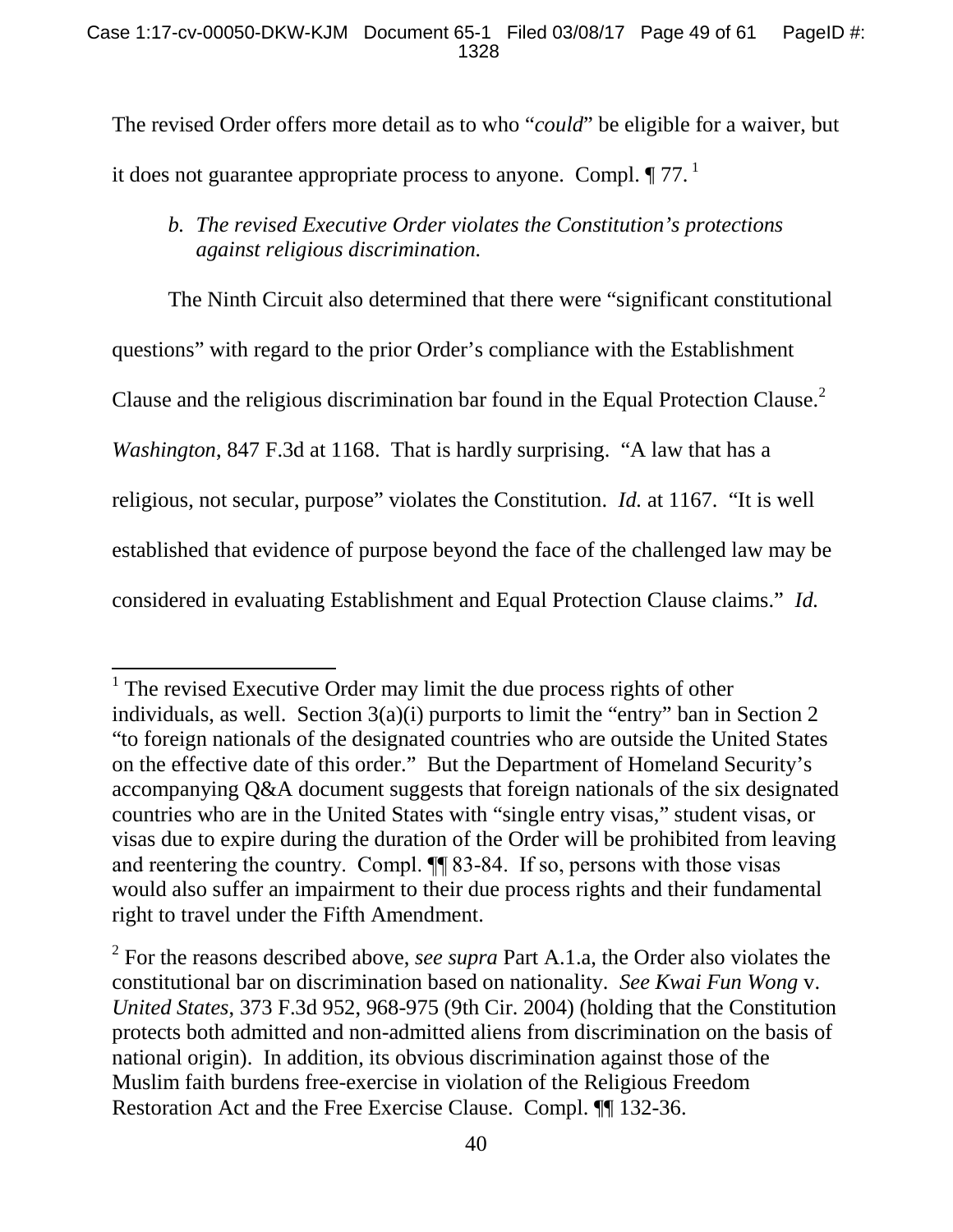#### Case 1:17-cv-00050-DKW-KJM Document 65-1 Filed 03/08/17 Page 50 of 61 PageID #: 1329

And that evidence may include "the historical background of the decision and statements by decisionmakers." *Id.* (describing the holding of *Village of Arlington Heights* v. *Metro. Housing Dev. Corp.*, 429 U.S. 252, 266-68(1977)).

In analyzing this evidence, the key question is whether "a reasonable observer[]" with a "reasonable memor[y]" would infer a religious purpose from the Government's actions. *McCreary County* v. *Am. Civil Liberties Union*, 545 U.S. 844, 867 (2005). The Ninth Circuit has explained that regardless of "the government's *actual* purpose," a constitutional violation occurs if "the practice under review in fact conveys a message of endorsement or disapproval." *Access Fund* v. *U.S. Dep't of Agriculture*, 499 F.3d 1036, 1045 (9th Cir. 2007) (internal quotation marks omitted) (emphasis added).

The history of the initial Order and the statements by the President and his surrogates make it patently obvious that a "reasonable observer" with a "reasonable memory" would recognize that the original Order conveyed a "message of [religious] disapproval." As another district court held, there is ample "unrebutted evidence" demonstrating that challenges to the original Order were "likely to succeed on the Establishment Clause claim." *Aziz*, 2017 WL 580855 at \*8.

The new Order seeks to change that conclusion by announcing a series of secular purposes for the policy, and by asserting that the original Order "did not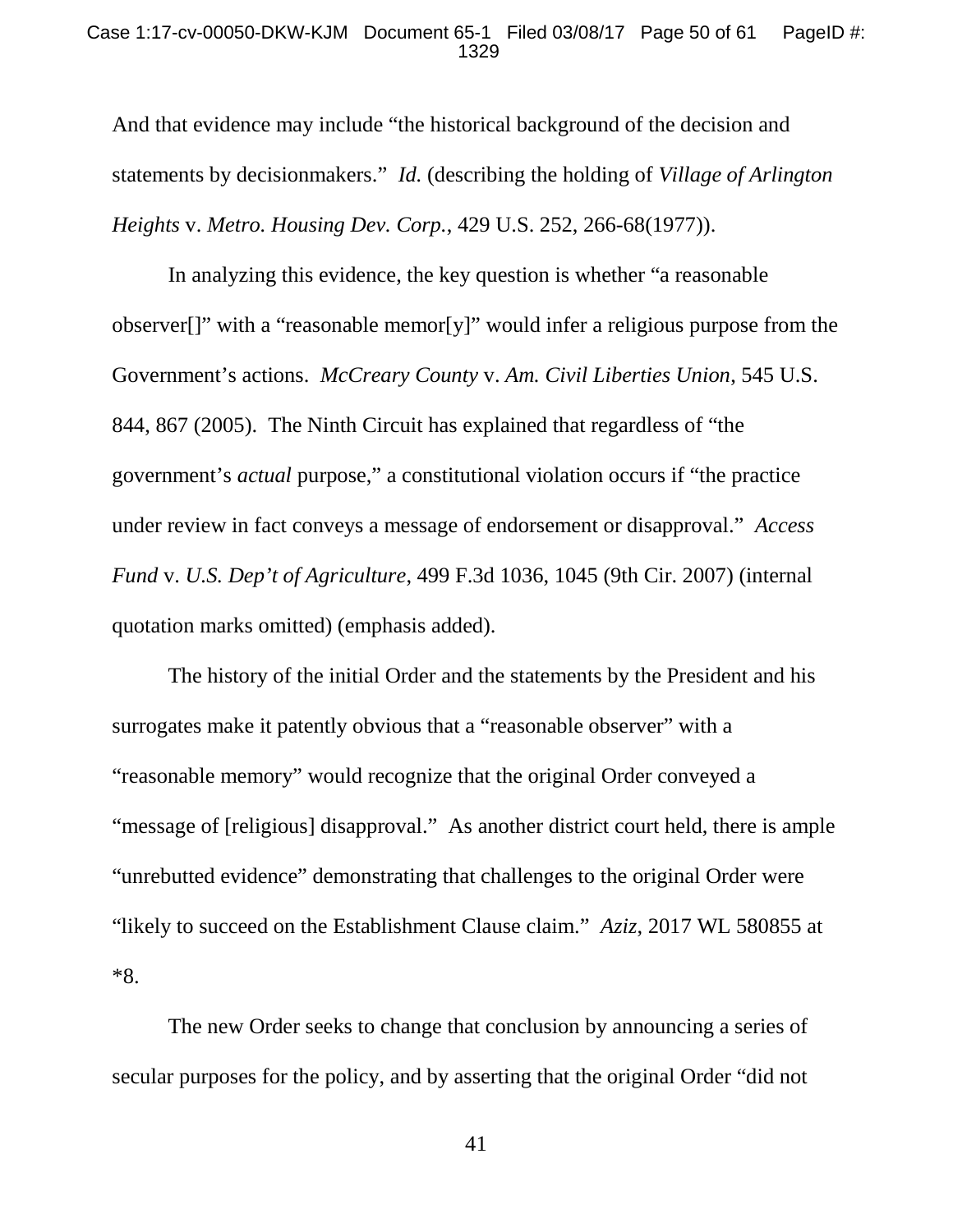#### Case 1:17-cv-00050-DKW-KJM Document 65-1 Filed 03/08/17 Page 51 of 61 PageID #: 1330

provide a basis for discriminating for or against members of any particular religion." Order § 1(b)(4). Given the Order's origins and the context of its release, these hollow recitations are not nearly enough to avoid a constitutional violation.

"[A]lthough a legislature's stated reasons will generally get deference, the secular purpose required has to be genuine, not a sham, and not merely secondary to a religious objective." *McCreary*, 545 U.S. at 864; *see also, e.g.*, *Edwards* v. *Aguillard*, 482 U.S. 578, 586-587 (1987) (stated secular purpose must be "sincere and not a sham"). Here, there can be little doubt that the stated secular purposes are a "sham," or at the very least "secondary to [the] religious objective" of banning Muslims. The President's senior policy advisor, and one of the Order's architects, has himself stated that the revised Order is designed to accomplish "the same basic policy outcome for the country" as the first, while merely correcting "a lot of very technical issues that were brought up by the court." Compl. ¶ 74.

In fact, the Government seems to be taking a page from the book of the counties that unsuccessfully defended against an Establishment Clause challenge in *McCreary*. In that case, two counties posted public displays of the Ten Commandments. One did so in a ceremony aided by a priest who spoke about God, such that "[t]he reasonable observer could only think that the Counties meant to emphasize and celebrate" the "religious message." 545 U.S. at 868-869. After they were sued, the Counties posted a new display that made their religious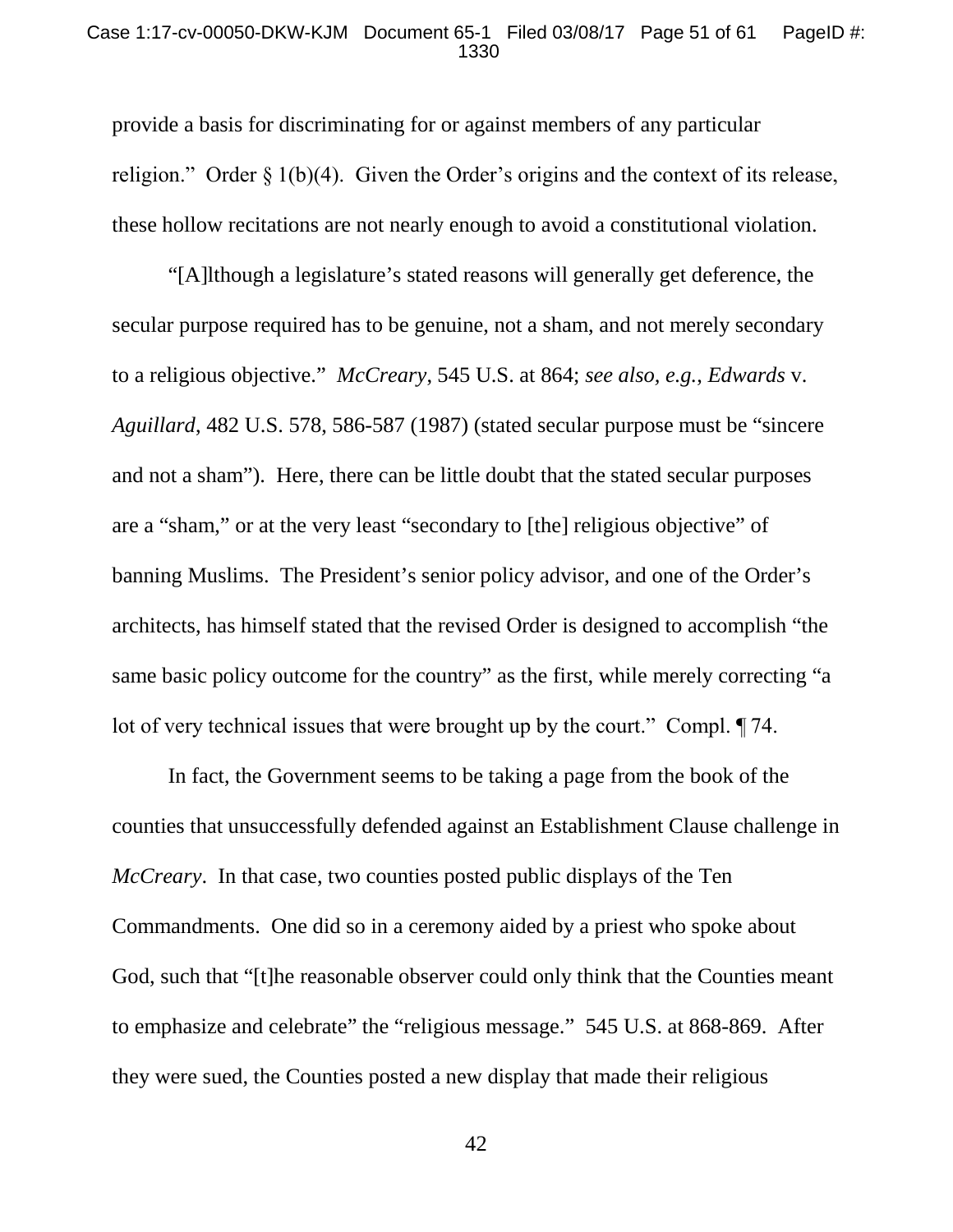purposes *more* explicit, before changing course and installing a third display that situated the Ten Commandments as part of the "Foundations of American Law and Government." *Id.* The Counties informed the courts that this third display had several secular purposes and that the purposes behind the prior displays were "dead and buried." *Id.* at 870-871. The courts were not fooled.

In a holding that was almost made for this case, the Supreme Court stated that "the world is not made brand new every morning." *Id.* at 866. Courts may not "ignore perfectly probative evidence" as to the "history of the government's actions" and what it "has to show." *Id.* Nor may they "turn a blind eye to the context in which [the] policy arose." *Id.* (quoting *Santa Fe Ind. School Dist.* v. *Doe,* 530 U.S. 290, 315 (2000)).

That, of course, is exactly what the Government asks this Court to do. It wants this Court to ignore the President's repeated pronouncements of a desire to enact a Muslim ban, ignore his statements that he intended to shield that ban from judicial review by cloaking it in secular garb, ignore his surrogate's statement that the first Order was intended to serve as the ban, ignore his own statements that the original Order was intended to favor Christian over Muslim refugees, and ignore the Administration's subsequent assurance that the new Order does nothing more than resolve "technical issues." *See supra* pp. 3-8 (recounting the Order's history). And the Government wants the Court to turn a blind eye to the copious evidence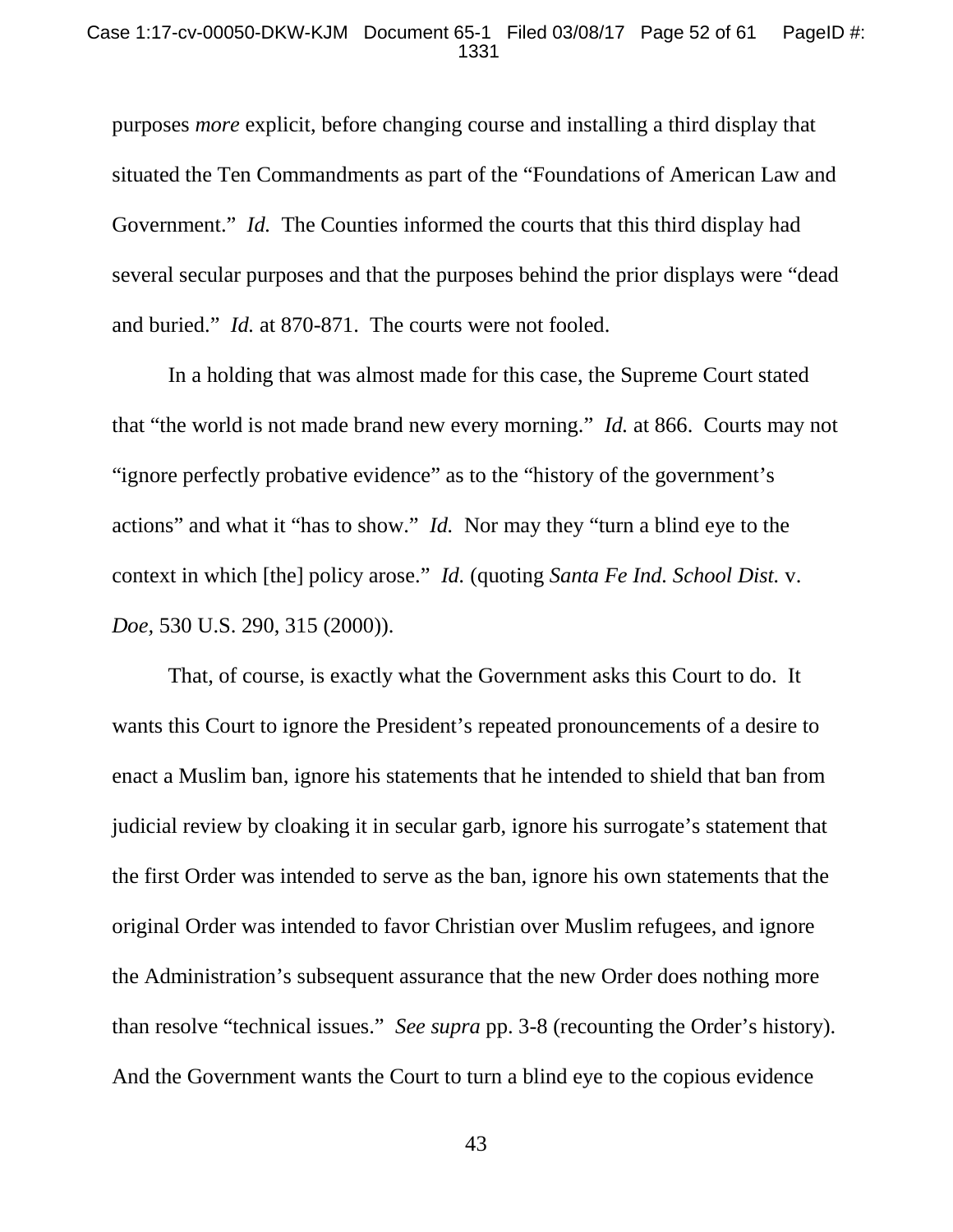undermining the avowed national security purpose of the Order. *See Aziz*, 2017 WL 580855, at  $*9$  (concluding that the original Order "was not motivated by rational national security concerns"). That ranges from the gross mismatch between the Order's avowed goal of fighting terrorism and its failure to include the countries from which the 9/11 attackers came, to the cognitive dissonance of insisting that the Nation's safety depends on the Order being implemented immediately and then delaying the roll out of a revised Order to take advantage of a favorable news cycle. Compl. ¶ 74. As Justice Scalia once remarked in another context, "this wolf comes as a wolf," *Morrison v. Olson*, 487 U.S. 654, 699 (1988) (Scalia J, dissenting)—and it cannot disguise that fact by throwing on an article or two of sheep's clothing.

To recognize as much is *not* to hold that the past statements of the President and his Administration have "forever taint[ed] any effort on their part to deal with the subject matter" of immigration. *McCreary*, 545 U.S. at 874. "[D]istrict courts are fully capable of adjusting preliminary relief to take account of genuine changes in constitutionally significant conditions." *Id.* at 874. The President, however, has pointed to none. He has pointed to no alteration in the global landscape beyond his own inauguration, and no evidence that his motives have changed beyond selfserving statements in the Order and in the course of litigation.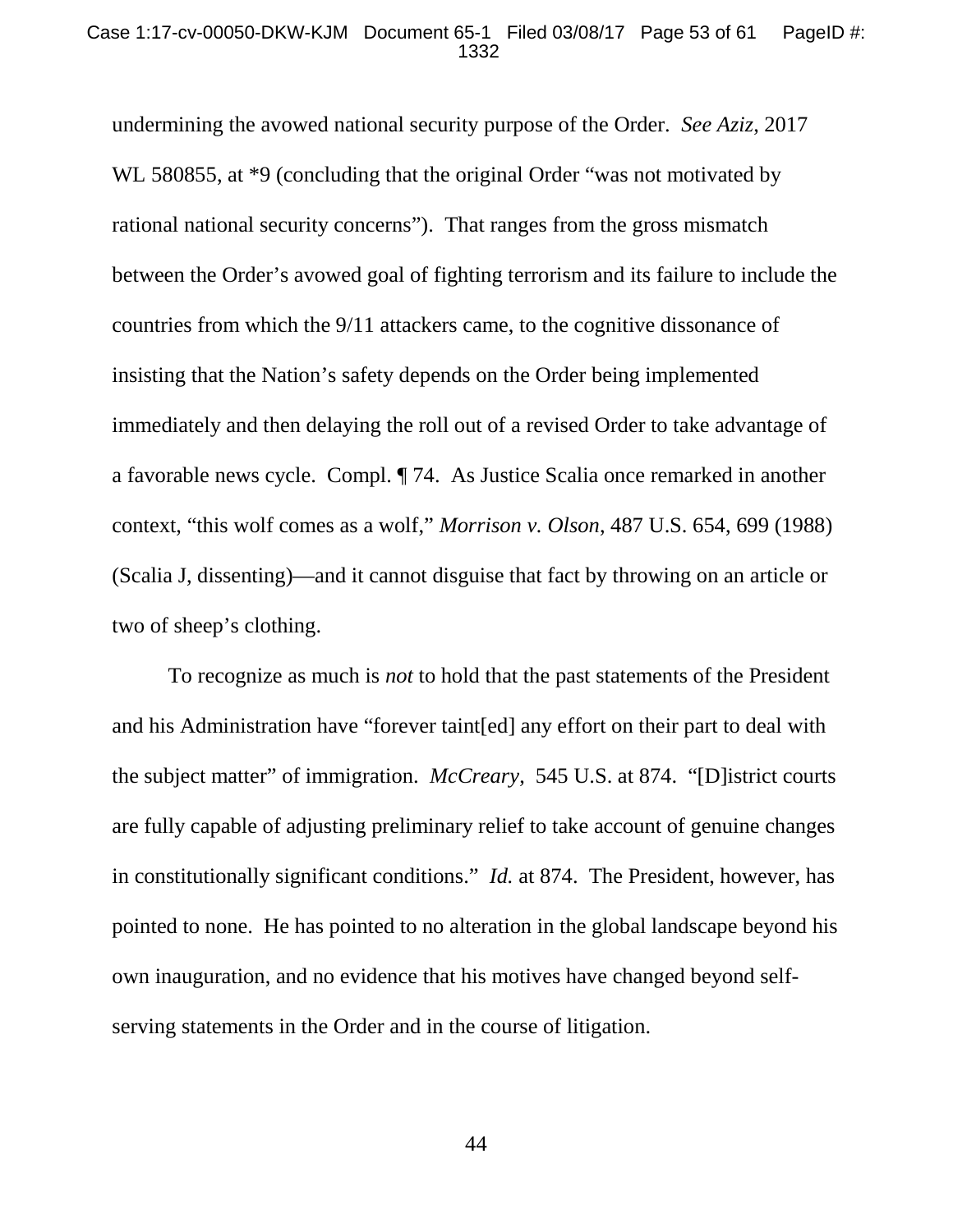#### Case 1:17-cv-00050-DKW-KJM Document 65-1 Filed 03/08/17 Page 54 of 61 PageID #: 1333

Recognizing this wolf is perfectly consistent with the deference owed to the Executive in the national security and immigration context. Enjoining this Order will not open the door to a slew of future challenges of executive orders. The unique and unprecedented context means that a constitutional decision in this case will only foreclose future presidents from announcing a nakedly discriminatory intent and then—in the absence of any changed circumstances—carrying out that purpose by effecting a dramatic alteration of Congress's carefully constructed immigration scheme. That is no more than the Constitution demands.

### **B. The Plaintiffs Will Suffer Irreparable Harm If Relief Is Not Granted.**

The injuries inflicted by this unlawful Order are legion. Both the State and Dr. Elshikh are already suffering and will continue to suffer myriad irreparable harms. These injuries not only satisfy the irreparable harm element of the temporary injunction standard, but also easily demonstrate the Plaintiffs' standing. That is particularly true with respect to Hawai'i because, under *Massachusetts* v. *EPA*, 549 U.S. 497 (2007), States are due "special solicitude in [the] standing analysis" when they assert "sovereign prerogatives." *Id.* at 520.

*First*, the Order severely damages the State's schools and universities. In performing its standing analysis, the Ninth Circuit found it obvious that "as a result [of the prior Order], some [nationals of the designated countries] will not enter state universities, some will not join those universities as faculty, some will be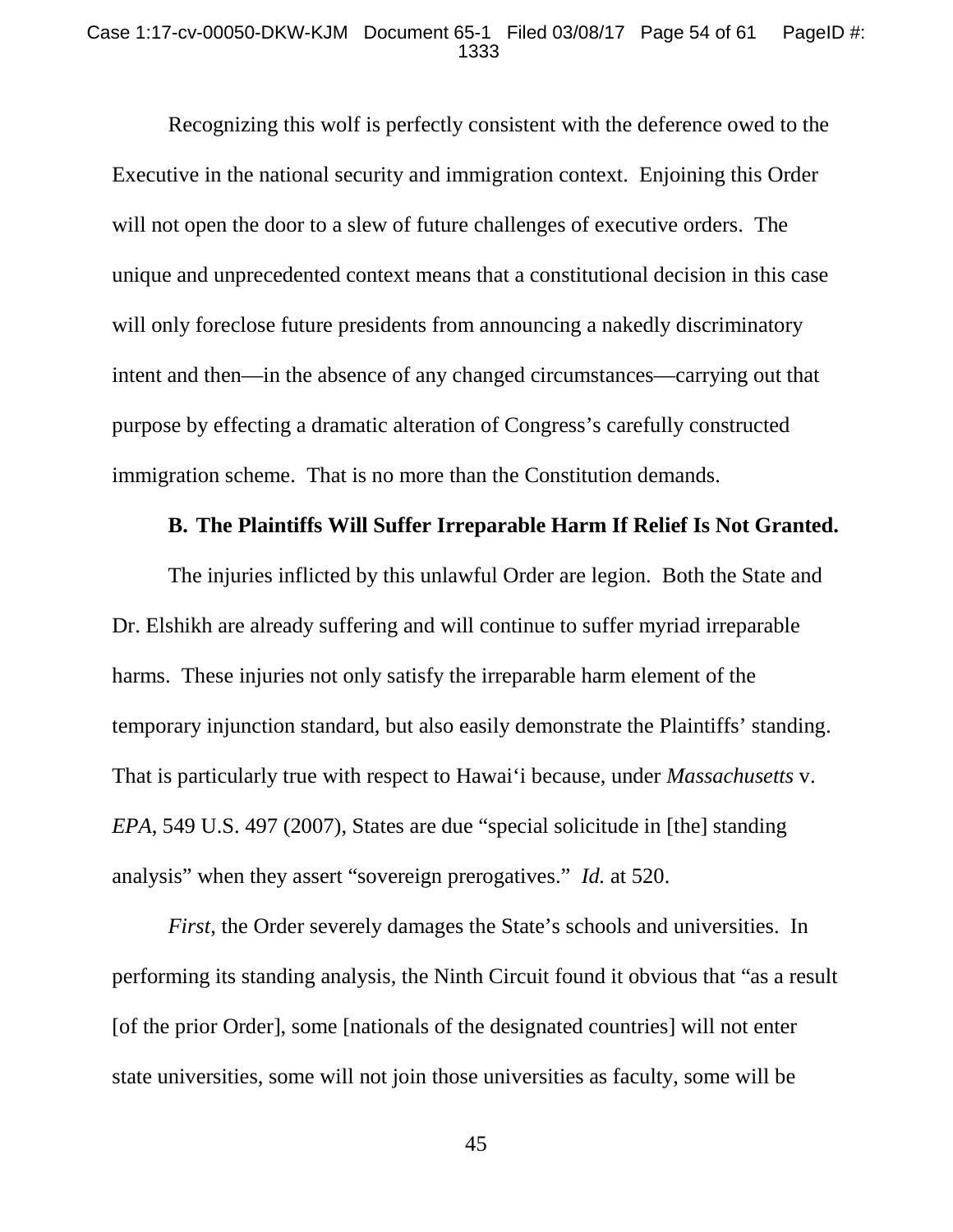#### Case 1:17-cv-00050-DKW-KJM Document 65-1 Filed 03/08/17 Page 55 of 61 PageID #: 1334

prevented from performing research, and some will not be permitted to return if they leave." *Washington*, 847 F.3d at 1161. The current Order has almost precisely the same effect. As a result, the State has suffered "a concrete and particularized injury to [its] public universities." *Id.* at 1159. The new Order detracts from the University of Hawaii's diversity and impedes the State's commitment to international scholarship and global exchange—inflicting the very harms Congress's prohibition on nationality-based discrimination was designed to prevent. *Id.* at 1160. Those harms are already occurring and will be extremely difficult to undo if the Order is not stayed.

*Second*, the Executive Order will irreparably harm Hawaii's sovereign interest in preventing the unconstitutional "establishment" of religion in the State. This harm alone is sufficient to warrant injunctive relief because in Establishment Clause cases, irreparable harm is presumed. *See, e.g.*, *Chaplaincy of Full Gospel Churches* v. *England*, 454 F.3d 290, 303 (D.C. Cir. 2006) (if a movant demonstrates a likelihood of success on an Establishment Clause claim, "this is sufficient, without more, to satisfy the irreparable harm prong"); *see also Farris*, 677 F.3d at 868 (9th Cir. 2012) (adopting the same rule for First Amendment claims generally). The history of the Establishment Clause demonstrates that the harm is particularly acute with respect to States. *See Elk Grove Unified School Dist.* v. *Newdow*, 542 U.S. 1, 49 (2004) (Thomas, J., concurring).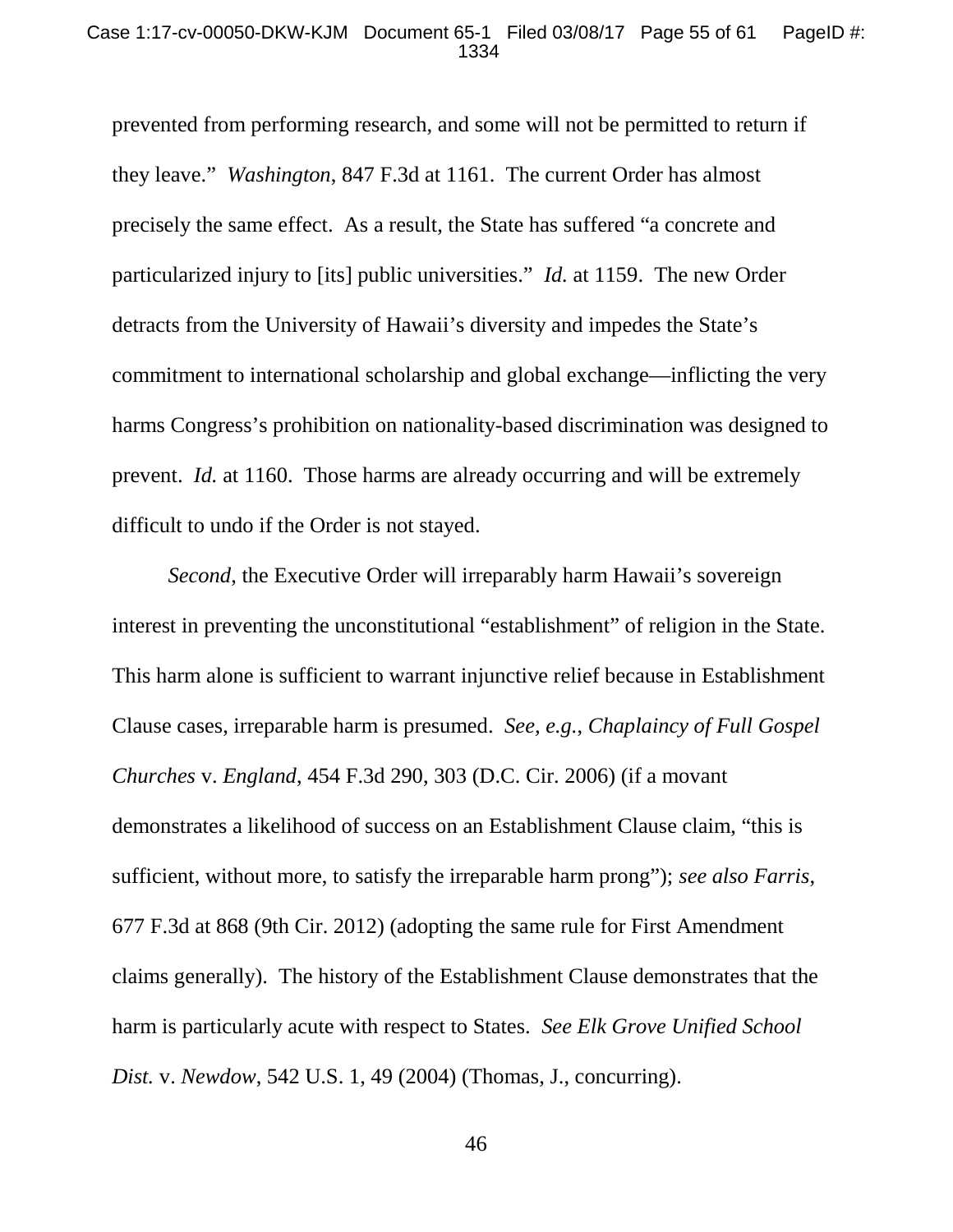#### Case 1:17-cv-00050-DKW-KJM Document 65-1 Filed 03/08/17 Page 56 of 61 PageID #: 1335

*Third*, the Order irreparably harms the State because it prevents Hawai'i from fully enforcing its antidiscrimination laws and policies. Hawaii's Constitution protects religious freedom and the equal rights of all persons. Hawai'i Const. art. 1, §§ 2, 4. Its statutes and policies bar discrimination and further diversity. Haw. Rev. Stat. §§ 378-2(1); 489-3; 515-3; Compl. ¶ 72. The Executive Order commands Hawai'i to abandon these sovereign prerogatives by requiring the State, and therefore its universities, its agencies, and its instrumentalities, to exclude individuals based on their nationality and religion. "Any time a State is enjoined by a court from effectuating statutes enacted by representatives of its people, it suffers a form of irreparable injury." *New Motor Vehicle Bd.* v. *Orrin W. Fox Co.*, 434 U.S. 1345, 1351 (1977) (Rehnquist, J., in chambers). The same is true when it is an Executive Order that prevents effectuation of the State's laws.

*Fourth*, the Executive Order will inflict irreparable harm on Hawaii's economy and tax revenues. As the "state's lead[ing] economic driver," tourism is crucial to Hawaii's economy. Compl. ¶ 15. In 2015 alone, Hawai'i had 8.7 million visitor arrivals, accounting for \$15 billion in spending. *Id*. The Order prevents nationals of the designated countries from visiting the State, and chills tourism from many other countries, resulting in considerable lost revenues. *See Texas* v. *United States*, 809 F.3d 134, 155-156 (5th Cir. 2015), *aff'd by an equally divided Court*, 136 S. Ct. 2271 (2016) (holding that the "financial loss[es]" that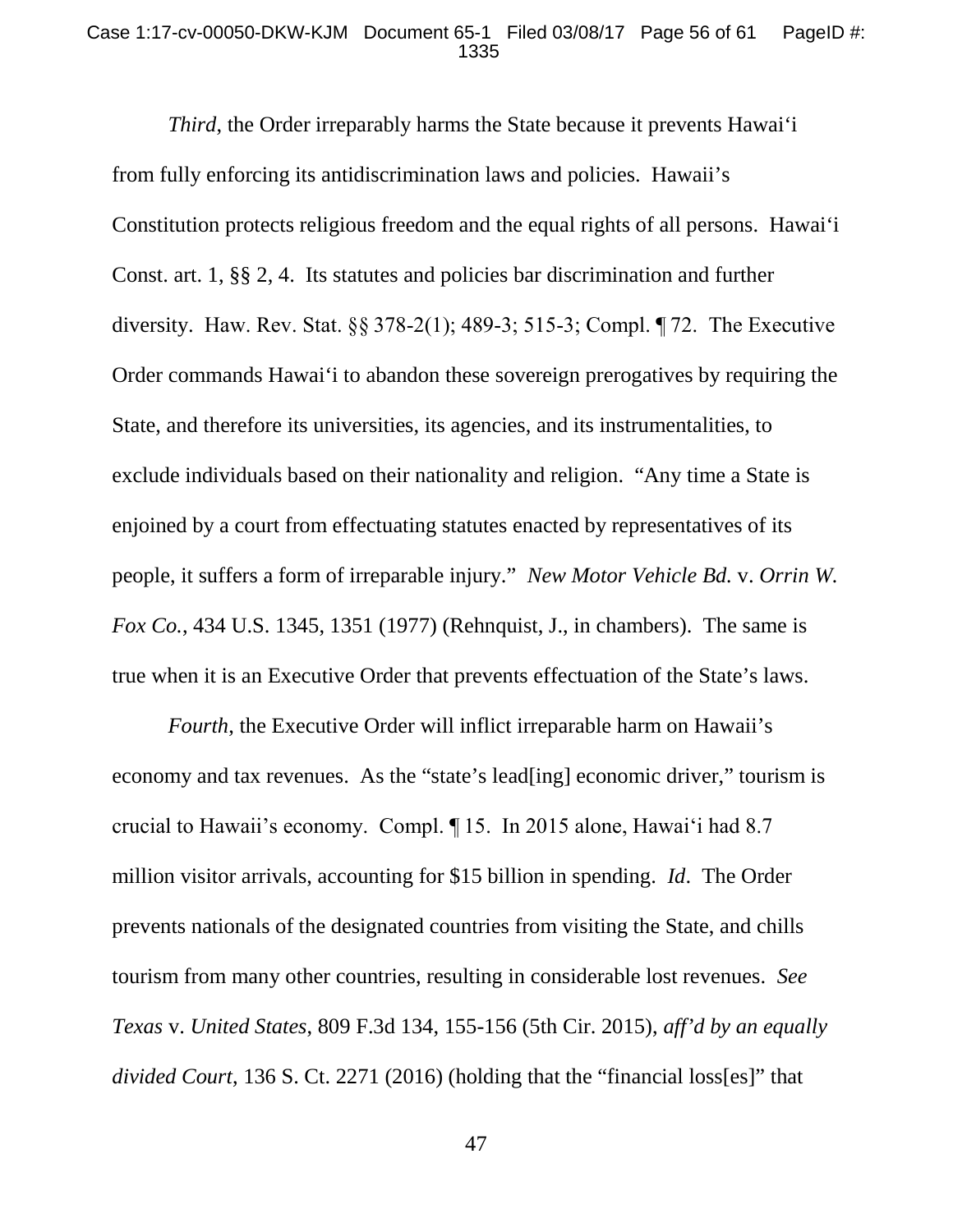#### Case 1:17-cv-00050-DKW-KJM Document 65-1 Filed 03/08/17 Page 57 of 61 PageID #: 1336

Texas would bear, due to having to grant drivers licenses to deferred action recipients, constituted a concrete and immediate injury for standing purposes); *see also United States* v. *Windsor*, 133 S. Ct. 2675 (2013) (standing to appeal an order to pay a tax refund); *Wyoming* v. *Oklahoma*, 502 U.S. 437, 448 (1992) (standing to sue for "direct injury in the form of a loss of specific tax revenues"). The Order will also inflict incalculable and lasting harm on Hawaii's hard-won reputation as a place of welcome. *See Oracle USA, Inc.* v. *Rimini St., Inc.*, 2016 WL 5213917, at \*2 (D. Nev. Sept. 21, 2016). And it will force the State to abandon the refugee program that embodies the State's tradition of openness.

*Fifth*, the Order irreparably harms Dr. Elshikh, in particular, because it deprives him and his family of the company of Dr. Elshikh's mother-in-law. *See Din*, 135 S. Ct. at 2139 (Kennedy, J., concurring in the judgment) (recognizing potential constitutional harm inflicted when a loved one is prohibited from entering the country); *id.* at 2142-43 (Breyer, J., concurring) (same). The Order prolongs the separation of Dr. Elshikh's family, and causes him severe emotional turmoil. Even the Government has acknowledged the standing of a person that asserts an "independent constitutionally protected interest in [a] third-party's admission to the country." 9th Circuit Govt. Reply Br. at 4. Further, Dr. Elshikh is irreparably harmed by the infringement of his rights to be free from governmental discrimination based on religion and nationality.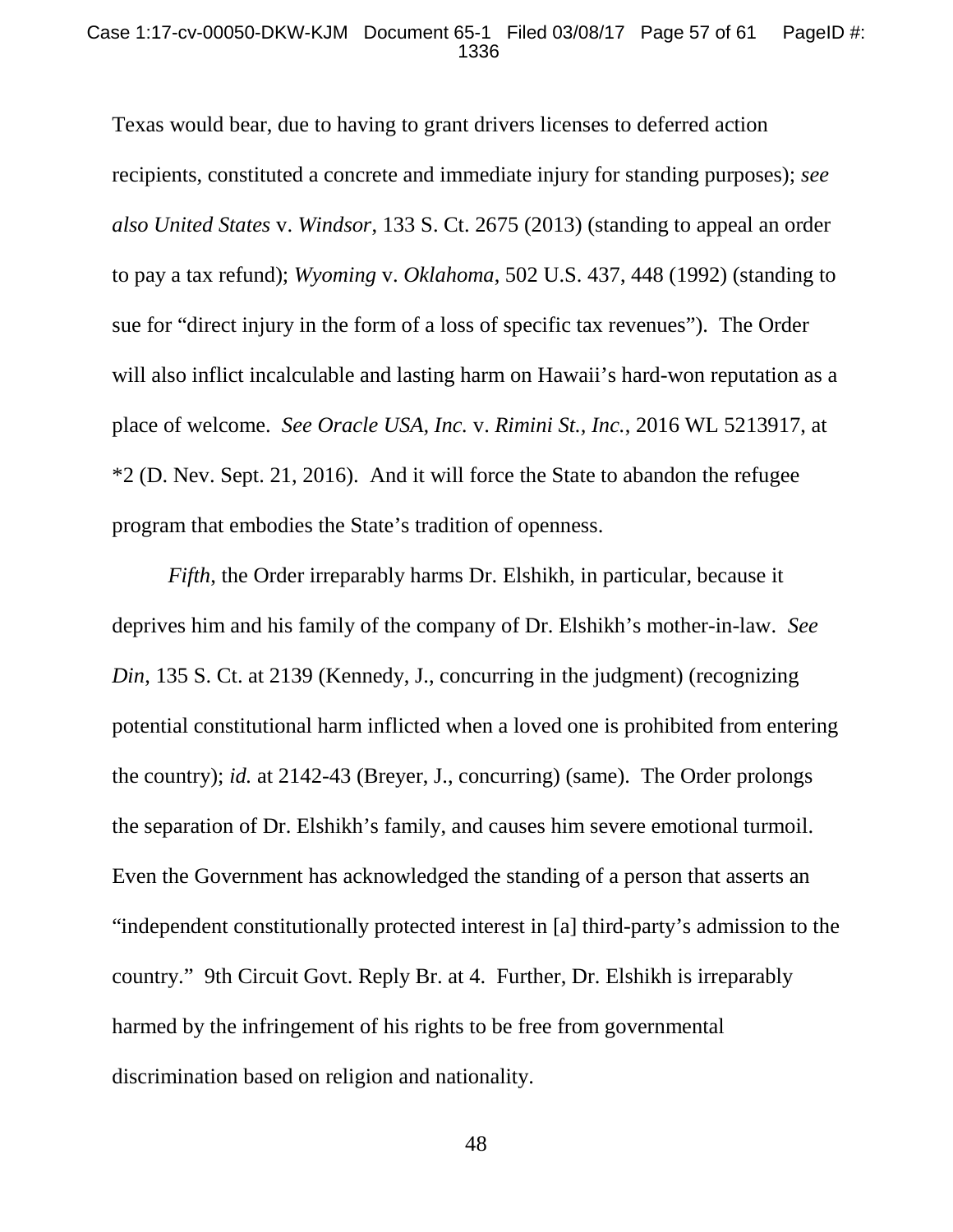#### Case 1:17-cv-00050-DKW-KJM Document 65-1 Filed 03/08/17 Page 58 of 61 PageID #: 1337

*Finally*, the Order irreparably harms the State by inflicting similar injuries on its population as a whole. The new Order subjects citizens of Hawai'i like Dr. Elshikh to discrimination and marginalization while denying all residents of the State the benefits of a pluralistic and inclusive society. Hawai'i has a quasisovereign interest in "securing [its] residents from the harmful effects of discrimination." *Alfred L. Snapp & Son* v. *Puerto Rico*, 458 U.S. 592, 609 (1982). The Order also harms Hawai'i by debasing its culture and tradition of ethnic diversity and inclusion.

## **C. The Balance Of The Equities And Public Interest Favor Relief.**

The public interest plainly favors a stay of this Order. It is not only Hawai'i but the *country* that has a rich and storied tradition of welcoming immigrants and celebrating differences. The Order badly encroaches on this core element of America's history and culture, all the while marginalizing minorities, sowing discord in the population, and violating congressional and constitutional commands. Against all this, the Government pleads only an urgent national security rationale that it has itself undercut in numerous ways. The Administration's own decision to delay the Order's roll out for publicity purposes establishes that there is no urgency. Compl. ¶ 74. Its own DHS memorandum establishes that the Order will not make the country safer. Compl. ¶ 61. And the President's own statements regarding the Order's true purpose establish that the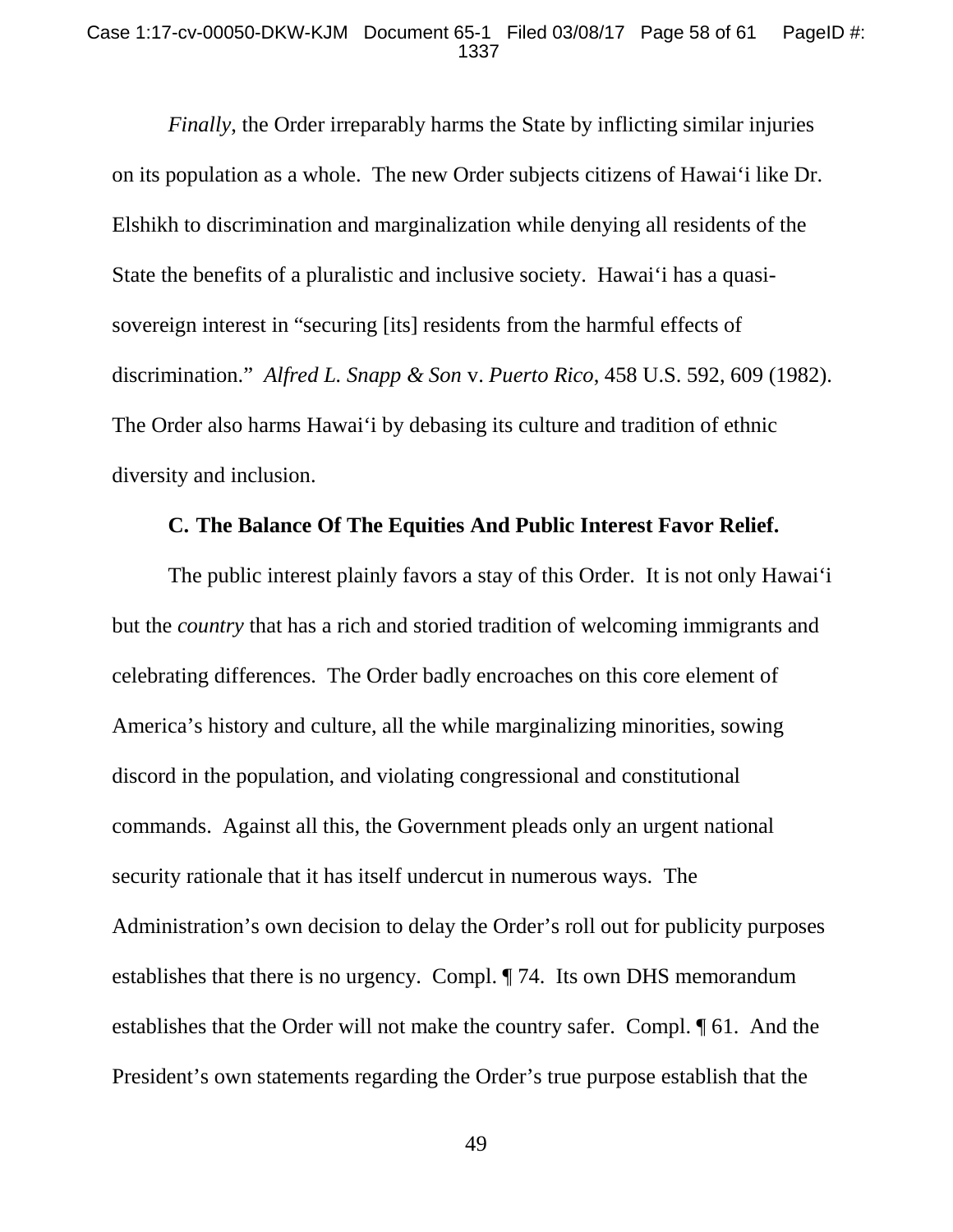Order is designed to hurt members of a minority religion, not help the American citizenry as a whole. All a stay will do is preserve a status quo that has existed *for decades*.

### **D. The Court Should Issue A Nationwide Injunction.**

Because the factors for issuing a temporary restraining order are easily satisfied, the Court should enter a nationwide injunction prohibiting the enforcement of sections 2 and 6 of the Order. Both of these sections are unlawful in all of their applications: Section 2 discriminates on the basis of nationality, *see supra* Part A.1.a, Sections 2 and 6 exceed the President's authority under 8 U.S.C. §§ 1182(f) and 1185(a), *see supra* Part A.1.b, and both provisions are motivated by anti-Muslim animus, *see supra* Part A.2.a. Furthermore, each provision infringes on the "due process rights" of numerous U.S. citizens and institutions by barring the entry of non-citizens with whom they have close relationships. 847 F.3d at 1166; *see supra* Part A.2.b. As the Ninth Circuit explained last month, there is no practicable way to "limit the scope of the TRO" that would not "leave[] out at least some" of those protected individuals. *Washington*, 847 F.3d at 1166.

Moreover, as the Ninth Circuit also held, the court should not "limit the geographic scope of the TRO." *Id.* "[S]uch a fragmented immigration policy would run afoul of the constitutional and statutory requirement for uniform immigration law and policy." *Id.* at 1166-67 (citing *Texas*, 809 F.3d at 187-188);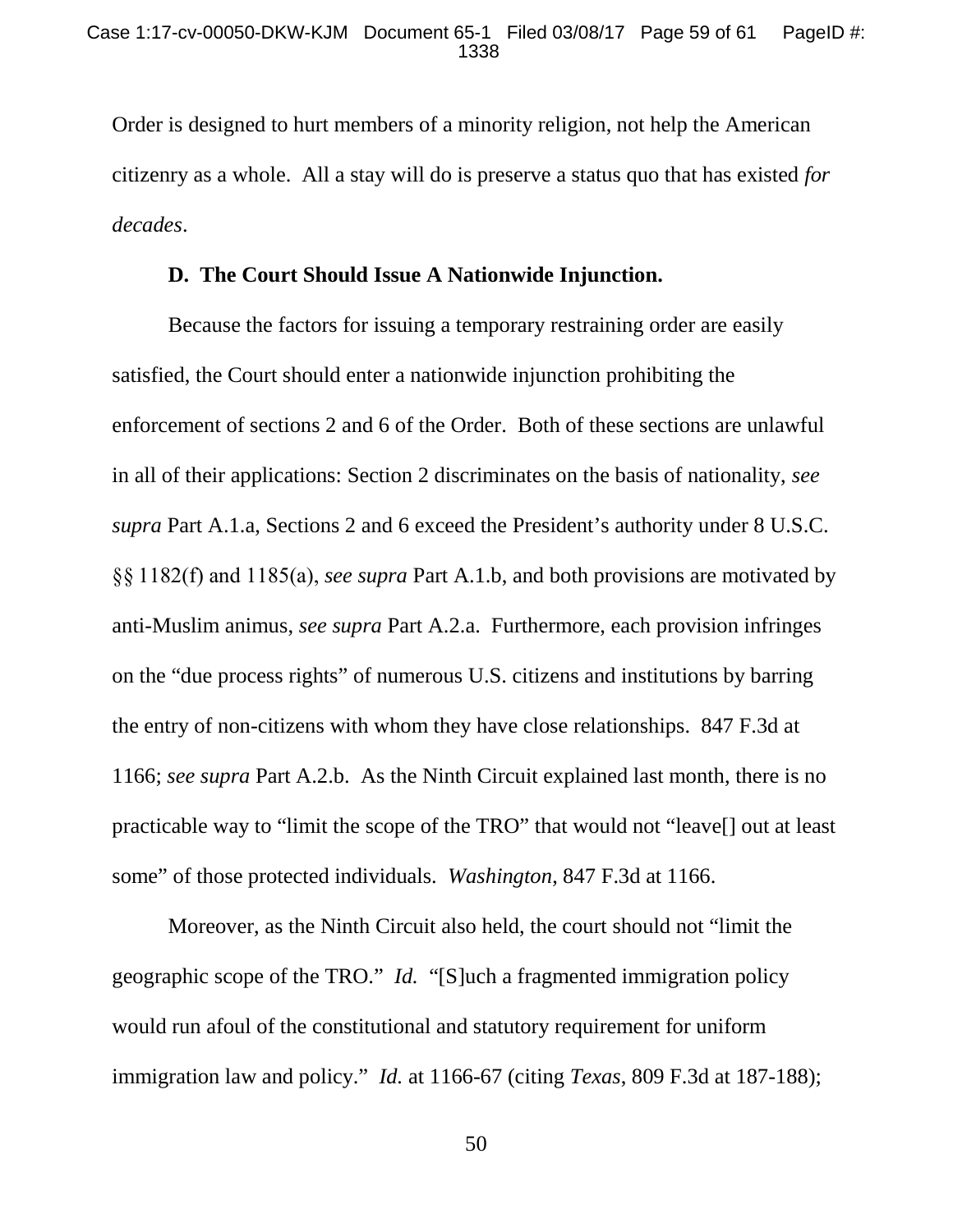*see* U.S. Const. art. I, § 8, cl. 4 (requiring "an *uniform* Rule of Naturalization" (emphasis added)). In addition, the Ninth Circuit has held that a "nationwide injunction \* \* \* is compelled by the text of the Administrative Procedure Act," one of the causes of action under which the Plaintiffs have brought their statutory and constitutional claims. *Earth Island Inst.* v. *Ruthenbeck*, 490 F.3d 687, 699 (9th Cir. 2006), *rev'd in part on other grounds*, 555 U.S. 488 (2009). And in light of "the nation's multiple ports of entry and interconnected transit system," and the State's geographic remoteness, limiting the injunction to Hawai'i would not adequately prevent the State and its citizens from suffering the irreparable harms described above. *Washington*, 847 F.3d at 1167.

### **CONCLUSION**

For decades Hawai'i has endeavored to consign to history the memories of Japanese internment and the Chinese Exclusion Acts. It has tried to build a society of openness and inclusion, and to welcome visitors of all nations and religions to its shores, its universities, and its economy. The State and its citizens, including Dr. Elshikh, should not be compelled to endure discrimination and mistreatment at the hands of their own Government. The Constitution and laws of this country stand as a bulwark against such Executive acts. The Order should be enjoined.